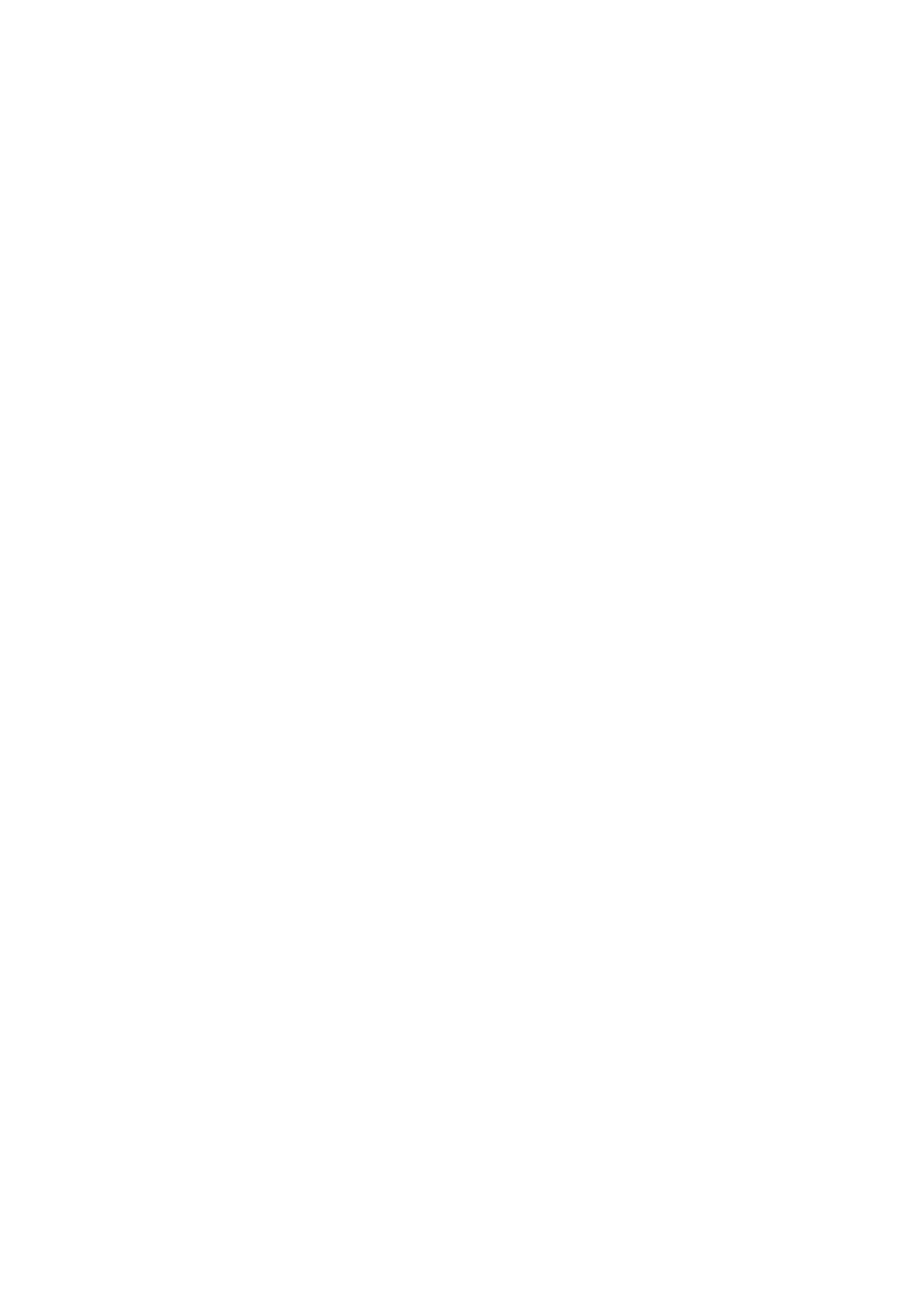Dear reader,

Hotel Rwanda was a Hollywood blockbuster movie which highlighted the atrocities that took place during the 1994 Genocide against the Tutsi. No doubt, many have watched it and applauded the brave actions of the so-called heroic character Paul Rusesabagina portrayed by Don Cheadle, and his efforts to protect and free the Tutsi who were cornered in Hotel des Mille Collines.

However, the story told in the award-winning movie is pure fiction and does not provide the real and accurate picture of the events that occurred between April and June of 1994. Needless to say that it was not a live documentary, neither a witness caption of the events. CNLG aims to shed light on many of the inaccuracies recounted in the movie, including the misrepresentation of Paul Rusesabagina as a hero. In fact, Rusesabagina did not play any role in the survival and escape of the Tutsi held up in the hotel, rather their survival was entirely the result of a series of purported plans and actions unrelated to Rusesabagina's presence. Additionally, Rusesabagina is not an advocate for the survivors of the 1994 Genocide against the Tutsi and his claim of heroism for protecting them are muddled with speeches tinted with the doctrine of genocide denial ideology.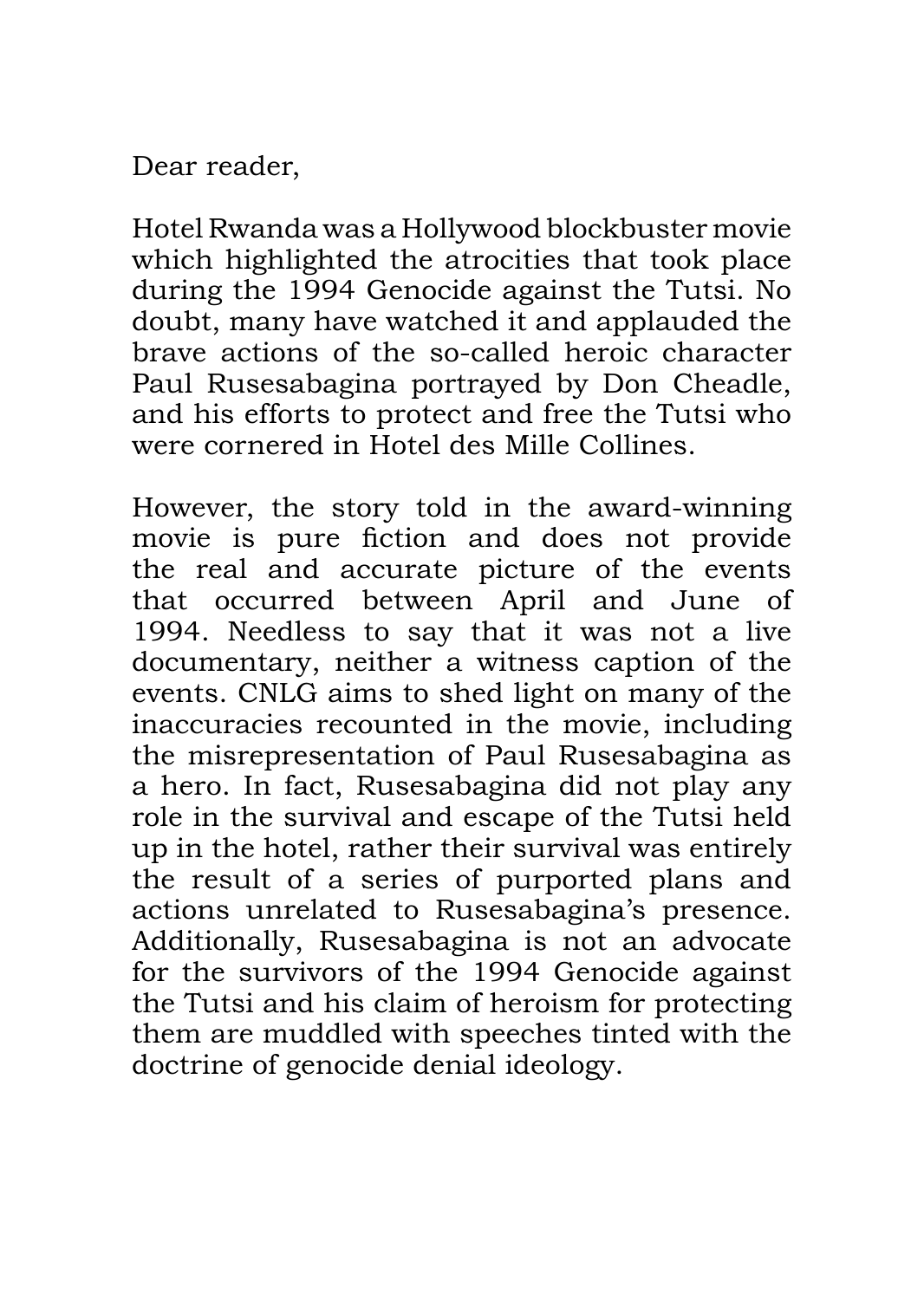After the hotel saga, Paul Rusesabagina unveiled his real nature. He created an ungazetted political party called Rwandan Movement for Democratic Change (MRDC) to combat a democratically vested authority in Rwanda. His party has an armed wing called the National Liberation Front (FLN). His illegal movement and armed group are members of the P5 coalition, a well-known anti-Tutsi terrorist organization which operates from the Democratic Republic of the Congo. This is his true nature and his long-lasting involvement with these clandestine organizations has just amplified his role in propagating lies and misinformation about the 1994 Genocide against the Tutsi.

This booklet provides the reader a series of personal witness accounts as well as other supporting documents from genocide survivors which show a different perspective of what really took place at the Hotel des Mille Collines during the Genocide against the Tutsi in 1994. Those testimonies were recorded at different periods of time.

Sincerely,

Dr. Bizimana Jean Damascène Executive Secretary CNLG May 2020

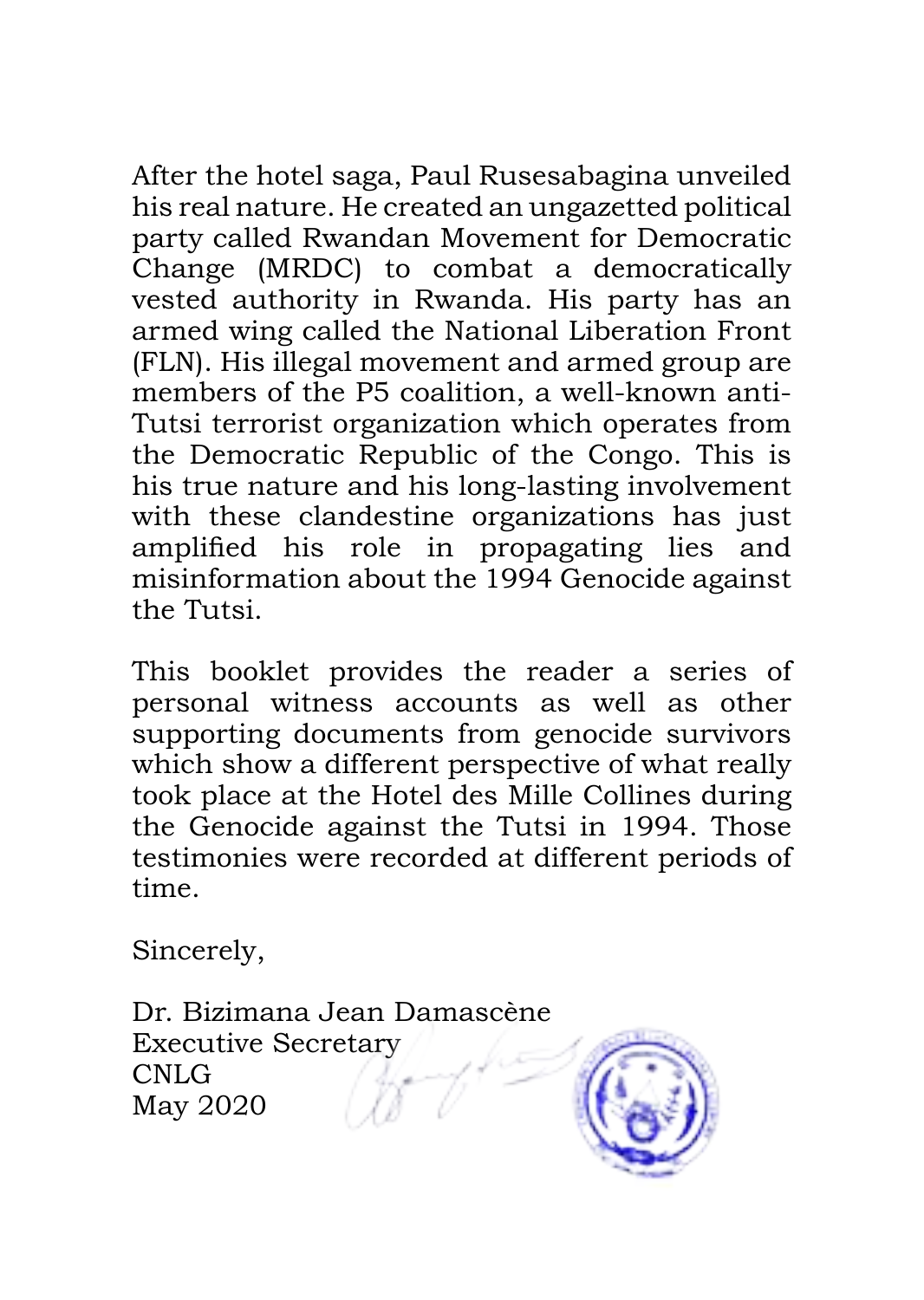### **Who is Paul RUSESABAGINA? What was he doing in Rwanda in 1994?**

Paul Rusesabagina is Rwandan, born on June 15th, 1954. He worked at Hotel des Mille Collines during the 1994 Genocide against the Tutsi. He claims to have rescued 1,200 Tutsi who had sought refuge in the hotel.

However, this is far from the truth according to accounts by the survivors whom he claims to have rescued. They instead regard him as an opportunist who pursues fame and personal gains. According to testimony by the survivors, Rusesabagina did not play any role in their survival, instead a combination of factors including the intervention by United Nations for Rwanda (UNAMIR), protection by the French troops since the hotel housed the French army communication unit, and there's pressure from Rwandan Patriotic Front (RPF) against the government forces.

In his book *"The Hotel Rwanda: The Surprising True Story… and Why It Matters Today,* BenBella Books, March 25th, 2014", Edouard Kayihura one of the survivors, and others who had hidden in the hotel recount how Rusesabagina subjected them to awfulness acts. In his first meeting with the staff after becoming hotel manager, he instructed that all refugees who couldn't afford to pay for room be evicted from hotel rooms and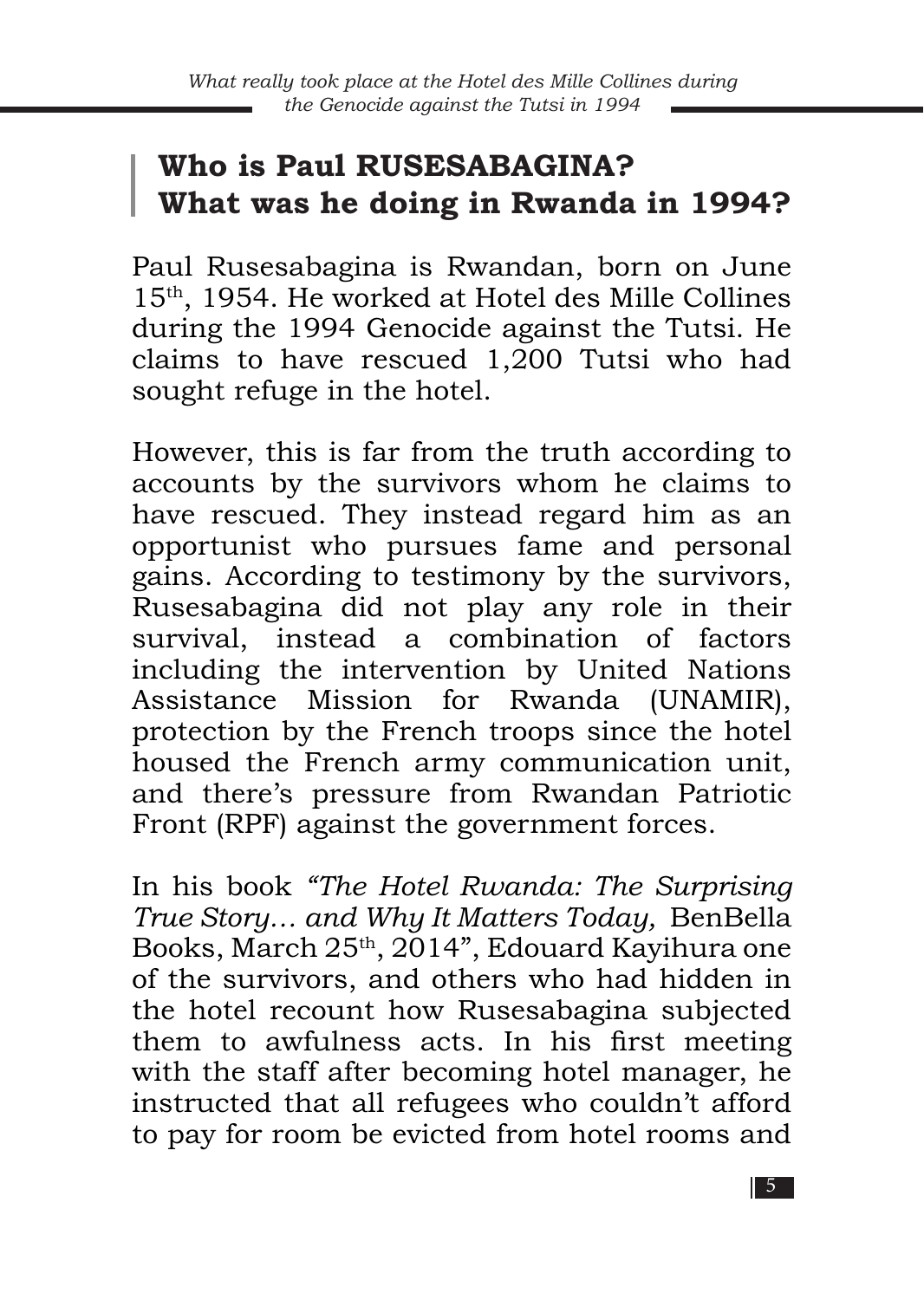sleep in corridors. Others were forced to sign cheques as surety.

During his tenure as hotel manager, he had a good relation with leaders of Interahamwe including its president at national level Mr. Robert Kajuga and army officers including Gen. Augustin Bizimungu, Army Chief of Staff and Col. Theoneste Bagosora who was Cabinet Director to the Minister of Defence who served as acting Minister of Defense while the Minister was on mission to Cameroon. Col. Bagosora is considered as one of architects of the genocide in Rwanda. He was sentenced to 35 years in prison by the International Criminal Tribunal for Rwanda (ICTR). That relationship between Rusesabagina and some top officials of the government that planned and executed the genocide existed before because Rusesabagina was used by the president's office for collecting intelligence information while posturing as an ordinary civilian [Edouard KAYIHURA, *The Hotel Rwanda: The Surprising True Story… and Why It Matters Today,* BenBella Books, March 25th, 2014].

6 If Rusesabagina is really a hero who saved Tutsi as he claims, how can he at the same time go all over denying the same genocide that threatened the lives of the people he claims to have saved? How can a man who professes to have rescued Tutsi during genocide turn around and collaborate with the Democratic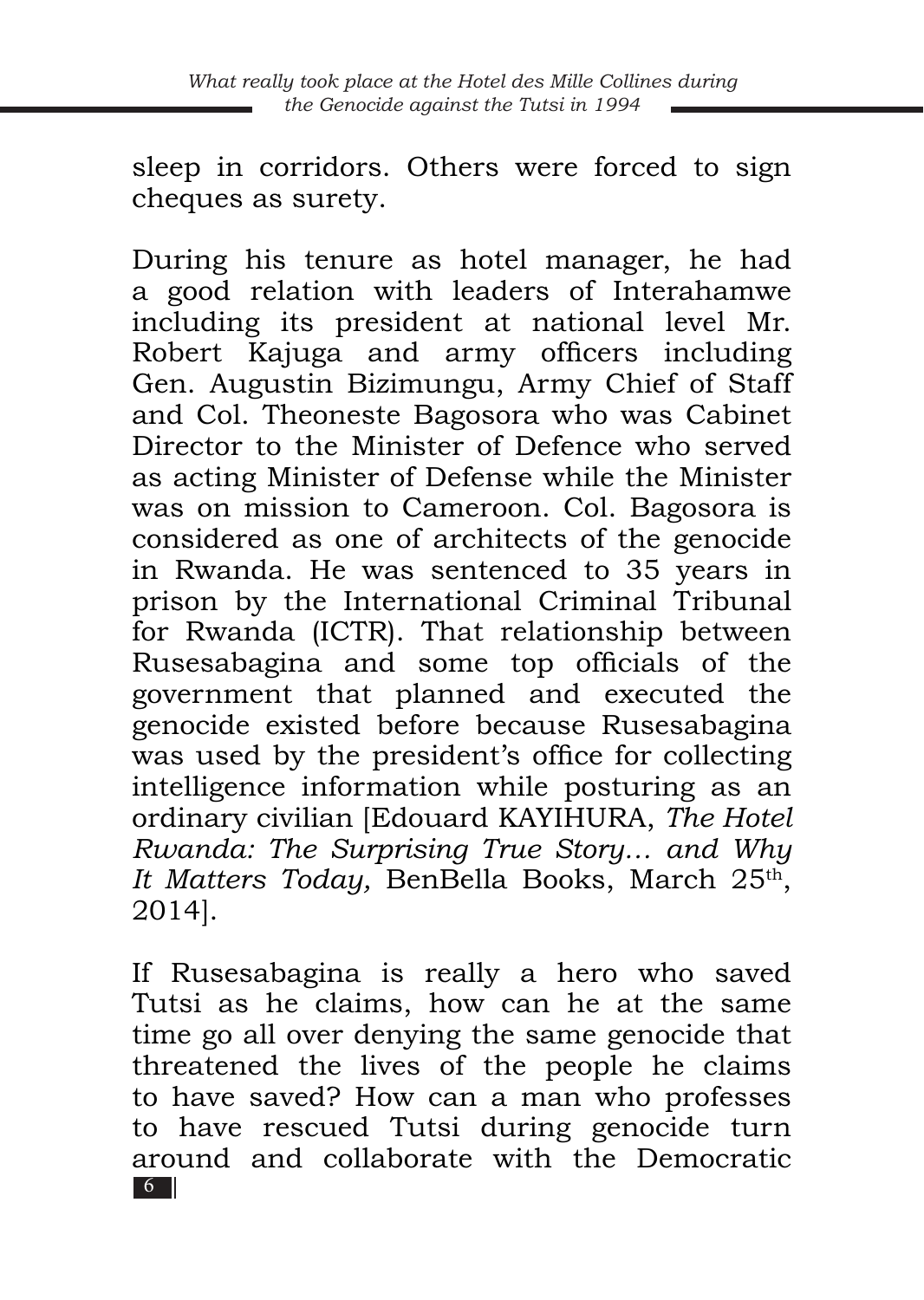Forces for the Liberation of Rwanda (FDLR), a terrorist organization under UN sanctions which comprises of perpetrators of the genocide and continues to wreak havoc in DRC?

He has done all this with an aim of soliciting funds for his Rusesabagina Foundation and his political party PDR-Ihumure.

#### **1. Paul Rusesabagina did not hid or save Tutsi in Genocide**

Paul Rusesabagina gained fame after his 2004 film Hotel Rwanda. In the film, he is portrayed as a brave man who tried all he could to save the threatened Tutsi who had sought sanctuary in the hotel. However, this is not true as survivors from the hotel testify.

Rusesabagina took charge of the hotel from April 16th, 1994, a week after the genocide had started. He consolidated all authority around himself where he could allow in or reject whoever he wishes. He selectively allowed accommodation to his allies and others who managed to pay for accommodation while he chased those who were unable to pay, defying the call by the president of Sabena Hotels who urged him to accommodate all refugees without charging them.

It's against this background that Ibuka, the umbrella of genocide survivors' associations said of RUSESABAGINA: "he has hijacked heroism.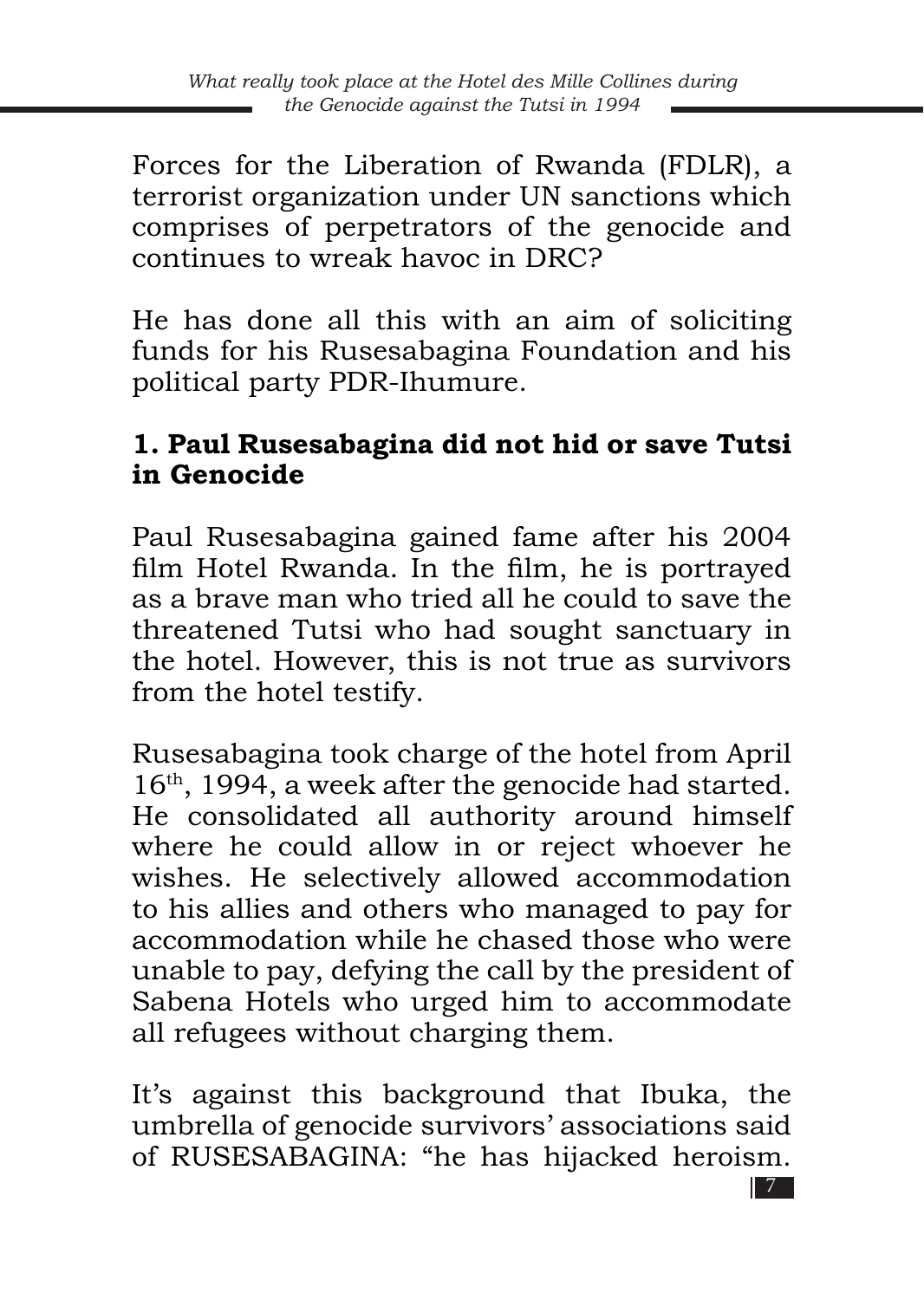He is trading with the genocide. He should be charged."

The truth about Rusesabagina can be found in some books that have been written about him including the following:

- **»** The letter written by Genocide survivors of the genocide who had sought safety in Hotel des Mille Collines: RUSESABAGINA'*s role in Hotel des Mille Collines during the 1994 Genocide against the Tutsi,* published on the 28<sup>th</sup> October 2011);
- **»** Alfred NDAHIRO, Privat RUTAZIBWA, *Hotel Rwanda or the Tutsi Genocide as seen by Hollywood, Paris:* L'Harmattan, 2008;
- **»** Edouard KAYIHURA, The Hotel Rwanda: *The Surprising True Story… and Why It Matters Today,* BenBella Books, March 25th, 2014;

Survivors from Hotel des Mille Collines testify that Paul Rusesabagina played no role in their survival because he had no final say on what was happening in the hotel. In the fifth floor of the hotel was the French Military Communication Unit hence the French couldn't easily allow killers access to the hotel. Therefore, Rusesabagina shouldn't claim the credit for preventing killers from accessing the hotel.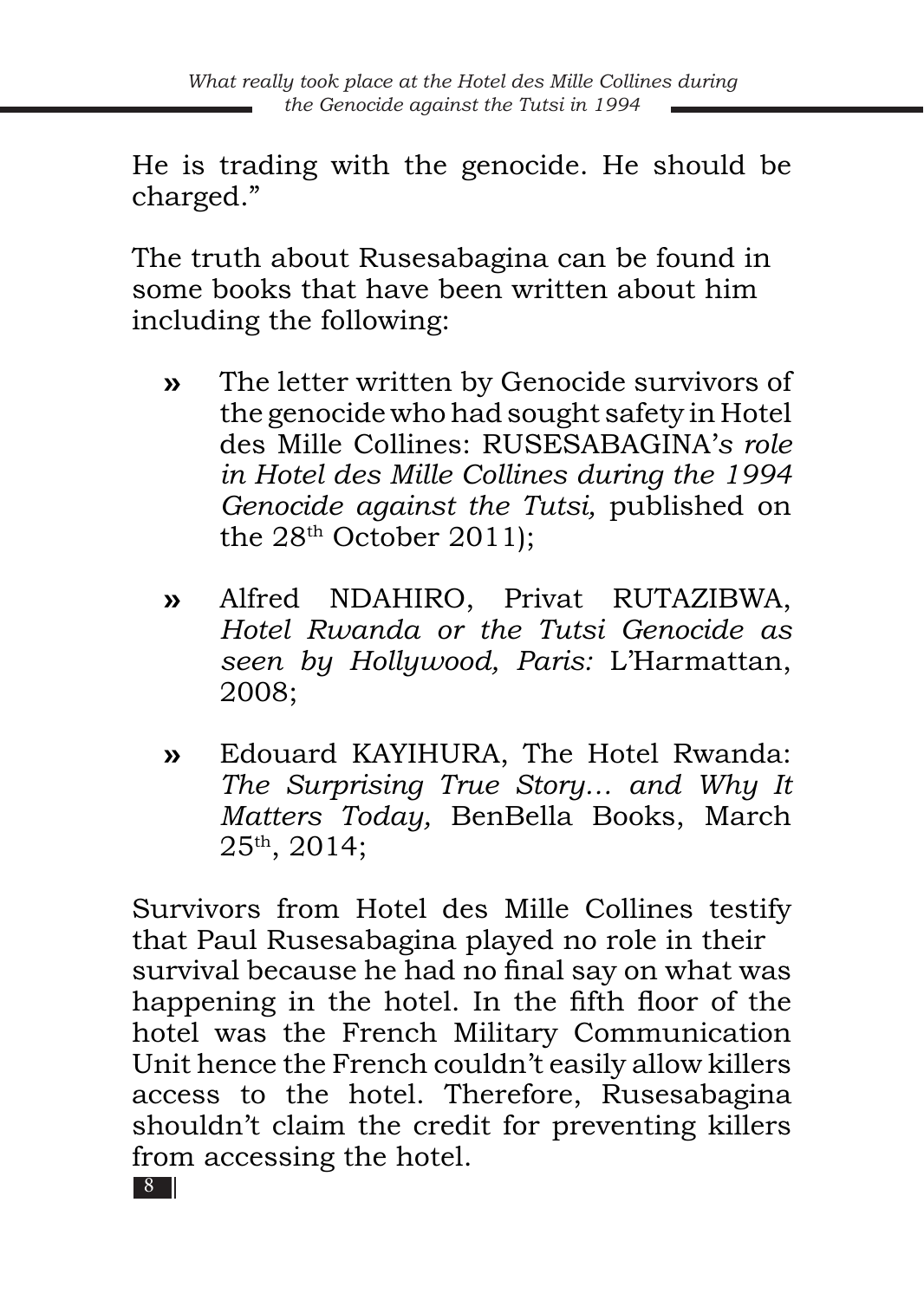Presence of the French Communication Unit in the hotel has been confirmed in several testimonies given by genocide survivors, UNAMIR and Belgian soldiers who came had come to evacuate their citizens who were in Rwanda in 1994. One of the witnesses who has testified that is Col. Jean-Loup Denbyden (he can be reached on phone number: +250788384757).

Survivors from the hotel also have testified that during his visit to Rwanda in 1994, Bernard KOUCHNER warned the government of not causing harm to the refugees in the hotel lest France stops any support they provided to the government. Again by then, Hotel des Mille Collines was under management of Sabena, a Belgian aviation company, therefore it was highly protected to prevent it from being vandalized or their property from being looted.

These are some factors that indicate how Rusesabagina isn't really the one who protected the people who had sought refuge in the hotel as he claims, instead he did some harmful acts to them.

#### **2. Paul Rusesabagina worked for the Government that planned and executed the genocide**

Paul Rusesabagina worked with the genocidal regime through spying and providing information that was used in hunting, humiliating and killing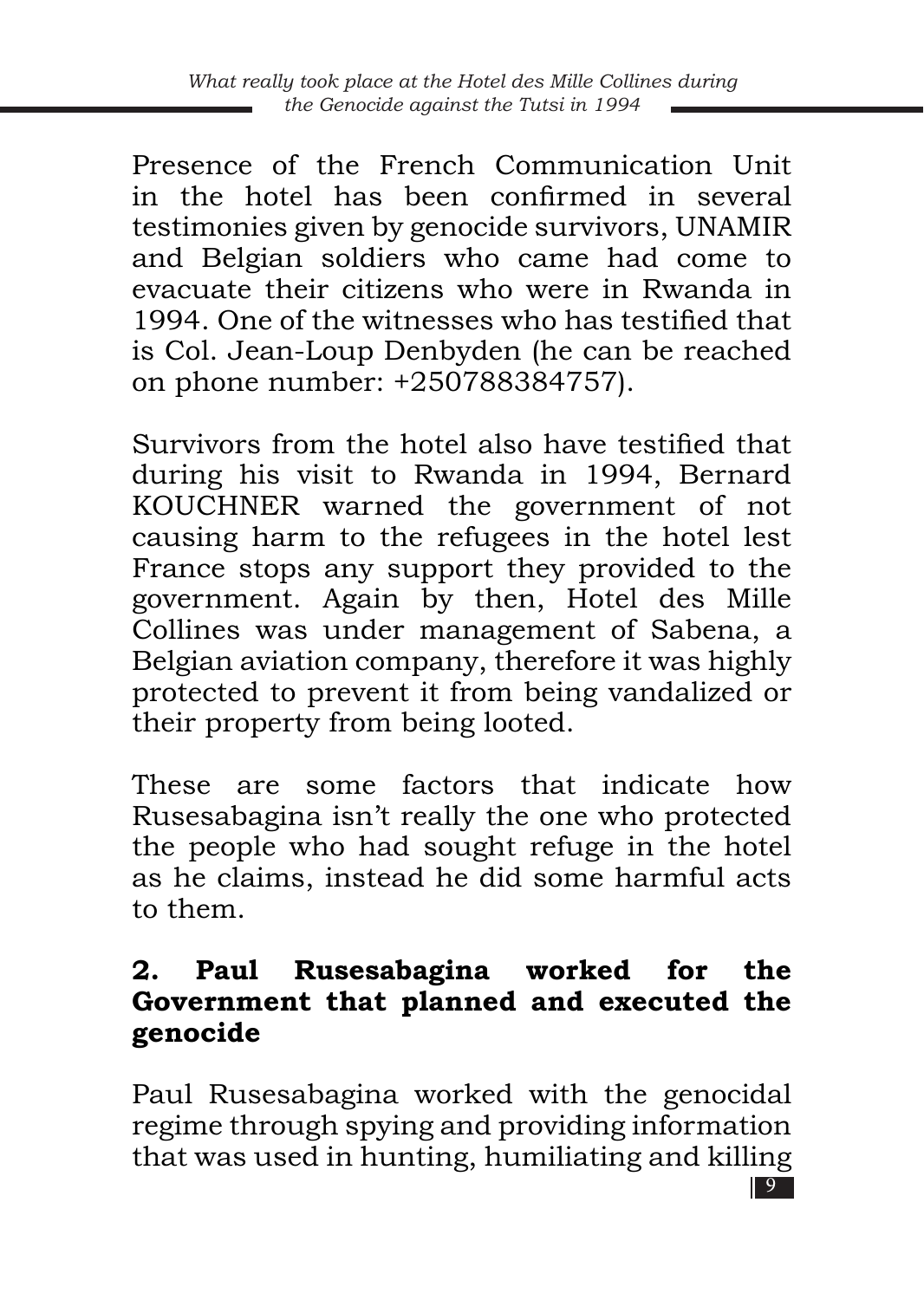Tutsi since the beginning of the war between former RPF and the government in 1990.

This cooperation between Rusesabagina and the government continued even when the genocide was going on, where he closely cooperated with leaders who are regarded as the architects of the genocide including top army commanders and political leaders of the *Mouvement Révolutionnaire National pour le Développement* (MRND) ruling party. An example is Augustin Bizimungu then Army Chief of Staff who was convicted of genocide and extermination as a crime against humanity and sentenced to 30 years of imprisonment on the 30th June 2014 by the ICTR, and Col. Théoneste Bagosora convicted for genocide, extermination and persecution as crimes against humanity, and sentenced to 35 years of imprisonment on the 14th December 2011.

#### **3. Denial of genocide against the Tutsi and spreading of double genocide propaganda**

In his speeches in conferences and other platforms, Rusesabagina outrightly denies genocide against the Tutsi and instead promotes a double genocide theory with an aim of distorting the facts.

**»** He intentionally distorts the history where he deliberately ignores the 1959-1966 killings of Tutsi yet it's the first massacre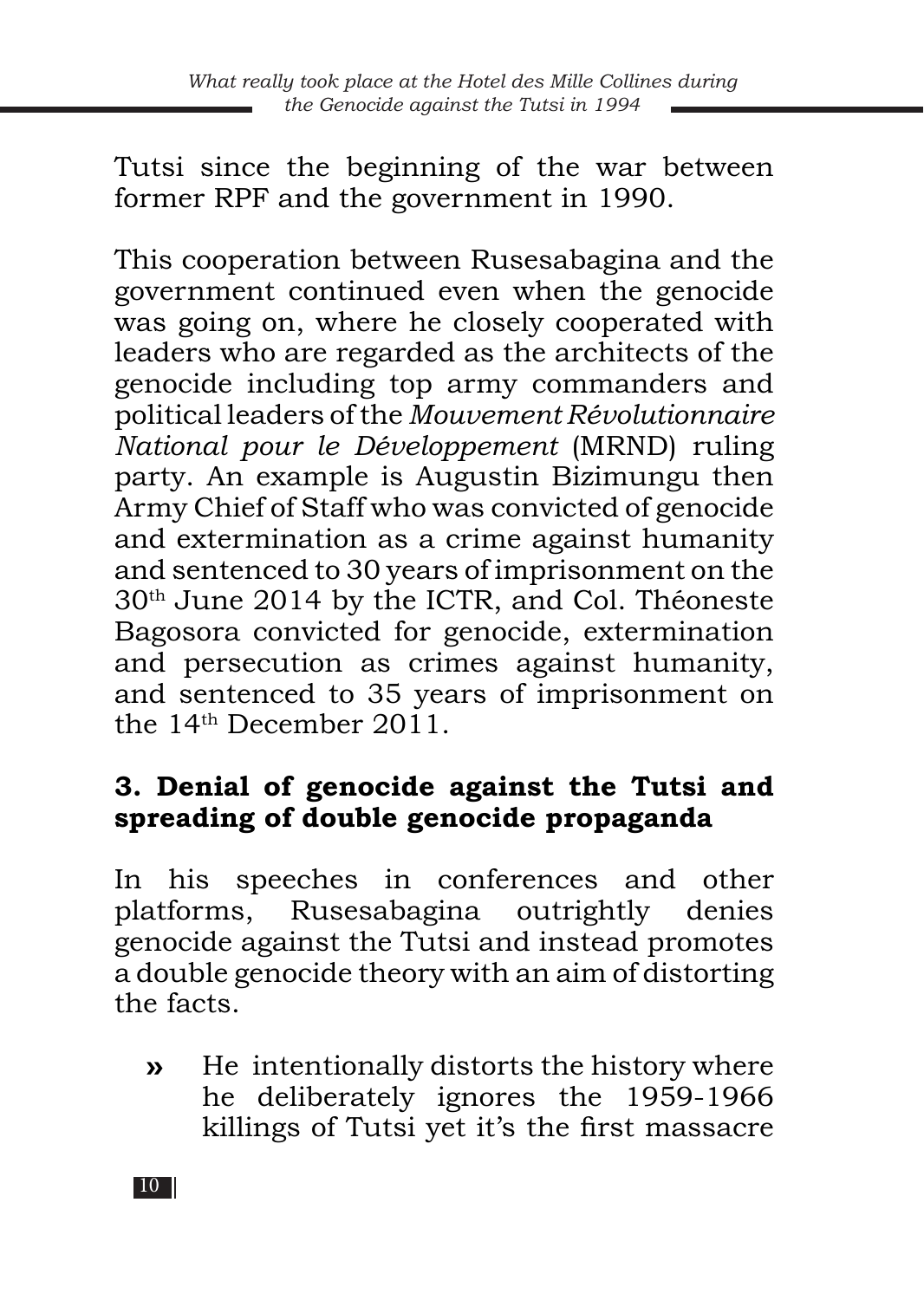in Rwandan history that was called genocide (in 1963-1964, international media including RFI, Radio Vatican, Le Monde newspaper wrote about the killings that were being committed against Tutsi people. The British philosopher, Bertrand Russell, a Belgian Luc de Heusch of *Université Libre de Bruxelles* also wrote condemning the killings. Jacques Vuillemin a teacher at *Groupe Scolaire d'Astrida* (Rwanda) wrote to Le Monde newspaper condemning the government for killing its own people when it was supposed to protect them). The same killings were also documented by A.L. Latham-Koening in his book "Attempted Genocide in Rwanda", in The World Today, March 1964.

- **»** Rusesabagina never distinguishes genocide from other crimes instead he lumps them together and regard them as war crimes. In so doing, he deliberately minimizes the gravity of the crime committed by genocide perpetrators, sympathizes with them and instead blames the victims.
- **»** Rusesabagina says more than 50% of alleged genocide perpetrators are falsely accused simply because of being Hutu (he made the statement in Vancouver and Tokyo).
- **»** He portrays himself as the only person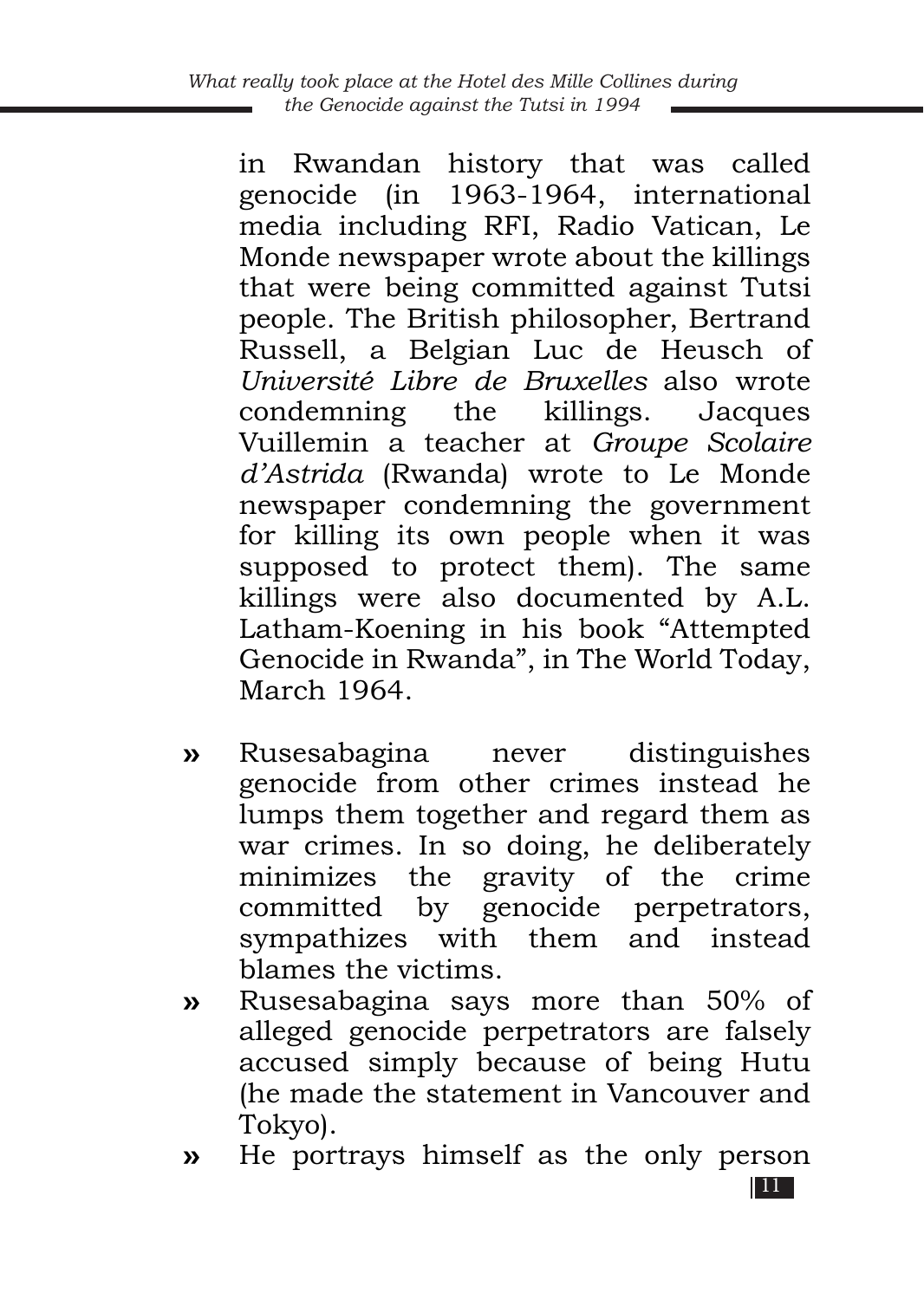who saved Tutsi during genocide. He disregards the acts done by Gen. Romeo Dallaire or the UN.

However, Rusesabagina deliberately ignores that the genocide against the Tutsi is recognized by the United Nations and also other resolutions taken by competent institutions like the ICTR and courts of different countries including Belgium, Netherlands, Canada, Sweden, Norway, United States, Germany and France.

There are genocide perpetrators like Jean Kambanda the former Prime Minister of the genocidal regime who pleaded guilty, Theoneste Bagosora and Augustin Bizimungu who were convicted of the crimes of genocide. [The guilty plea of Jean Kambanda: The Prosecutor versus Jean Kambanda, case no.: ICTR 97-23-s; appeal chamber Case No. ICTR 97-23-A, October 2000].

The decision taken by the ICTR clearly states that it is indisputable that there was a genocide committed against the Tutsi in Rwanda. [Judicial notice on the genocide perpetrated against the Tutsi in Rwanda. Appeals Chamber of the ICTR, 16th June 2006, a judicial notice (ICTR-98-44- AR73-C)].

12 UN Resolution establishing the International Criminal Tribunal for Rwanda with jurisdiction on genocide and other serious violations of International humanitarian law, based in Arusha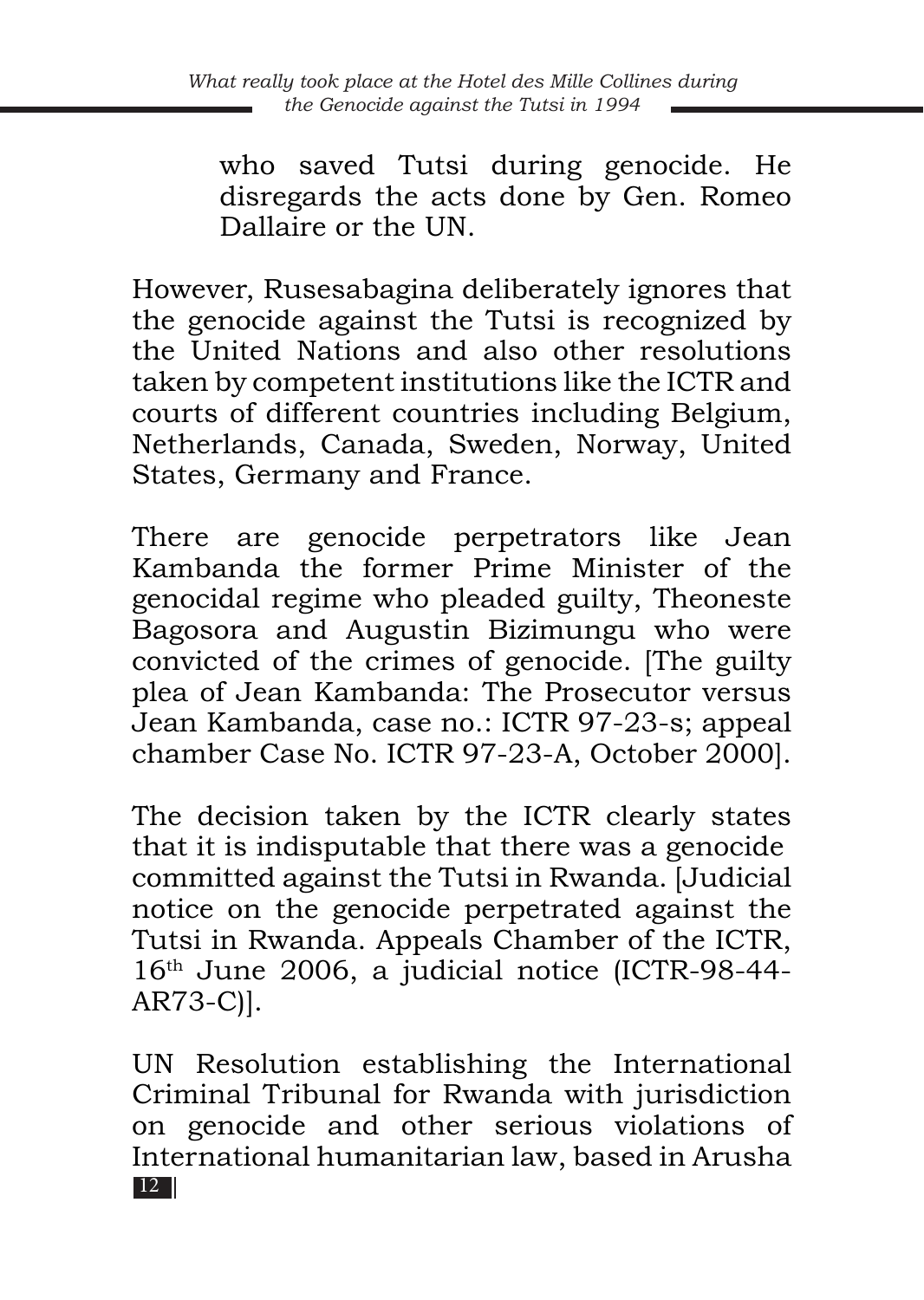Tanzania [S.C. Res. 955 (1994), adopted on 8<sup>th</sup> November 1994, establishing the ICTR].

UN General Assembly Resolution A/RES/58/234 of December 23rd, 2003 that established the April 7th as the International Day of Reflection on the 1994 Genocide in Rwanda.

UN General Assembly Resolution A/72/L.31, of January 26<sup>th</sup>, 2018, designating April  $7<sup>th</sup>$  as the International Day of Reflection on the 1994 Genocide against the Tutsi in Rwanda.

#### **4. Allying with a terrorist organization (FDLR) that perpetuates genocide and its ideology**

Credible information from former FDLR combattants including its leaders like Major UWUMUREMYI Vital has linked Paul Rusesabagina with the genocidal organization (FDLR) that operates in the Eastern DRC. He is believed to have transfered money to the organization in funding its terror activities aimed at destabilizing Rwanda and the entire region. Proof for these allegations include money transfer transactions made via Western Union from San Antonio Texas to different bank accounts in Burundi and Tanzania. It should be reminded that FDLR is one of the largest foreign armed groups operating in the Eastern territory of DRC. It was formed in 2000, mainly composed of members of Interahamwe militia and defeated armed forces who fled Rwanda after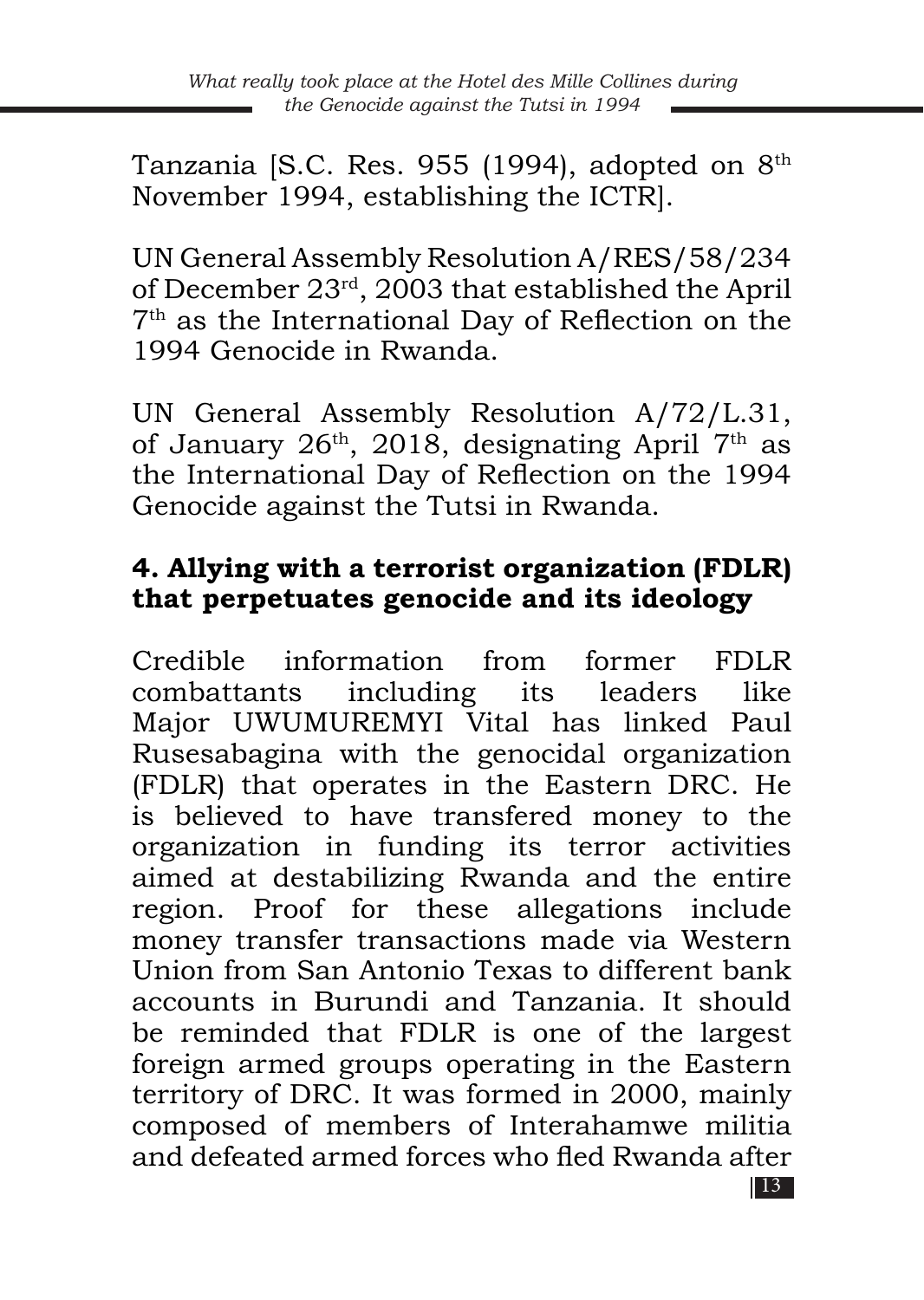committing genocide. The group has committed serious violations of international law involving the targeting of women and children in armed conflict, killing and maiming, sexual violence, and forced displacement.

It harbors the genocide ideology which it continues to spread in territories it controls. It still advocates for extermination of Tutsi in Rwanda and the region. The threat posed by armed genocidal forces of FDLR and allied groups is very real to Rwanda and the region. Their main objective remains the resolve to continue with the 1994 Genocide against the Tutsi.

It should also be reminded that FDLR is a group under United Nations sanctions whose leaders and members include perpetrators of the 1994 Genocide against the Tutsi in Rwanda, during which Hutu and others who opposed the genocide were also killed, and have continued to promote and commit ethnically based and other killings in Rwanda [UN SC Resolution 2078 (2012), of 28th/11/2012; UN SC Resolution 2136 (2014), of  $30<sup>th</sup>/1/2014$ ].

#### **5. Examples of Previous measures taken against him**

**»** On December 23rd, 2015, the city of Turin, Italy, had to reverse its decision of awarding Rusesabagina a honorific citizenship for his bravery acts he claims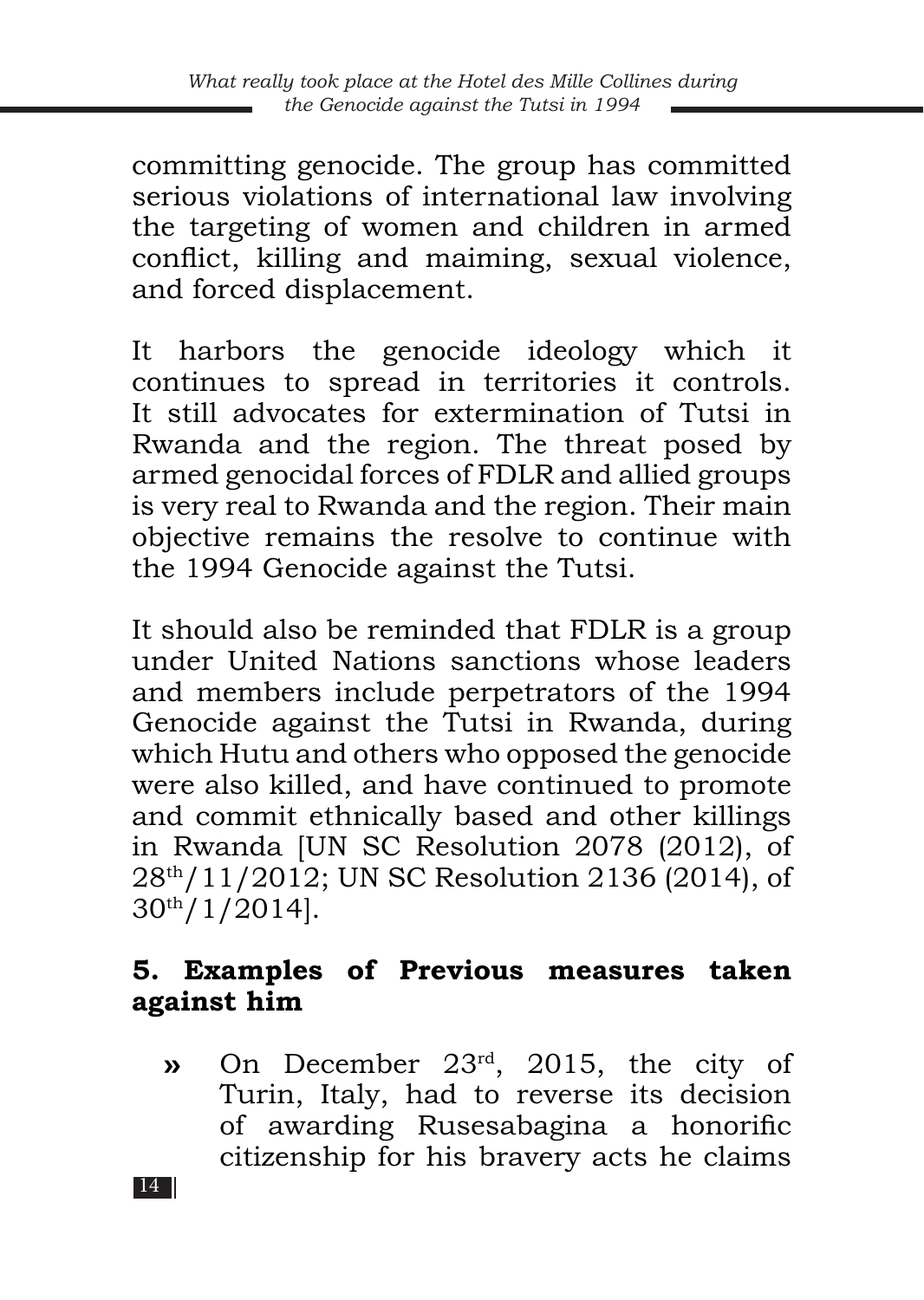to have done by saving Tutsi. However, after protests from genocide survivors and learning of numerous innacuracies around the story, they had to reconsider the move.

- **»** On December 2nd, 2014, in Kraainem, Brussels, where Paul Rusesabagina had a residence, refused him from screening his film and giving a lecture due to his denialist tone.
- **»** Due to his denial of genocide against Tutsi in Rwanda, the *"Université Catholique de Louvain"* in Belgium and the European Union also denied him room for his conference refusing to give him platform for his negationist ideas.
- **»** In Canada, Rusesabagina was denied permission to screen his Hotel Rwanda movie basing on testimony by genocide survivors and Gen. Romeo Dallaire the Head of UN Mission in Rwanda during the genocide.

#### **6. Conclusion: the impact of according him award**

Rusesabagina's actions encourage denial of the genocide against the Tutsi and revive the wounds of the survivors who experienced agony during genocide, mainly those who had sought asylum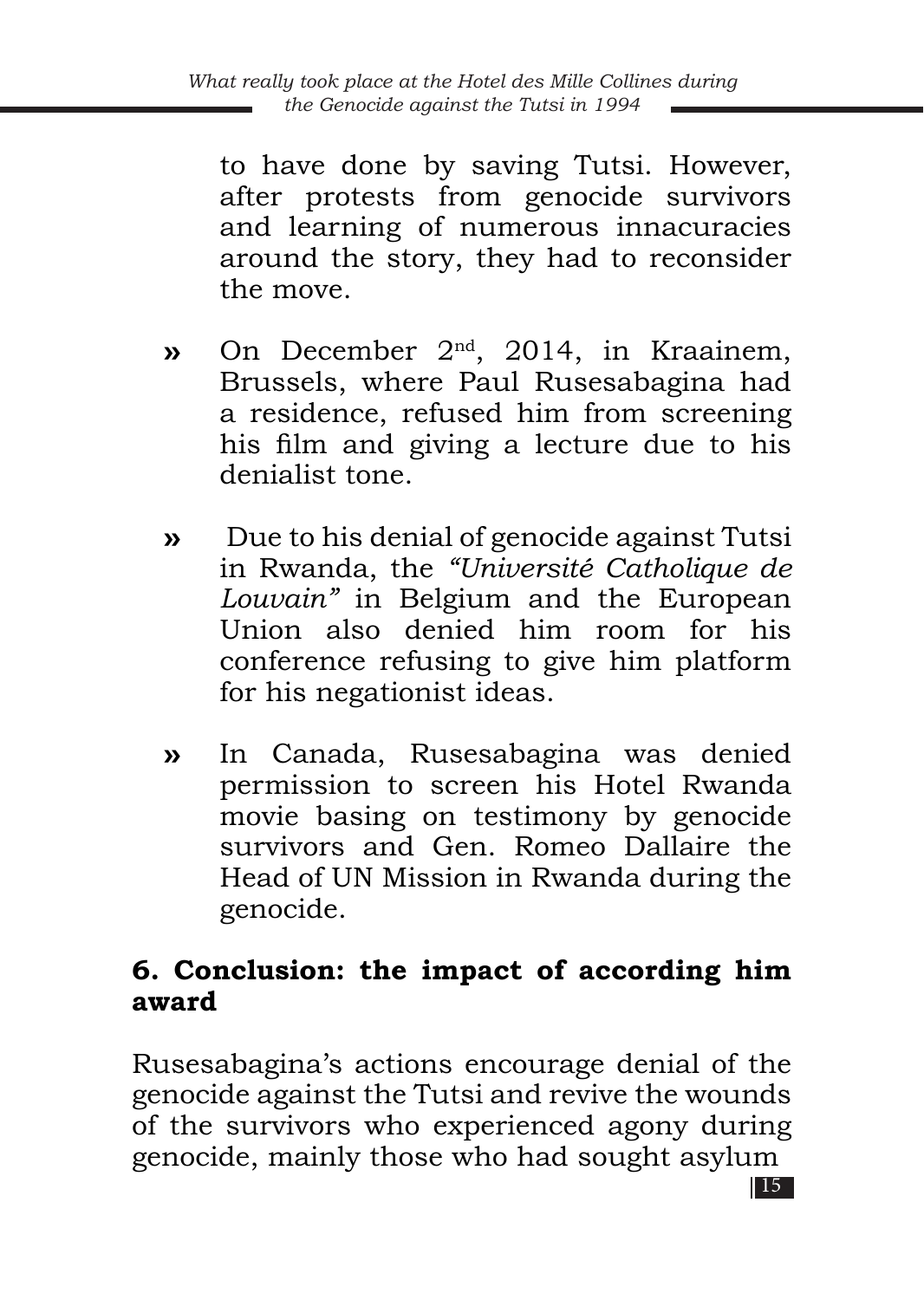in Hotel des Mille Collines.

All the survivors he claims to have rescued deny his account of the facts. Therefore, the move to present him with an award may be viewed as an attempt to denigrate the account of the survivors and also providing a platform to genocide denial. He instead deserves being protested for his activities that include funding of a terrorist organization that has wretched havoc in the region, and denying the genocide that is recognized by the UN.

According him an award will only serve to boost his activities that aim at destabilizing the Great Lakes Region mainly through FDLR organization that has maimed and killed people in DRC and has an aim of taking power in Rwanda through violent and means and continue their genocide project they started in 1994.

Thank you.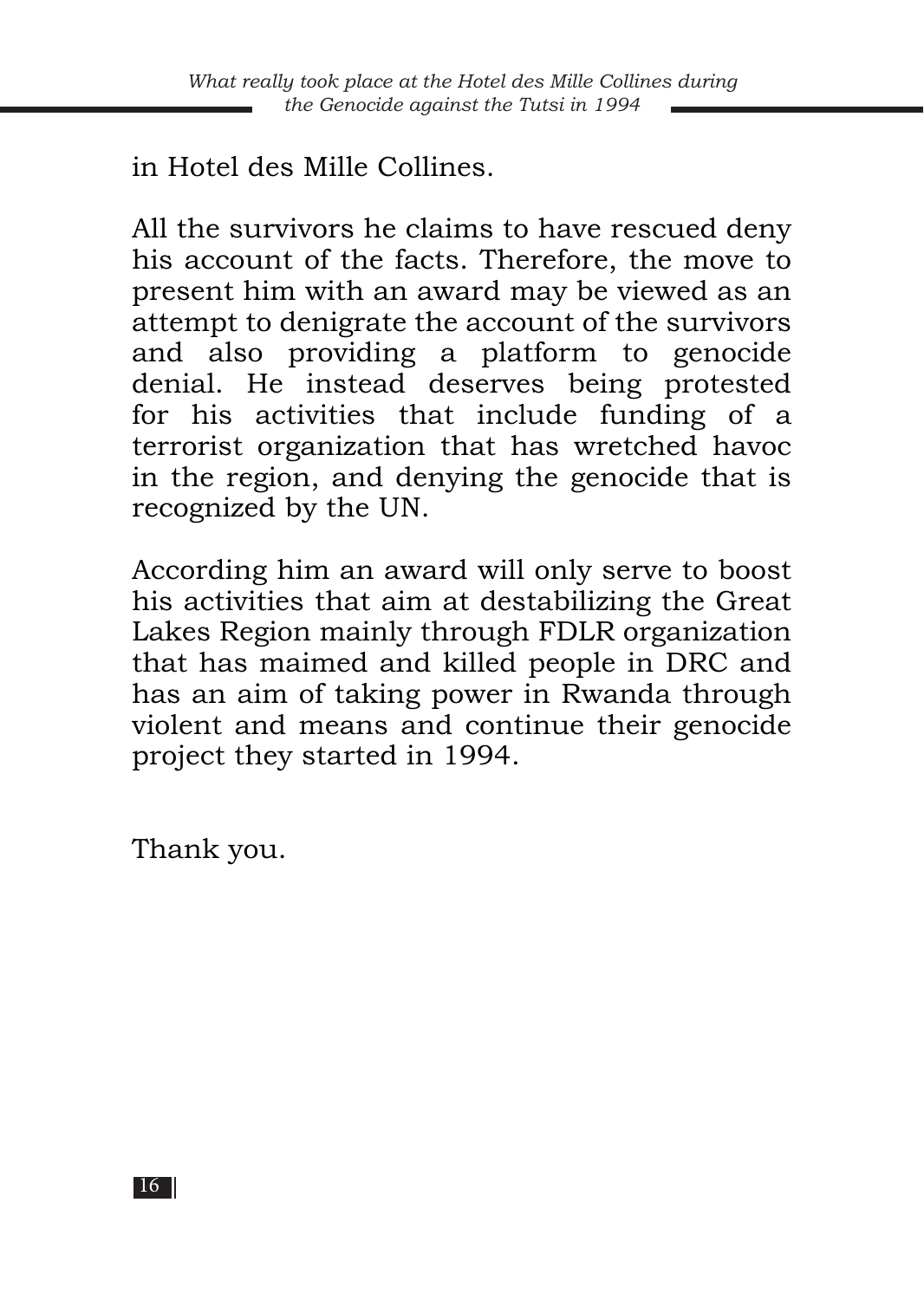We Survivors of Hotel des Mille Collines wish to tell the truth about Paul Rusesabagina

Published October 28th, 2011

#### **RUSESABAGINA'S REAL ROLE IN HOTEL DES MILLE COLLINES DURING THE 1994 GENOCIDE AGAINST THE TUTSI**

#### **Why Lantos Foundation should stop intention to award Rusesabagina**

The world currently continues to ponder about Paul Rusesabagina's false claim to have saved people who had sought refuge in the Hotel des Mille Collines during the genocide against Tutsi in 1994. Consequently, we who survived the Genocide in that Hotel do hereby inform the whole world that Paul Rusesabagina never rescued anybody as he claims. Instead, he used his powers to extort ransom from the refugees who resided in that Hotel. The later could only survive through extremely difficult maneuvers seeking hideouts in the backyards of the hotel, running away from both the hunting Rusesabagina and the marauding interahamwe.

Had he been of any assistance to any of us, we would indeed have recognized his good deeds. But if today we denounce him as a failed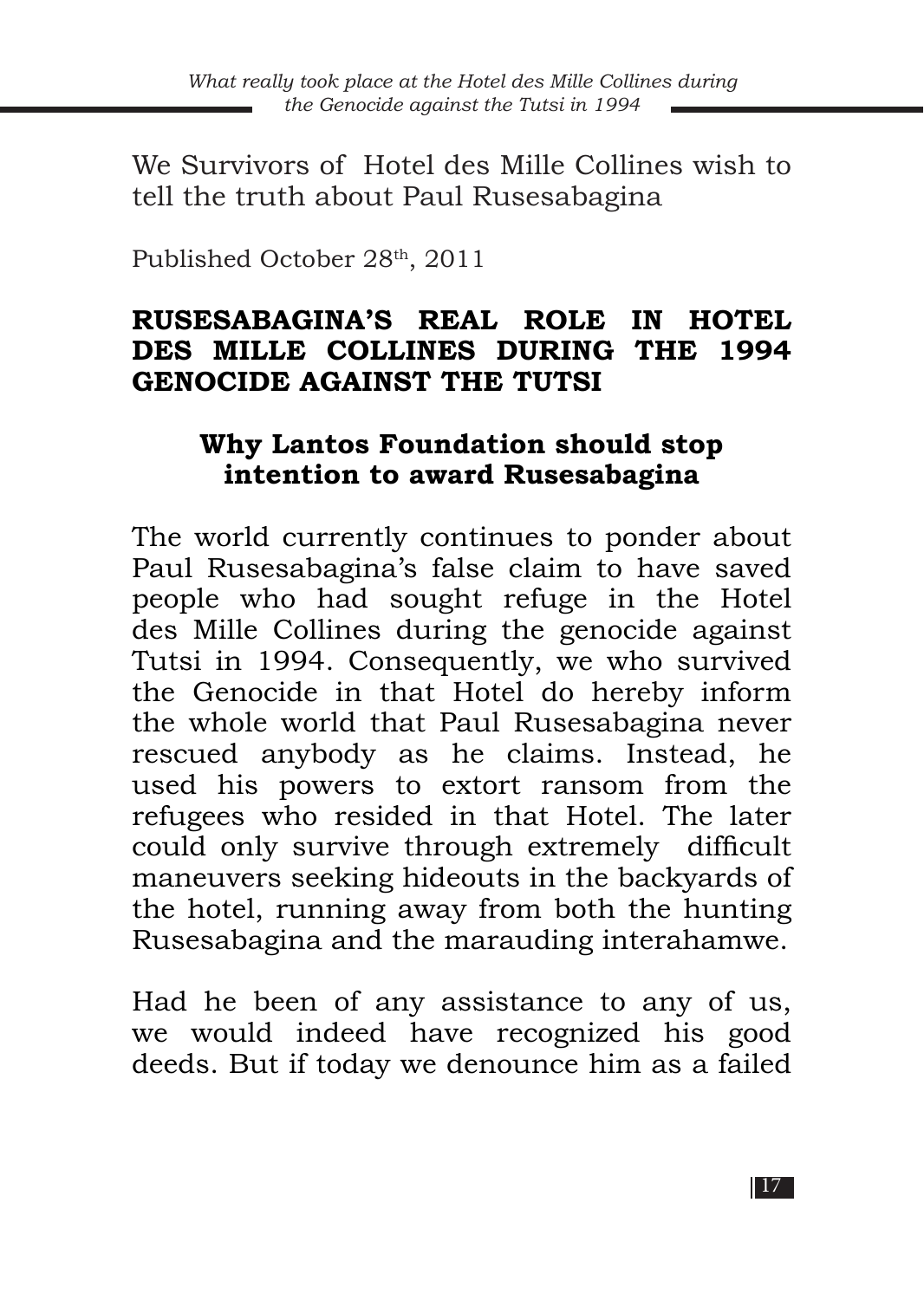individual, it is simply because we lived with him in those tragic times, and we weew able to witness the way he treated the refugees with sheer indifference, while collaborating closely with renowned Interahamwe and genocidal military operatives, particularly Col. Bagosora and Gen. Bizimungu.

Whoever considers Paul Rusesabagina as a hero today directly torments those who survived from Hotel des Mille Collines because we all remember very well that he surely did nothing good apart from torturing morally and physically the refugees who were hiding for their dear lives. We instead believe that he deserves prosecution for his misdeeds.

All started with a fiction movie, Hotel Rwanda, inspired by a story told by one Rusesabagina. The fiction story soon turned into reality, and the fertile Hollywood inspiration gave way to an emotion arousing and pity provoking construction soon considered as a reality. As his panegyrics complain, each time Mr. Paul Rusesabagina receives a humanitarian award, he faces more criticism from Rwandans treating him as an "Opportunist, a liar, an imposter, a revisionist, a traitor, a defender of mass murderers, a man profiting from the blood of a million victims."(Charlie Clements).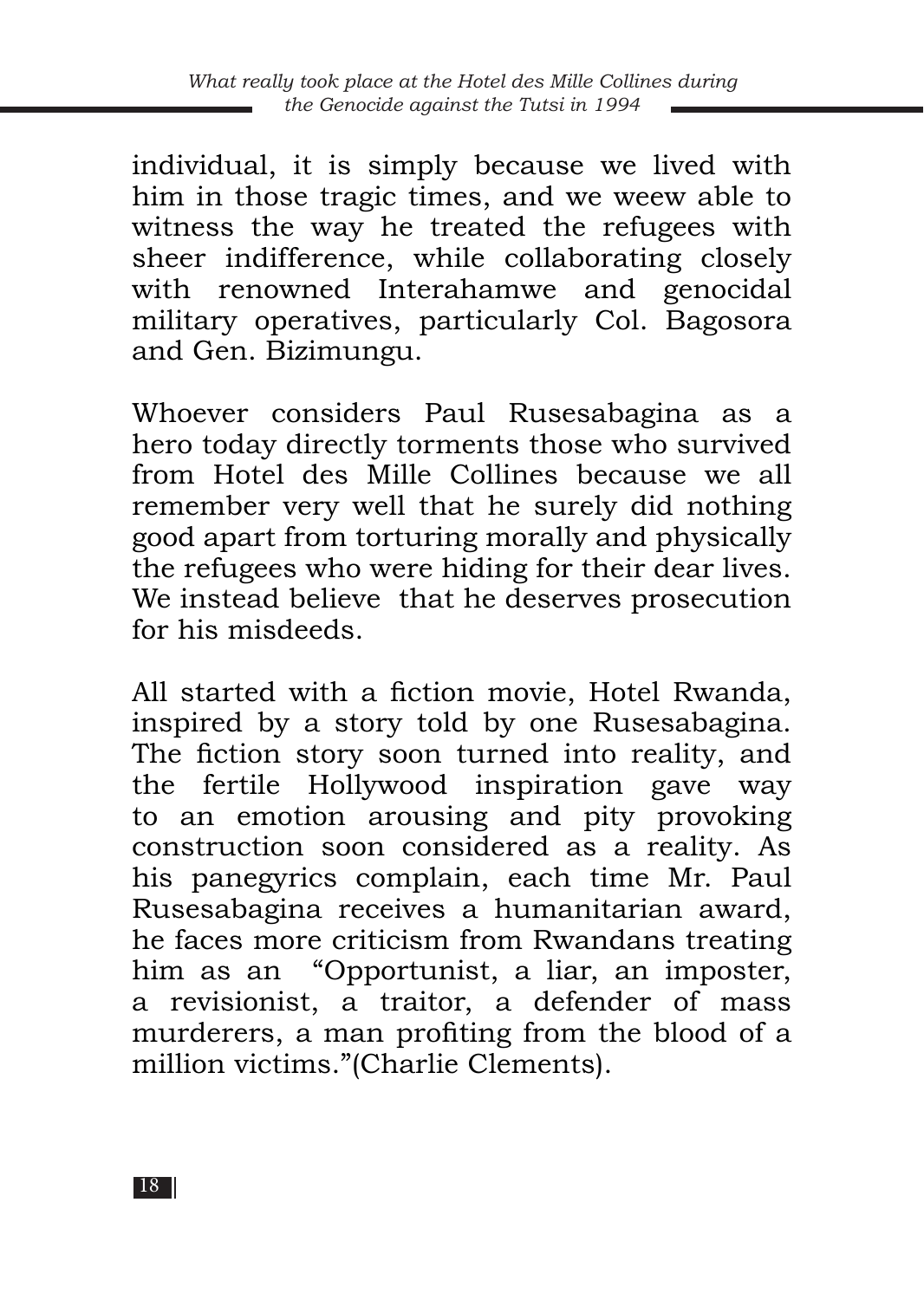Yet men like the film director Terry George is said to have met with survivors of the genocide, "many (how many of the 1200 plus?) of whom described in detail how Paul was responsible for their survival in that dangerous time". How come that many have raised their voices and are still raising them against this manipulation since long and were never heard? As stated, it is George's word against thousands of voices denouncing the deplorable manipulation. And the choice of some is clear!

Till today, many western milieux still stick on the story of Rusesabagina the savior, as the only story to believe in, probably in order to ease a certain guilty conscience. And the story had a teller, the curning and deceitful Rusesabagina who had been acquainted to many westerns knew perfectly well the way to twist a fictious story into reality. And it worked till today. In a similar way Rusesabagina continues to falsely spread information about his concocted benevolent activities like running an operational NGO "Foundation Rusesabagina" which helps orphans. To the best of our knowledge, such an organization is a nonexistent entity that has never operated in Rwanda.

We, survivors of Hotel des Mille Collines, know well Rusesabagina did not play any role in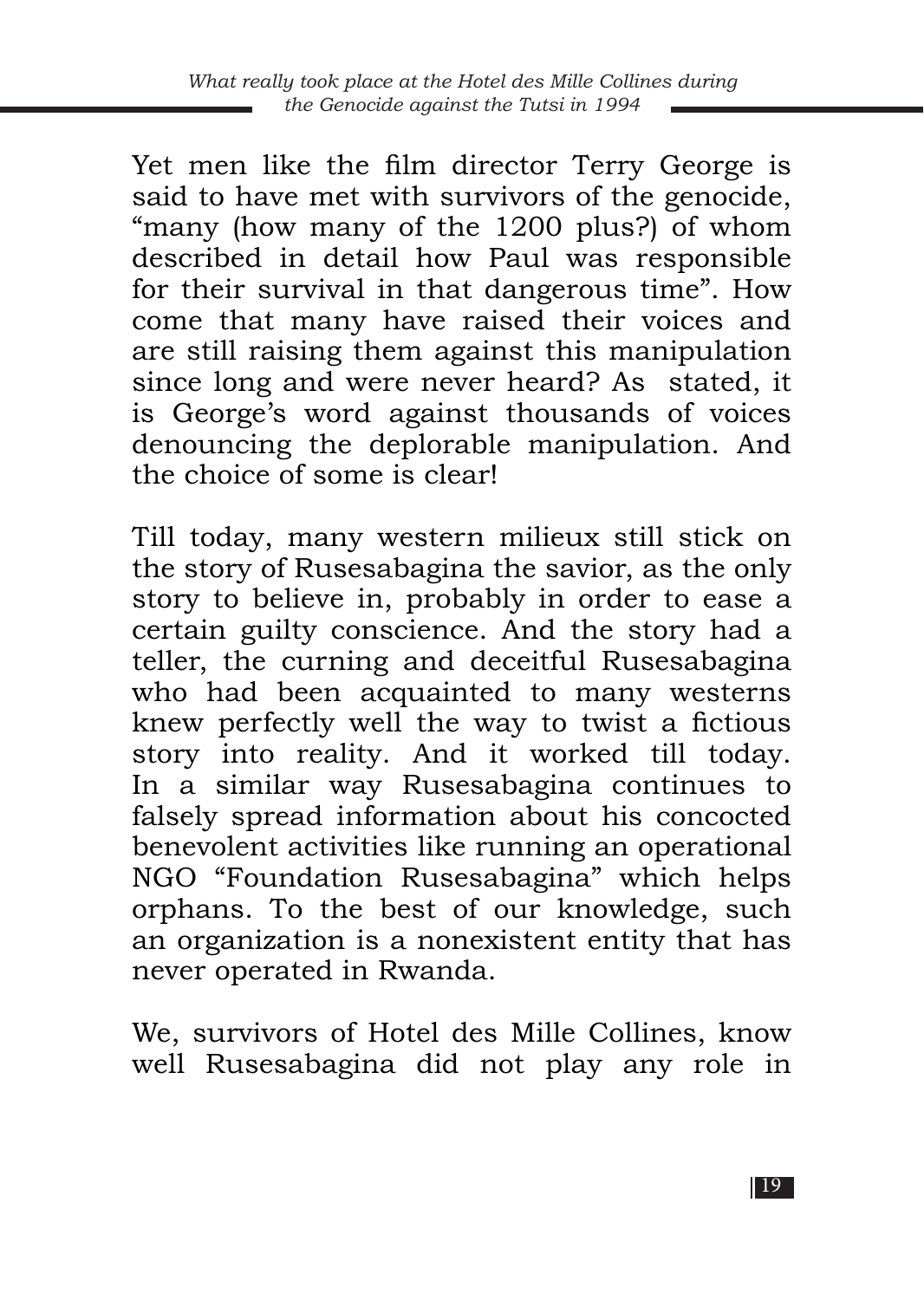helping people survive at the Mille Collines Hotel. He simply helped some personal friends and entertained those who could pay him, but he did not favor to any of the common and often poor people who had sought refuge in that hotel.

Testimonies are so many of those who were charged money to stay in rooms, availing rooms in the hotel to a few of Kigali's well-to-do who could afford to pay him. He cut off telephone lines, leaving only one personal line he could rent at prohibitives fares.

On May 18th, 1994, the President of Sabena hotels instructed Rusesabagina to stop rejecting those who could not afford payment. He however refused and kept charging money those who could afford to pay, chasing out of rooms and sending the defaulters to public halls where some were prey to marauding militias. Moneyless asylum seekers could often be refused access and kept exposed at the Hotel gate, just for him to secure a bank check guarantee before their entrance. These facts have often been documented on different occasions.

Following what we have witnessed at Hotel des Mille Collines, we categorically deny in an unequivocal declaration that we were saved by Rusesabagina. There are various factors that led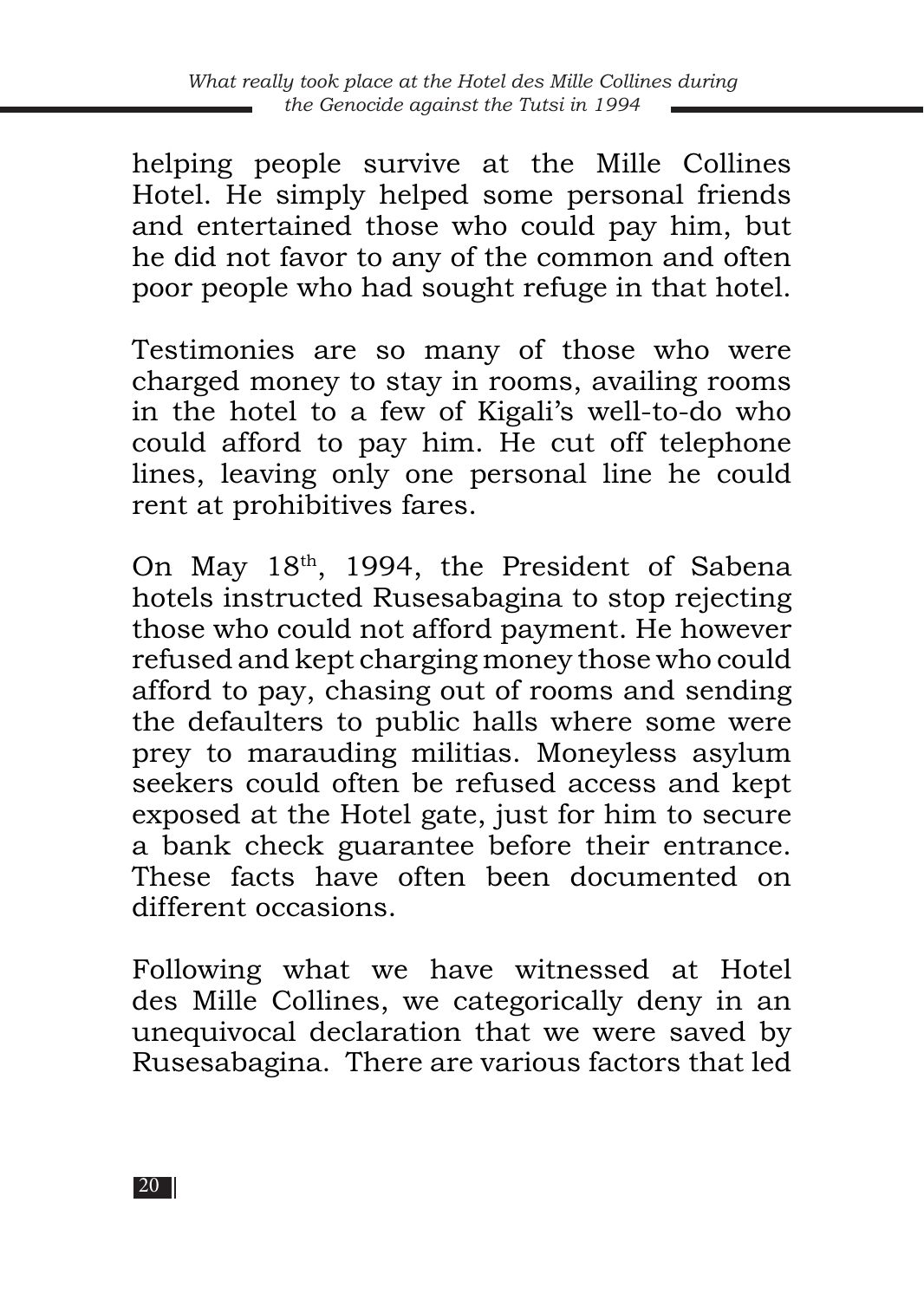to our survival in the Hotel, among which and not exhaustively:

It is well known that Hotel des Mille Collines was declared UN protected site. In addition, the visit at the Hotel by international renowned personalities such as José Ayalala-Lasso, the then UN High Commissioner in charge of human rights and Bernard Kouchner, then French human rights activist turned the attention of the international community on the Hotel. The pressure from the fighting Rwanda Patriotic Army after many failed negotiation attempts is another decisive factor not to be ignored. Finally, the presence of a few UN troops in the Hotel and the commitment by Gen. Dallaire in his limited capacity played a dissuasive role.

We, survivors from Hotel des Mille Collines call upon Lantos Foundation to reconsider rewarding Paul Rusesabagina with the "2011 Lantos Prize" because his deeds during the genocide exerted against Tutsi and Hutu who did not subscribe to the genocidal agenda, were only motivated by his interests to protect his family first, and to search for money by all means, including blackmail, extortion and ransoming poor and sistressed refugees in grave danger. We have brought to Lantos Foundation's knowledge these deceptive facts.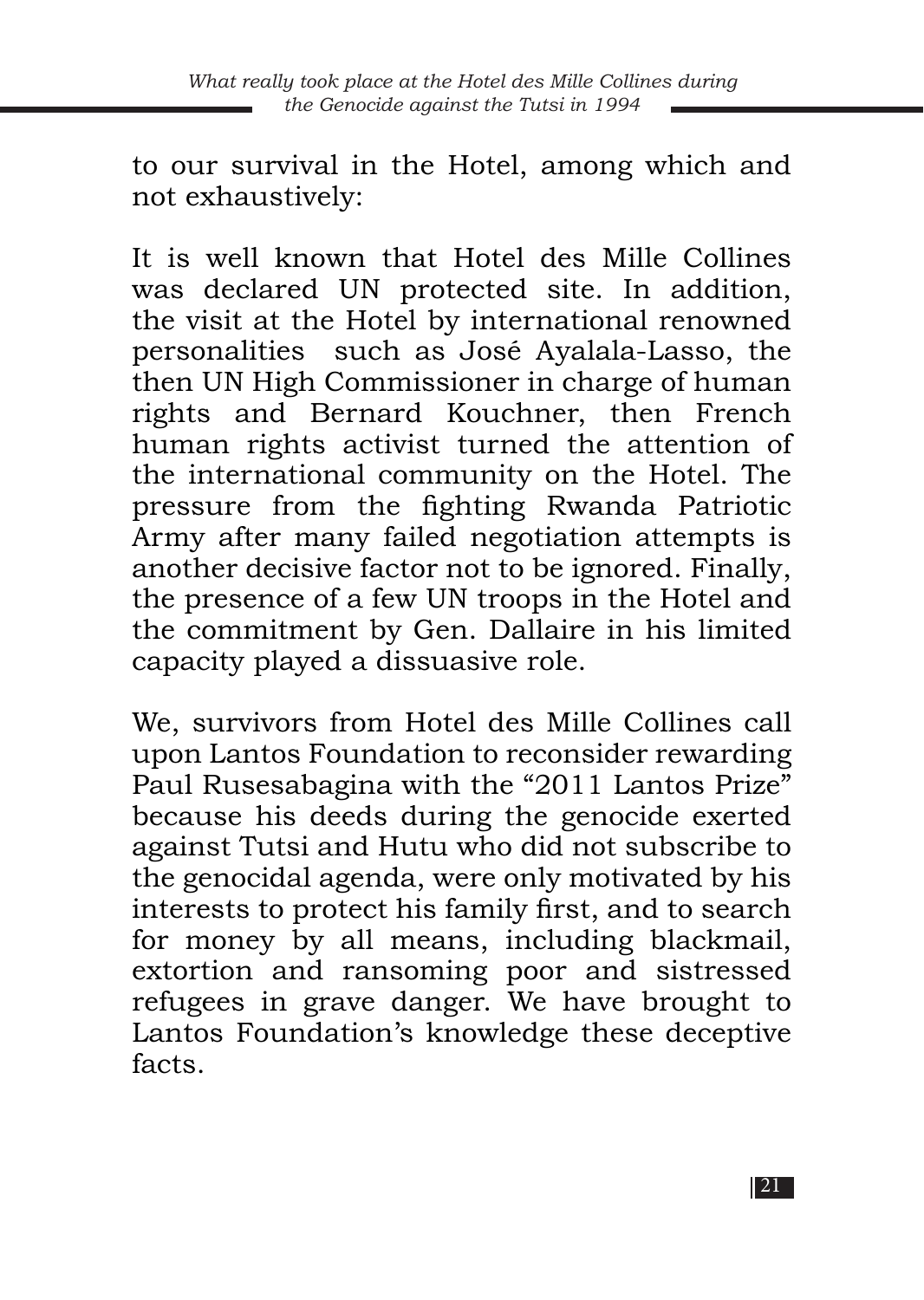We wish their honour and reputation should not be tarnished by an otherwise commendable act, wrongfully done in favor of a deceitful genocide negationist and revisionist, who is being discovered by the entire world for power mongering through political machiavelism.

We urge all well wishers who will read this note to help us tell the true story about Rusesabagina.

Sample Victoria **Qastini** Section 分かぶんかくさ かんえい Dellar. Called Art Males MACILA BERNARD 10. Gillery Abr 12  $K^2, 17, 17, 6, 6$ - le Kohrigi i 1 **HACKPROMIASS** Marye Jega ite Pier  $25 - 91 = 21$ ារ REIDER DELL'ANNO **John Schools** There were an  $\mathcal{M}$ AL Home Lawher 15 MINAGASANA Selenate ACCOMMO TRESTIN 10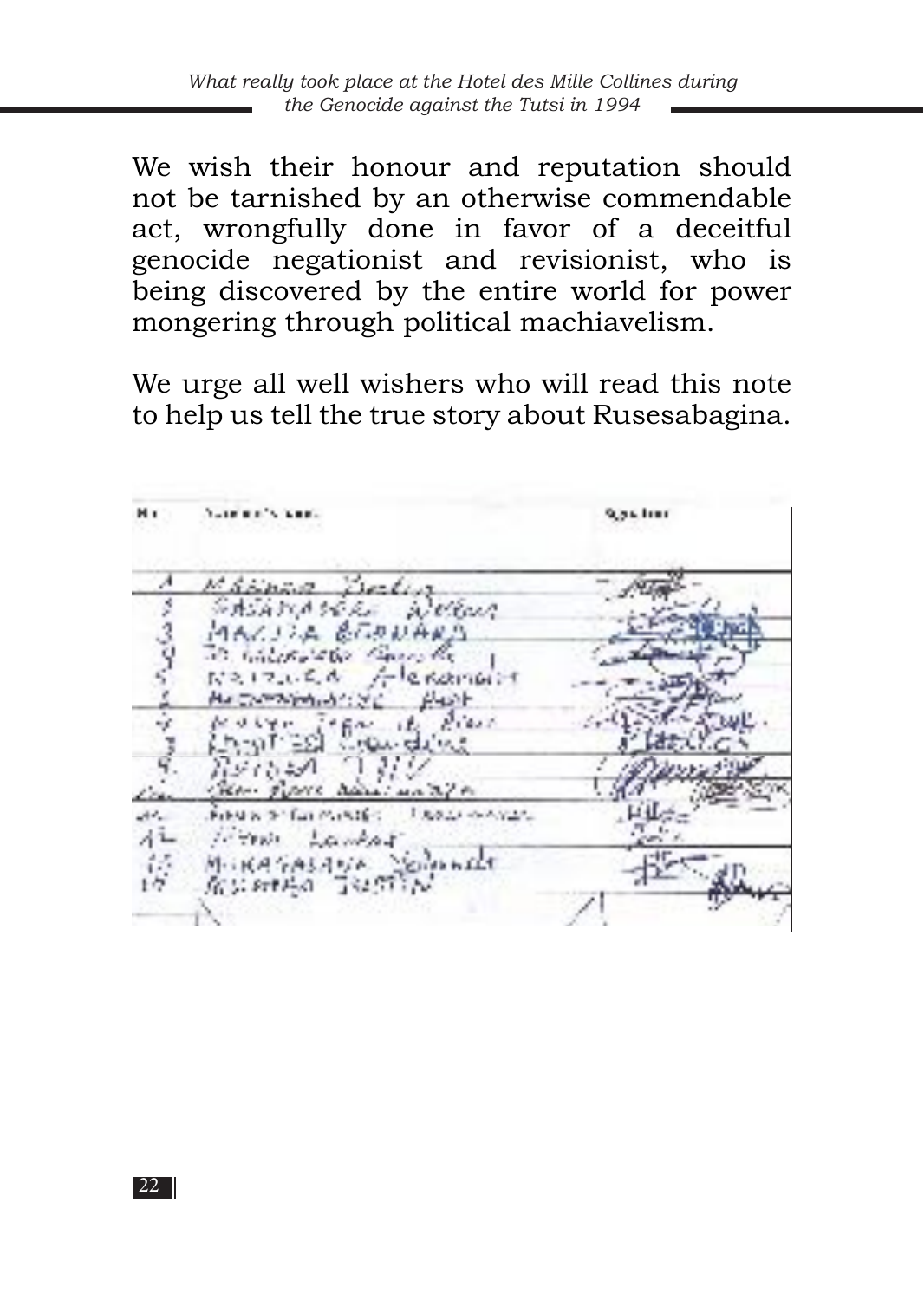*What really took place at the Hotel des Mille Collines during the Genocide against the Tutsi in 1994*

|            | An annual rapids                                                                                                                                                                                                                                                                                                                                                                                                                                                                                   | <b>Superint</b>                                                                                                                                                                      |
|------------|----------------------------------------------------------------------------------------------------------------------------------------------------------------------------------------------------------------------------------------------------------------------------------------------------------------------------------------------------------------------------------------------------------------------------------------------------------------------------------------------------|--------------------------------------------------------------------------------------------------------------------------------------------------------------------------------------|
| 15         | marginana harin                                                                                                                                                                                                                                                                                                                                                                                                                                                                                    | $\frac{1}{\sqrt{2}}$                                                                                                                                                                 |
| 15.        | THE STATE COMPANY                                                                                                                                                                                                                                                                                                                                                                                                                                                                                  |                                                                                                                                                                                      |
| 萍          | bios contant Magnetic.<br>Botek ia                                                                                                                                                                                                                                                                                                                                                                                                                                                                 | $\frac{1}{2}$<br>aby the                                                                                                                                                             |
|            |                                                                                                                                                                                                                                                                                                                                                                                                                                                                                                    |                                                                                                                                                                                      |
|            | but when a speak                                                                                                                                                                                                                                                                                                                                                                                                                                                                                   |                                                                                                                                                                                      |
| si.        | about 100 the grant                                                                                                                                                                                                                                                                                                                                                                                                                                                                                | $-124$                                                                                                                                                                               |
| 25         | Samayonna Chuach<br>Raibh an Airean                                                                                                                                                                                                                                                                                                                                                                                                                                                                |                                                                                                                                                                                      |
|            |                                                                                                                                                                                                                                                                                                                                                                                                                                                                                                    |                                                                                                                                                                                      |
| 马马拉克特      |                                                                                                                                                                                                                                                                                                                                                                                                                                                                                                    |                                                                                                                                                                                      |
|            | kandar Sport<br>Kota Seri Magalan                                                                                                                                                                                                                                                                                                                                                                                                                                                                  | $+1.45$                                                                                                                                                                              |
|            |                                                                                                                                                                                                                                                                                                                                                                                                                                                                                                    | <b>King</b>                                                                                                                                                                          |
|            | Constitution Court<br>Statement Politics<br>$\mathcal{C}(\mathcal{C}) \cong \mathcal{C}(\mathcal{C})$                                                                                                                                                                                                                                                                                                                                                                                              |                                                                                                                                                                                      |
|            |                                                                                                                                                                                                                                                                                                                                                                                                                                                                                                    | <b>Tues</b>                                                                                                                                                                          |
|            |                                                                                                                                                                                                                                                                                                                                                                                                                                                                                                    |                                                                                                                                                                                      |
| 87         | apis manuface of except.<br>When we have                                                                                                                                                                                                                                                                                                                                                                                                                                                           | Sheep 1                                                                                                                                                                              |
| ¥          |                                                                                                                                                                                                                                                                                                                                                                                                                                                                                                    | 物                                                                                                                                                                                    |
|            | ERMIGHTED TO GARD                                                                                                                                                                                                                                                                                                                                                                                                                                                                                  |                                                                                                                                                                                      |
| į          | Statistics of States                                                                                                                                                                                                                                                                                                                                                                                                                                                                               |                                                                                                                                                                                      |
|            | Released formation                                                                                                                                                                                                                                                                                                                                                                                                                                                                                 |                                                                                                                                                                                      |
| 遊          |                                                                                                                                                                                                                                                                                                                                                                                                                                                                                                    |                                                                                                                                                                                      |
|            |                                                                                                                                                                                                                                                                                                                                                                                                                                                                                                    |                                                                                                                                                                                      |
| ų,<br>14   |                                                                                                                                                                                                                                                                                                                                                                                                                                                                                                    | <b>SOUTH</b>                                                                                                                                                                         |
| Эà         | $\begin{array}{l} \frac{\partial^2 \phi_1}{\partial x_1^2} = \frac{\partial^2 \phi_1}{\partial x_1^2} = \frac{\partial^2 \phi_1}{\partial x_1^2} = \frac{\partial^2 \phi_1}{\partial x_1^2} = \frac{\partial^2 \phi_1}{\partial x_1^2} = \frac{\partial^2 \phi_1}{\partial x_1^2} = \frac{\partial^2 \phi_1}{\partial x_1^2} = \frac{\partial^2 \phi_1}{\partial x_1^2} = \frac{\partial^2 \phi_1}{\partial x_1^2} = \frac{\partial^2 \phi_1}{\partial x_1^2} = \frac{\partial^2 \phi_1}{\partial$ | 不分解的                                                                                                                                                                                 |
| t i        |                                                                                                                                                                                                                                                                                                                                                                                                                                                                                                    |                                                                                                                                                                                      |
| ÷,         |                                                                                                                                                                                                                                                                                                                                                                                                                                                                                                    | $-122.56$<br>line.                                                                                                                                                                   |
| Q.         |                                                                                                                                                                                                                                                                                                                                                                                                                                                                                                    |                                                                                                                                                                                      |
|            | Professionale Ladiere                                                                                                                                                                                                                                                                                                                                                                                                                                                                              | 鹨                                                                                                                                                                                    |
| 10<br>्त्र |                                                                                                                                                                                                                                                                                                                                                                                                                                                                                                    |                                                                                                                                                                                      |
| <b>HW</b>  | Lite Without Company<br>Company Save Company<br>Company Company                                                                                                                                                                                                                                                                                                                                                                                                                                    |                                                                                                                                                                                      |
| 55         |                                                                                                                                                                                                                                                                                                                                                                                                                                                                                                    | <b>Southern</b>                                                                                                                                                                      |
| чĿ         |                                                                                                                                                                                                                                                                                                                                                                                                                                                                                                    | fe-                                                                                                                                                                                  |
|            |                                                                                                                                                                                                                                                                                                                                                                                                                                                                                                    |                                                                                                                                                                                      |
|            | 4. ARAY 20 Ber <u>name</u><br>18 Bazartzara Tengara<br>19 Secretar Segundan                                                                                                                                                                                                                                                                                                                                                                                                                        | $\frac{\partial \mathcal{L}(\mathcal{L})}{\partial \mathcal{L}(\mathcal{L})} = \frac{1}{2} \sum_{i=1}^n \frac{\partial \mathcal{L}(\mathcal{L})}{\partial \mathcal{L}(\mathcal{L})}$ |
|            |                                                                                                                                                                                                                                                                                                                                                                                                                                                                                                    |                                                                                                                                                                                      |
|            | 544551<br>$1/6$ and $\sim$                                                                                                                                                                                                                                                                                                                                                                                                                                                                         |                                                                                                                                                                                      |
| 景          | TRET.                                                                                                                                                                                                                                                                                                                                                                                                                                                                                              |                                                                                                                                                                                      |
| 54.        | time o<br>Estation<br>Sultanet<br>Said Police                                                                                                                                                                                                                                                                                                                                                                                                                                                      |                                                                                                                                                                                      |
| CZ.        | Consulto                                                                                                                                                                                                                                                                                                                                                                                                                                                                                           | 海縣                                                                                                                                                                                   |
| iA.        | Mode                                                                                                                                                                                                                                                                                                                                                                                                                                                                                               | $A_{\text{max}}$ and                                                                                                                                                                 |
|            |                                                                                                                                                                                                                                                                                                                                                                                                                                                                                                    |                                                                                                                                                                                      |
|            |                                                                                                                                                                                                                                                                                                                                                                                                                                                                                                    |                                                                                                                                                                                      |
|            |                                                                                                                                                                                                                                                                                                                                                                                                                                                                                                    |                                                                                                                                                                                      |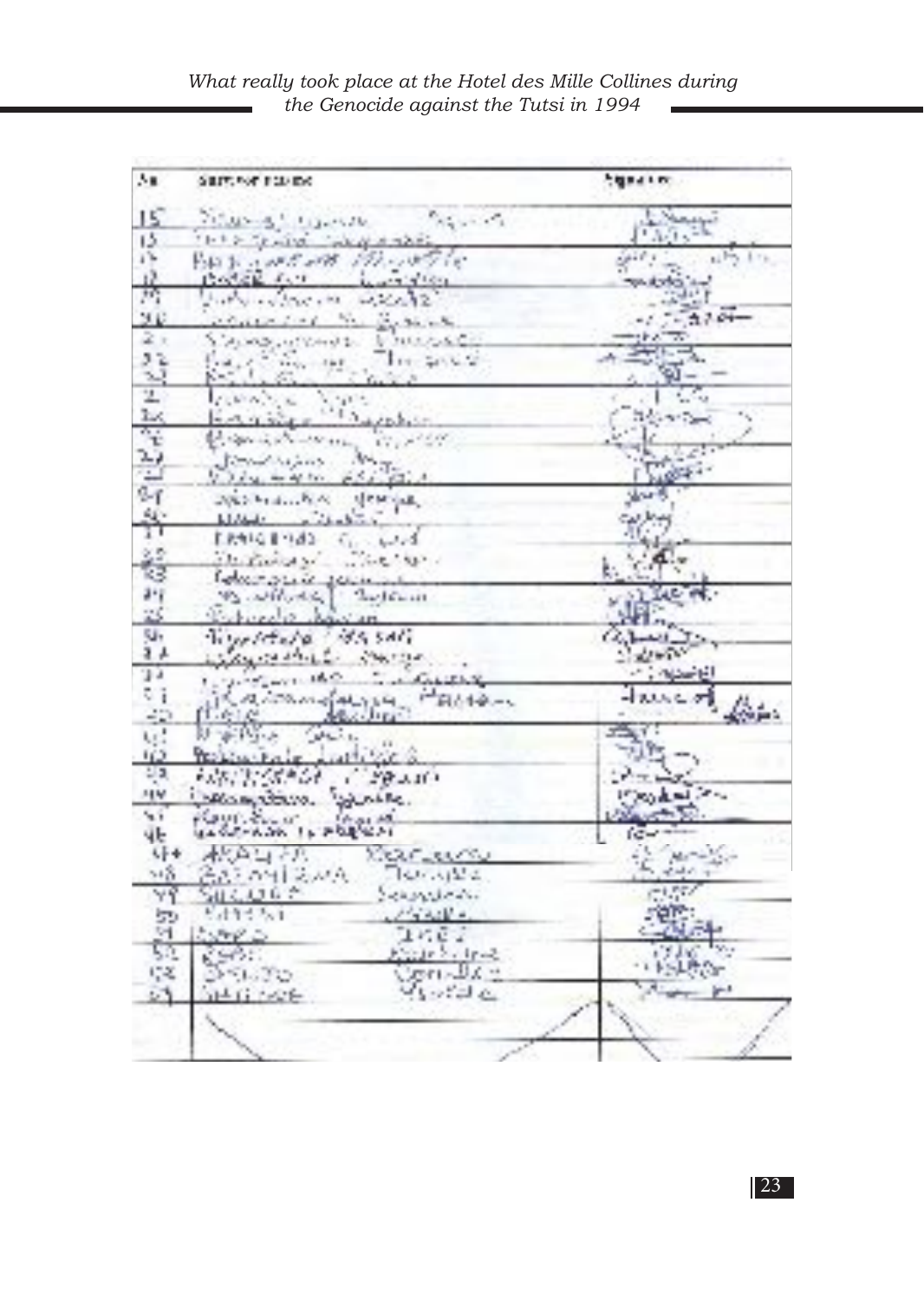# **TESTMONIES**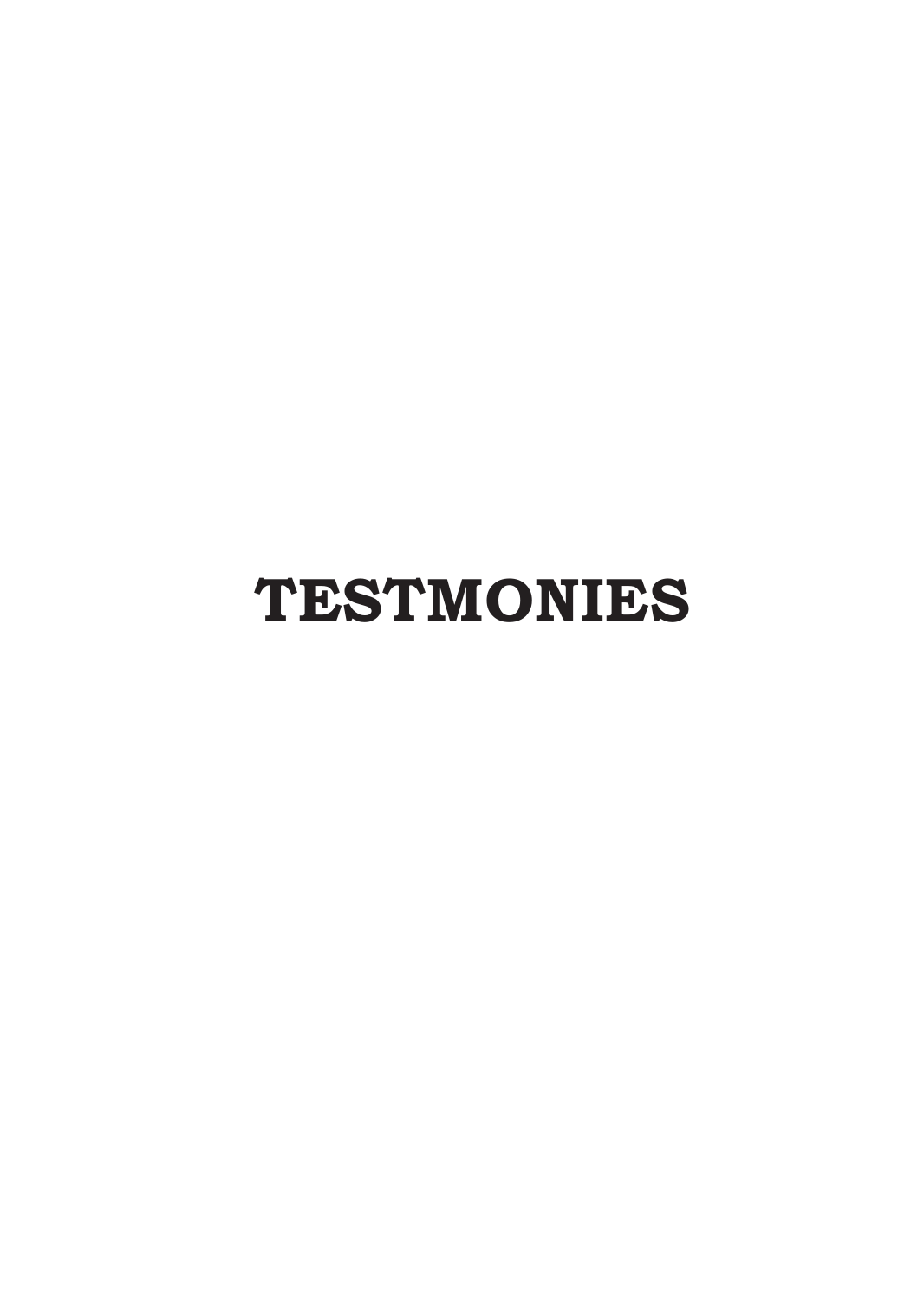

#### **Mwenenganucye Pasa**

I worked at the Hotel des Mille Collines as a receptionist until genocide started. I lived the events at the Hotel and I am giving a different narrative from the one Paul Rusesabagina has told the world.

In the film Hotel Rwanda, I am portrayed as the obstinate and recalcitrant worker, who refused to obey the instructions from his boss. I have a telling account of the man and the motivation behind everything that he did. Here is my account.

Paul Rusesabagina came to the Hotel des Mille Collines, accompanied by soldiers, to collect fuel as he used to do. On arrival, he discovered that the Dutch manager, Mr. Cornelius Bik, had gone, leaving the keys to a young and inexperienced manager. That manager was me and I had to be replaced. I guess he judged that this was an opportunity he could not miss. Continuing on to Gitarama where the interim government had just relocated was a journey into the unknown. He sent for me and I was told that he wanted the keys of the Hotel. I found him at the reception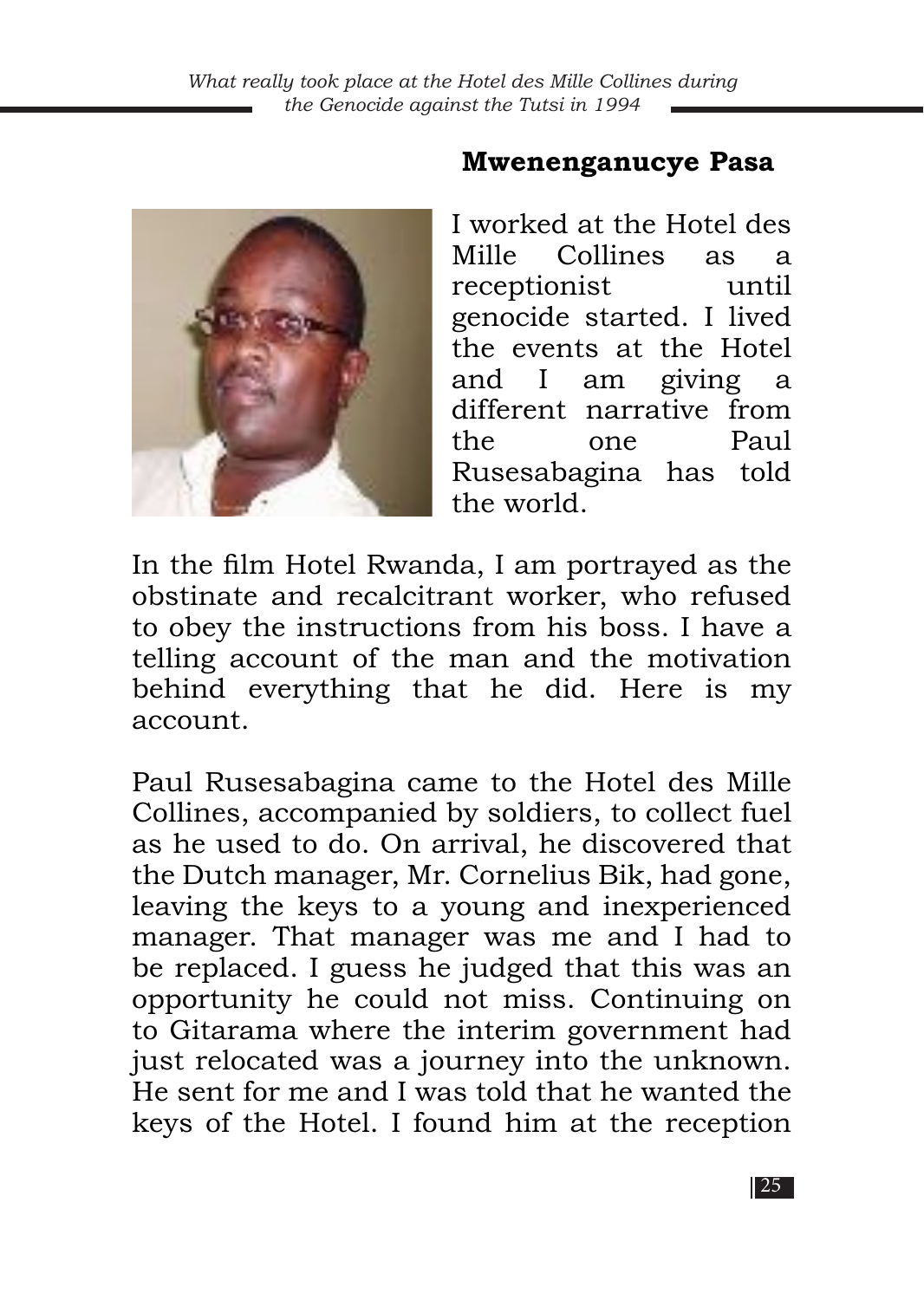and he immediately ordered me to hand over the keys to him. I was hesitant. I wanted him to give me evidence that he had received authorisation from our bosses or the owners of the Hotel, SABENA, in Brussels. The next day, he presented to me a fax indicating that he was our new boss. So, I gave him the keys but kept the master key because I could tell that we were on a collision course and he was not going to give me any favour as an employee of the Hotel. I kept the master key so that if, for example, I needed food, I would easily have access to it.

Before he assumed control of the Hotel, many people had already arrived. None of the refugees had been requested to pay for food, drink, or accommodation. This is how Mr. Cornelius Bik had wanted it before his evacuation. I was staying with my younger and elder brothers, and another young man who had come to visit us for Easter holidays, all of whom I had managed to bring into the Hotel des Mille Collines. Mr. Cornelius Bik had allowed me to give them accommodation and food free of charge. This is exactly how we treated other Rwandans who came to us as refugees, such as the Rubangura family, the Nkurunziza family, and others. No one paid a cent before Rusesabagina arrived.

26 I can only imagine that when Rusesabagina took over, he wanted to run the Hotel like an ordinary hotel. A list of all the residents was made and the heads of what I may refer to as "a team" staying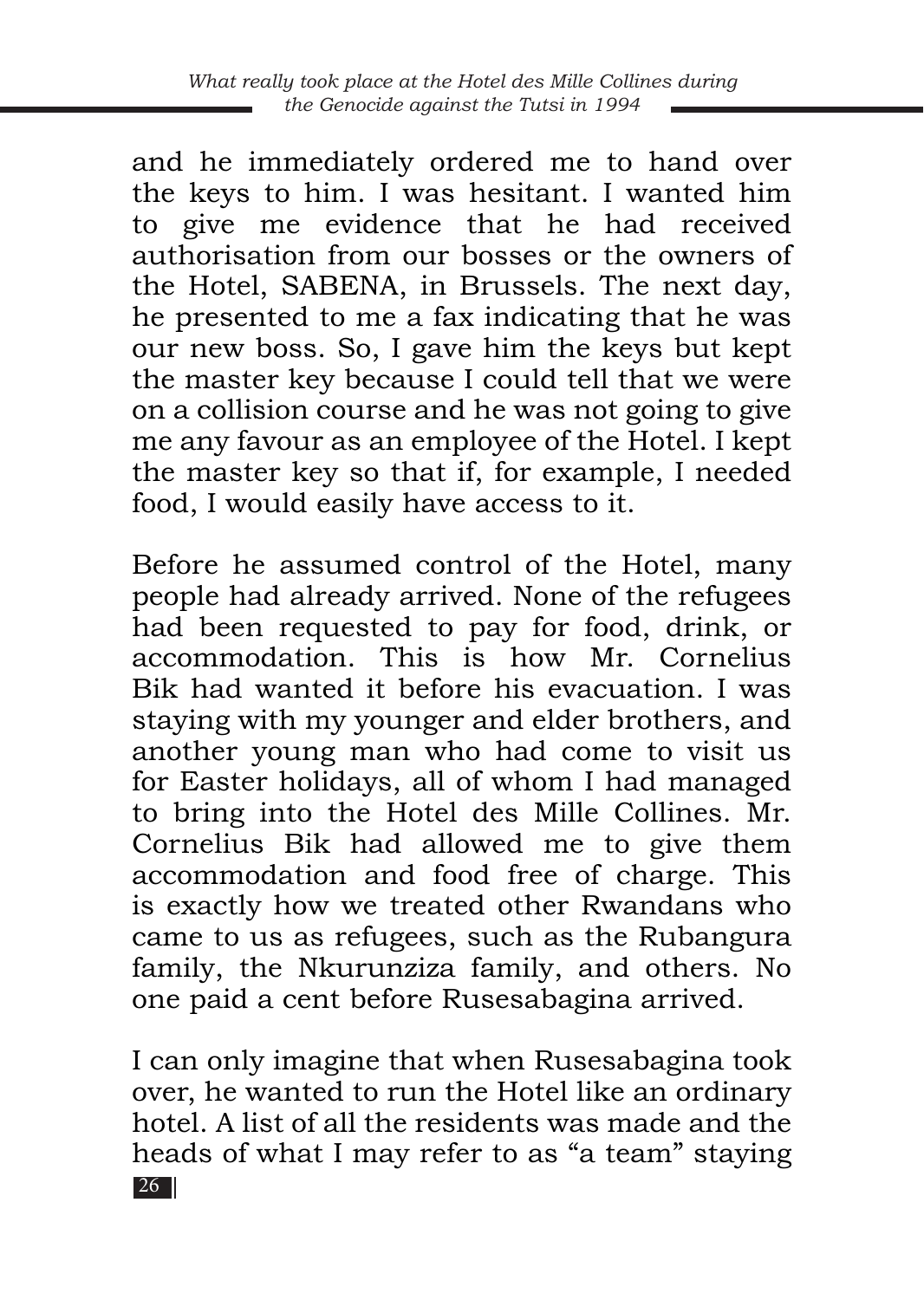in the same room were told to give their names and to pay. At the beginning most people payed cash, later on the majority paid by cheque. He was willing to take pledges for future payment from people he respected or those he feared. Those who were not in a position to pay were removed from rooms and replaced with others who could pay.

The same system applied in the restaurant. Only those who were ready to pay were given food. Yet I know for sure because I had the master key that the Hotel still had stocks of food that we had acquired before the start of genocide.

He even started charging for the use of the telephone. Previously, residents would use the telephones in their rooms, like is common practice, and then the amount to pay would register at the Reception. Rusesabagina decided to disconnect them all and left only one external line in his office. This meant that all telephone calls and faxes to the outside world were channelled through his office after payment. The same draconian measures were applied in the kitchen. When refugees managed to acquire food from outside and requested to cook it in the kitchen, Rusesabagina refused. To the extent that people resorted to cooking with charcoal in their carpeted rooms. Because I had many people staying with me, we had occupied suite 221 which had a cooker that about six families were using on a daily basis.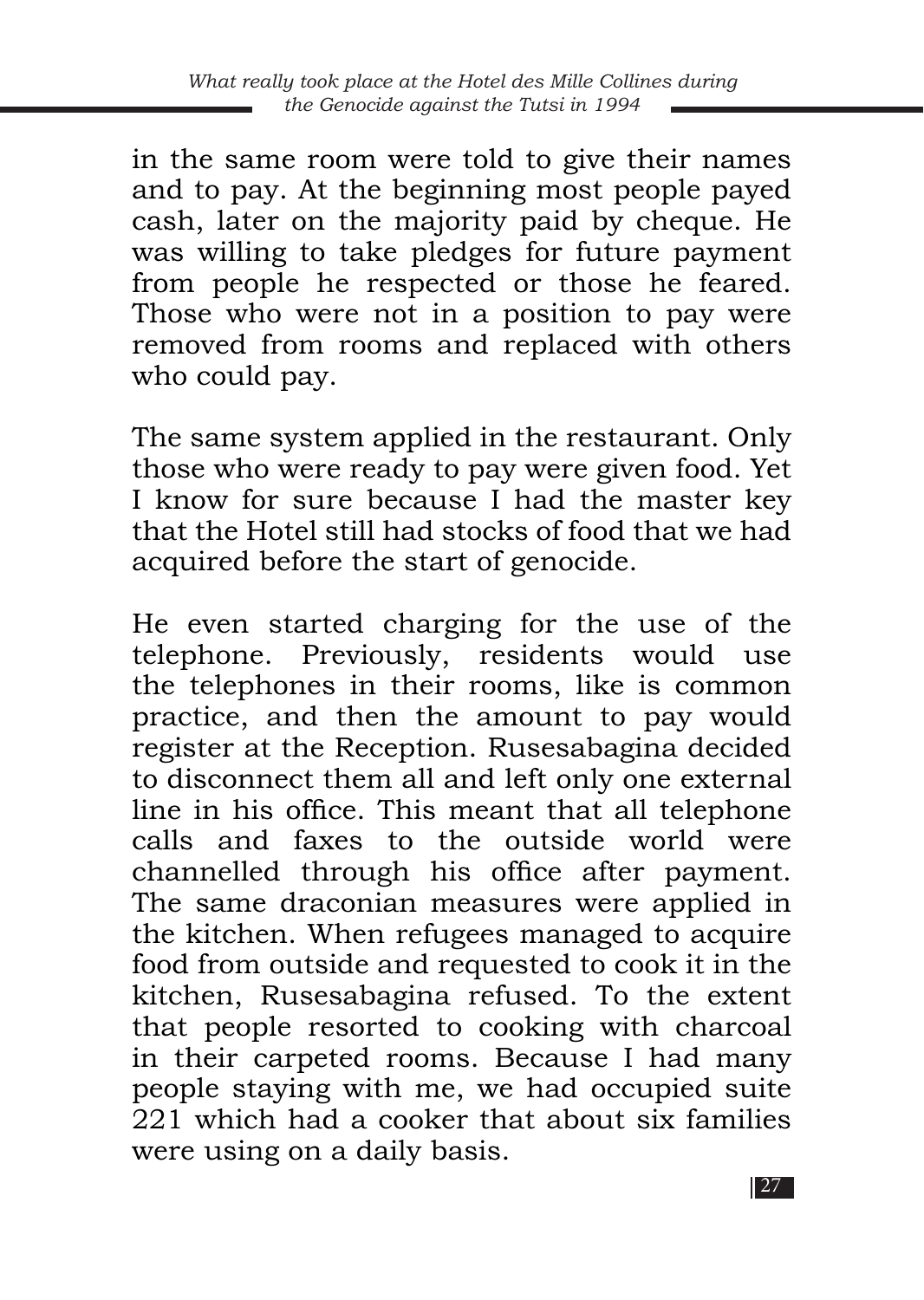All along, while Rusesabagina was forcing people to pay, we would dissuade them from paying, although I have to admit that, out of fear of eviction, the majority did not heed our advice.

At some stage, Rusesabagina gave instructions that all the people who were staying in the two rooms of my suite vacate them so that he gives them to people who were able to pay. He did not bother about the fact that one of the people staying with me was a pregnant woman (she later delivered there and both the child and the parents now reside in Canada). He decided we vacate the rooms and go to sleep in the corridors of the Hotel, but we decided to be stubborn and refused to quit the rooms.

In the meantime, the master key came in handy. I knew where the stocks were and I was able to go and collect food from there to cook in our suite. I even got drinks from there that I would share with my friends and other refugees in the Hotel. Out of this, we developed the term "kurira"1 which meant "mourning together". This way, we would recount what had been our personal experiences, or even share the latest news about what was happening outside the Hotel: the people we knew who had recently been killed, and even those who had managed to make their way to the Hotel. Although we did not know what tomorrow had in store for us, a spirit of

<sup>1 &</sup>quot;Kurira" in its literal sense means to cry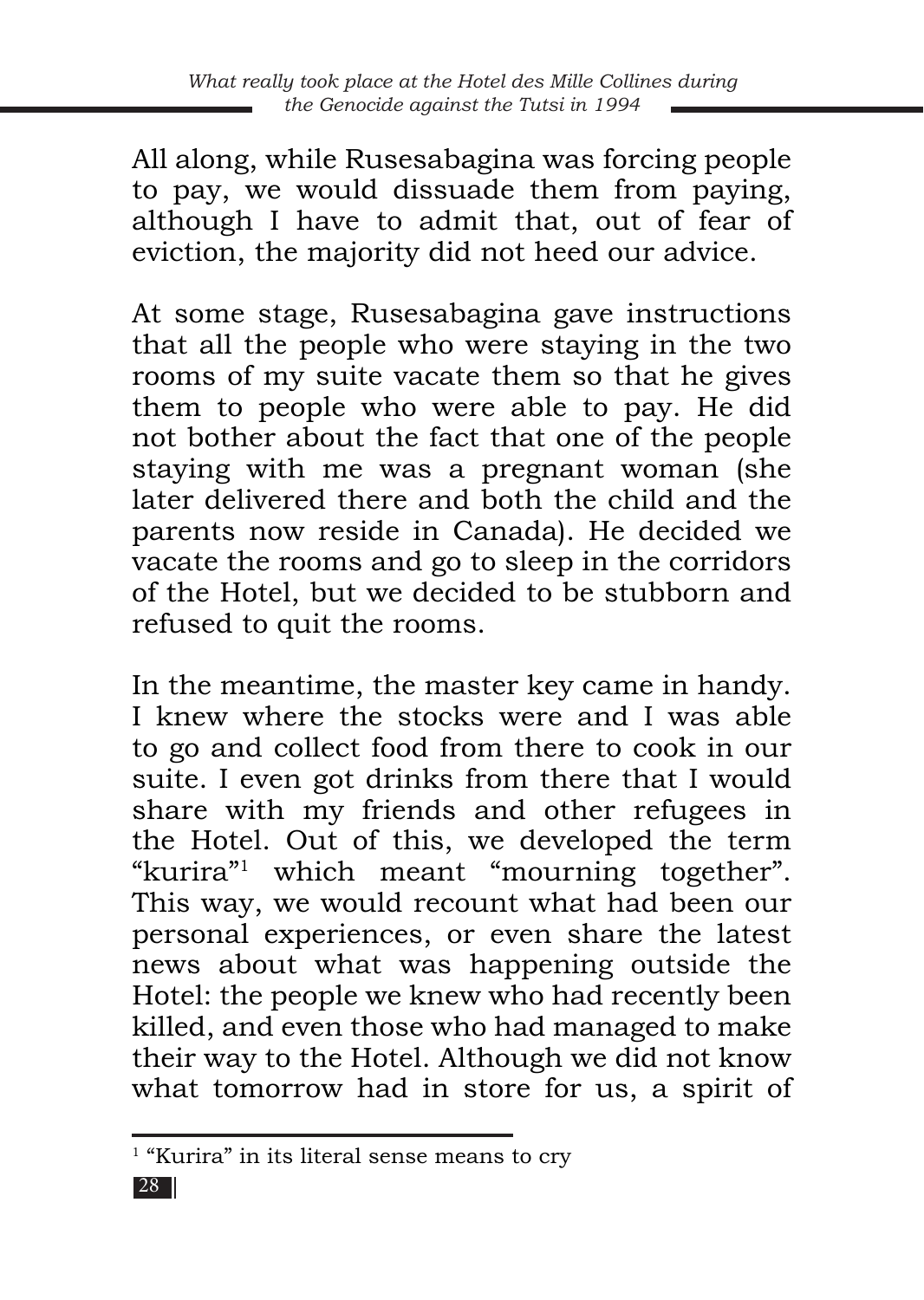camaraderie was forged, which in turn helped to strengthen our resilience.

Rusesabagina soon realised that I had kept the master key. Every time he went to the stock room he would find food stuffs missing, or even cartons of wine gone. For him, this was money lost that he could otherwise pocket. His animosity increased and I was completely excluded from the management of the Hotel, although strictly speaking I was still an employee of the Hotel. In fact, I resorted to stay in my room most of the time to ensure that we do not meet in the corridors of the Hotel.

Then came the mysterious evacuation that aborted. Only very few people knew about this evacuation. Rusesabagina and a few other prominent people had put in their families and were on their way, only to be stopped at SOPECYA (now known as SOPETRAD) and beaten up. It was by sheer luck and intervention of UNAMIR and other influential people that they were not killed. We were told that Rusesabagina's wife had to part with an undisclosed amount of money, in various European currencies.

For the majority of the refugees, life was extremely difficult. But then again, nothing comparable to what was happening outside the Hotel. Most of us were able to sleep, albeit in corridors and in what used to serve as the cafeteria. Given that many people had spent time hiding in ditches,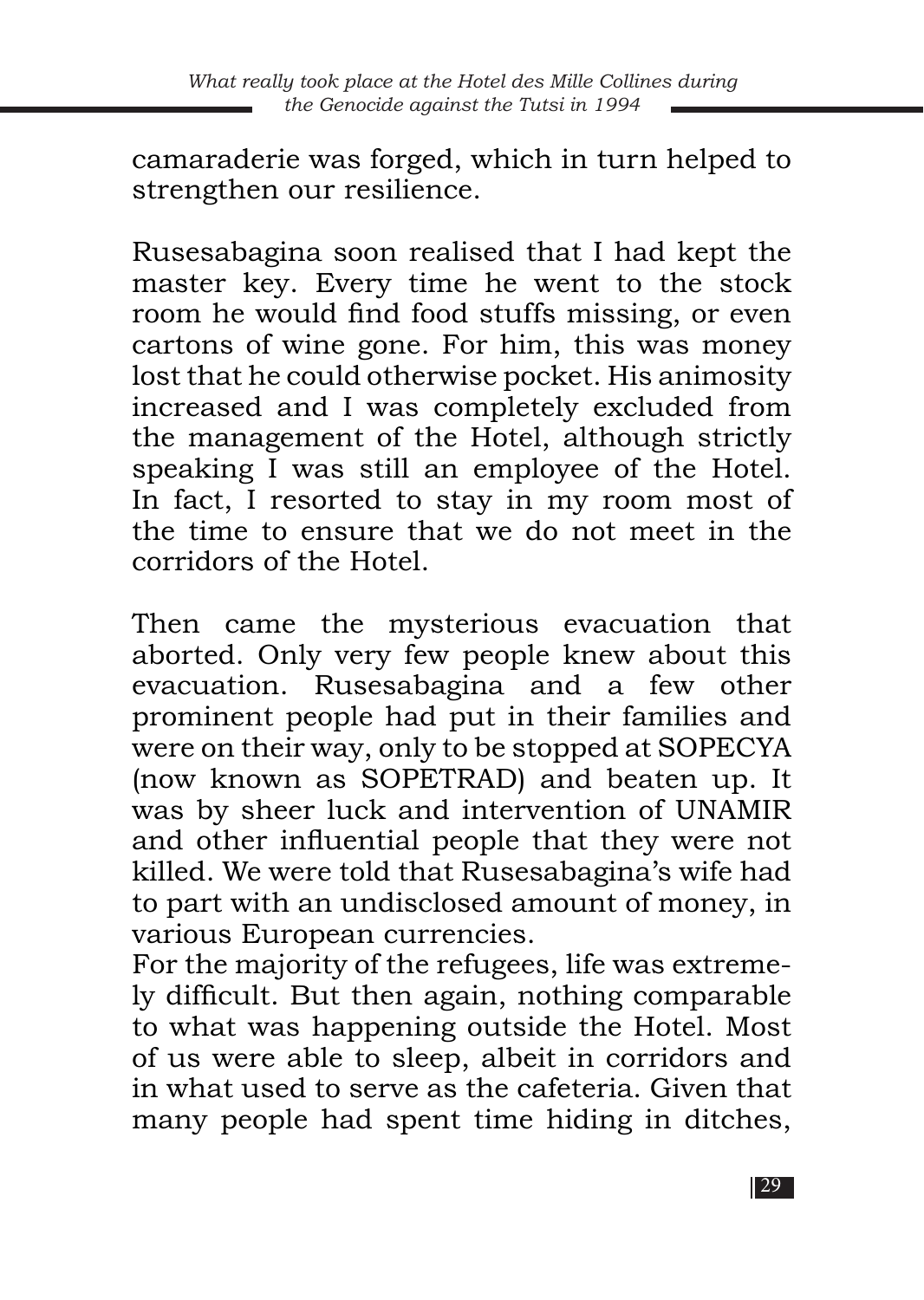pits, or in the lofts of houses, a corridor in the Hotel des Mille Collines was a welcome break.

Rusesabagina stayed in suite 126 and that is where he received his friends, including those who were planning the extermination of the Tutsi. I can only describe him as a man who fishes in troubled waters. He made money out of our misery. Is that what you would call heroism? For me there isn't a single act on which I can base to say that he is a hero. He may not have killed, and he may even have saved one or two people, but he certainly "killed our morale".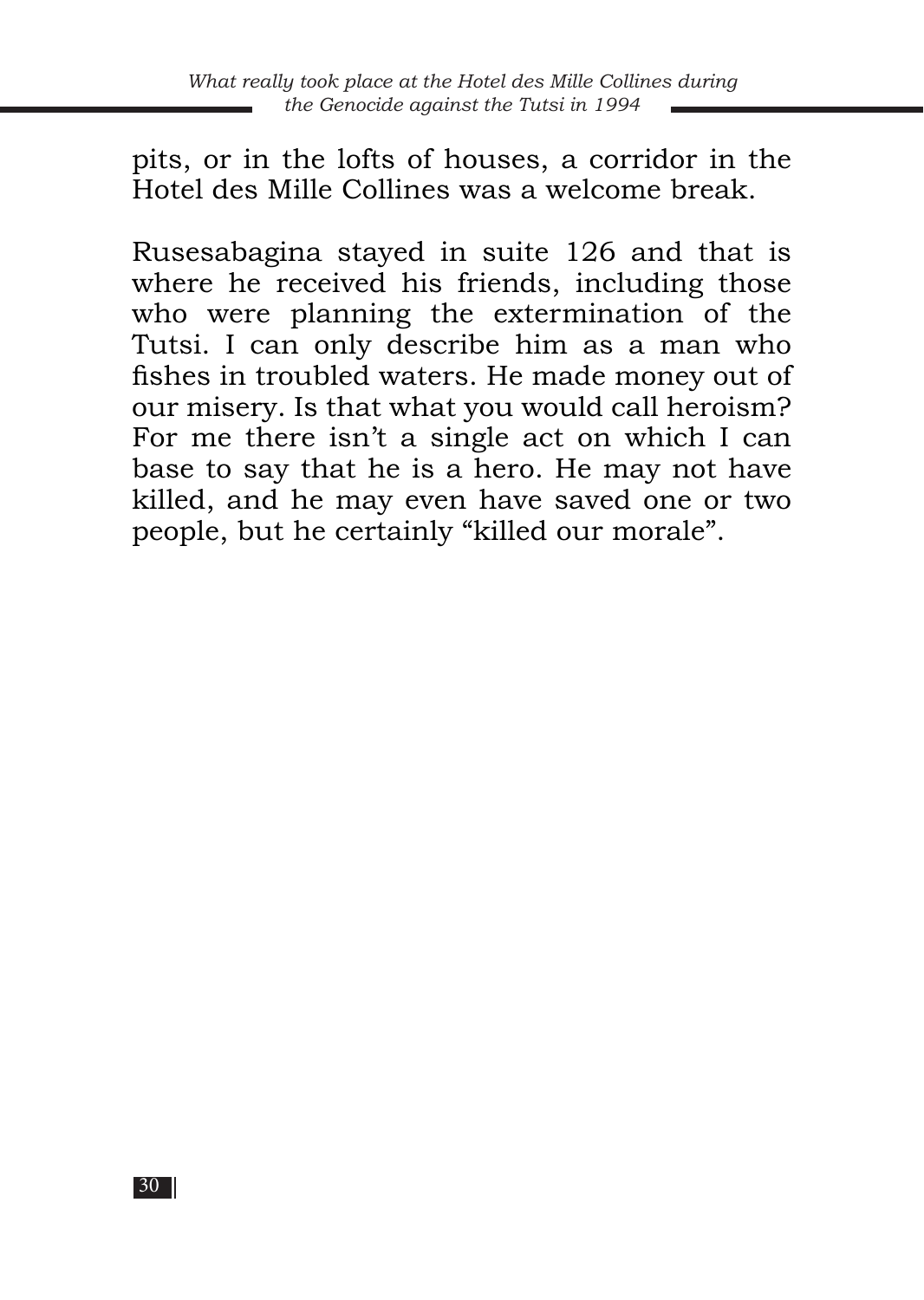

#### **Musonera Abias**

I started working at Hotel des Mille Collines in 1978 as a technician and I still work there. I know Rusesabagina very well because we worked together for a long time and because we come from the same area of Kabagari

in the Gitwe area.

Rusesabagina's first employment was as a receptionist at Hotel des Mille Collines. He was later transferred to Akagera Hotel where he worked as receptionist still. From there he got a scholarship to study in Kenya. When he returned, he was made Sous-Directeur or Sub-Manager, a post that came immediately below Deputy Manager.

Rusesabagina was a very ambitious man and he knew how to coax his white superiors, usually to the detriment of his Rwandan subordinates. In 1992, he was appointed Manager of Hotel des Diplomates which hardly had any clients due to insecurity in the whole country during that time. He was there until the time of the genocide, when the genocidal government used the Hotel as their headquarters.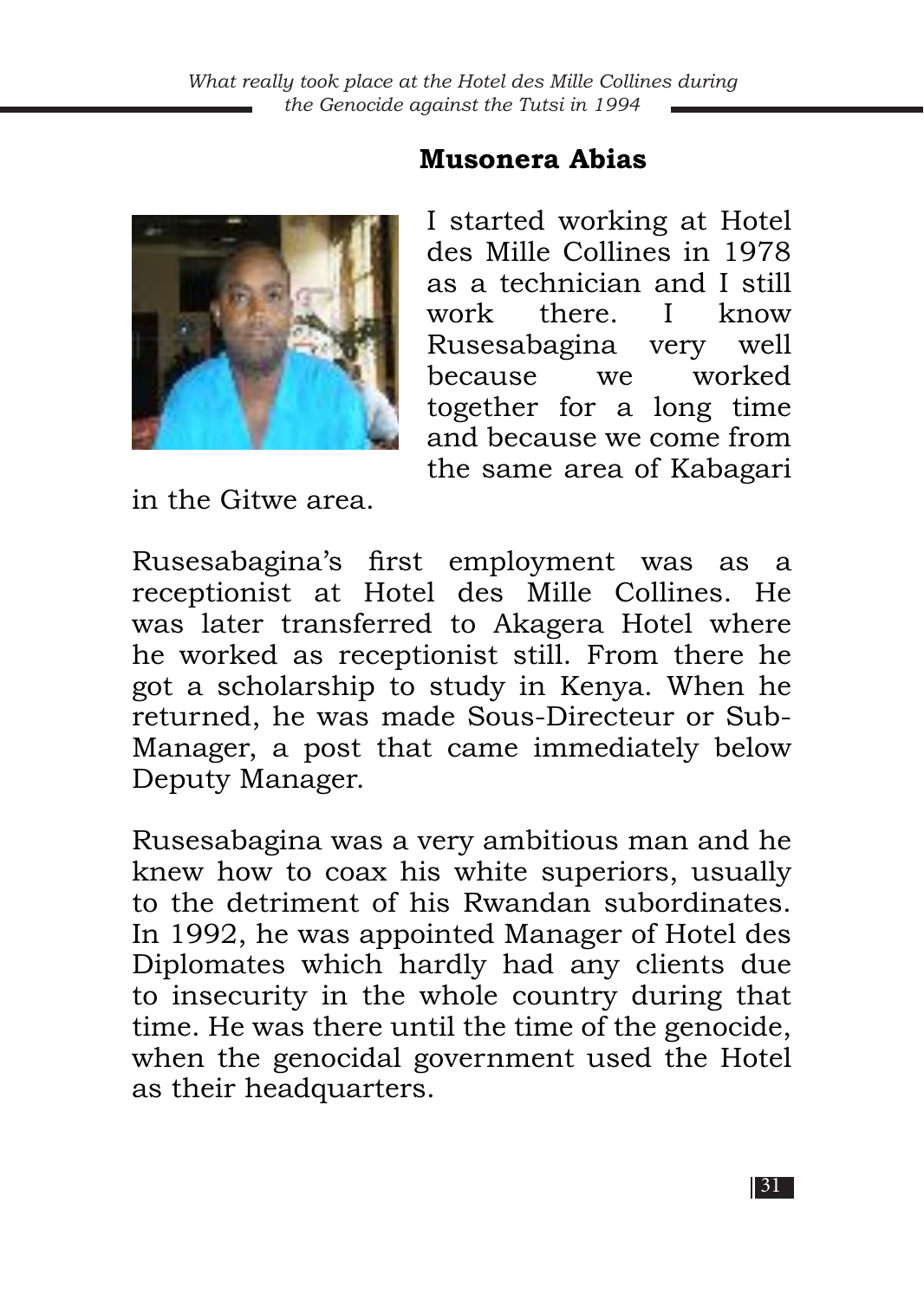When the Government decided to relocate to Gitarama, he decided to go with them but passed by Hotel des Mille Collines to collect fuel, as he used to do. He found me there, in a confused situation. The Dutch Manager, Mr. Cornelius Bik, had just left the Hotel and there was no one responsible. He had actually wanted me to take over, but being a Tutsi, I knew that that was inviting additional problems that I could do without at that time. My family were hiding there and for a time at least, I knew they were safe. I did not want to take on responsibilities that would expose them again.

I got to the Hotel on April  $11<sup>th</sup>$ , 1994. Mr. Cornelius Bik sent me a vehicle and a military escort to bring me and my family to the Hotel. I don't know whether he did it because he needed my services, given that I had to maintain electricity and water supply, or whether he did it to save my life. In any case, if my family and I are alive today, it is due to him. My second child was actually born at the Hotel.

When Rusesabagina took over as caretaker manager of the Hotel, he got instructions from Brussels telling him that he should not charge people for food and accommodation. I know that because I saw the fax that he received from SABENA headquarters in Brussels. But he did not heed the advice given to him. He started charging for all the services.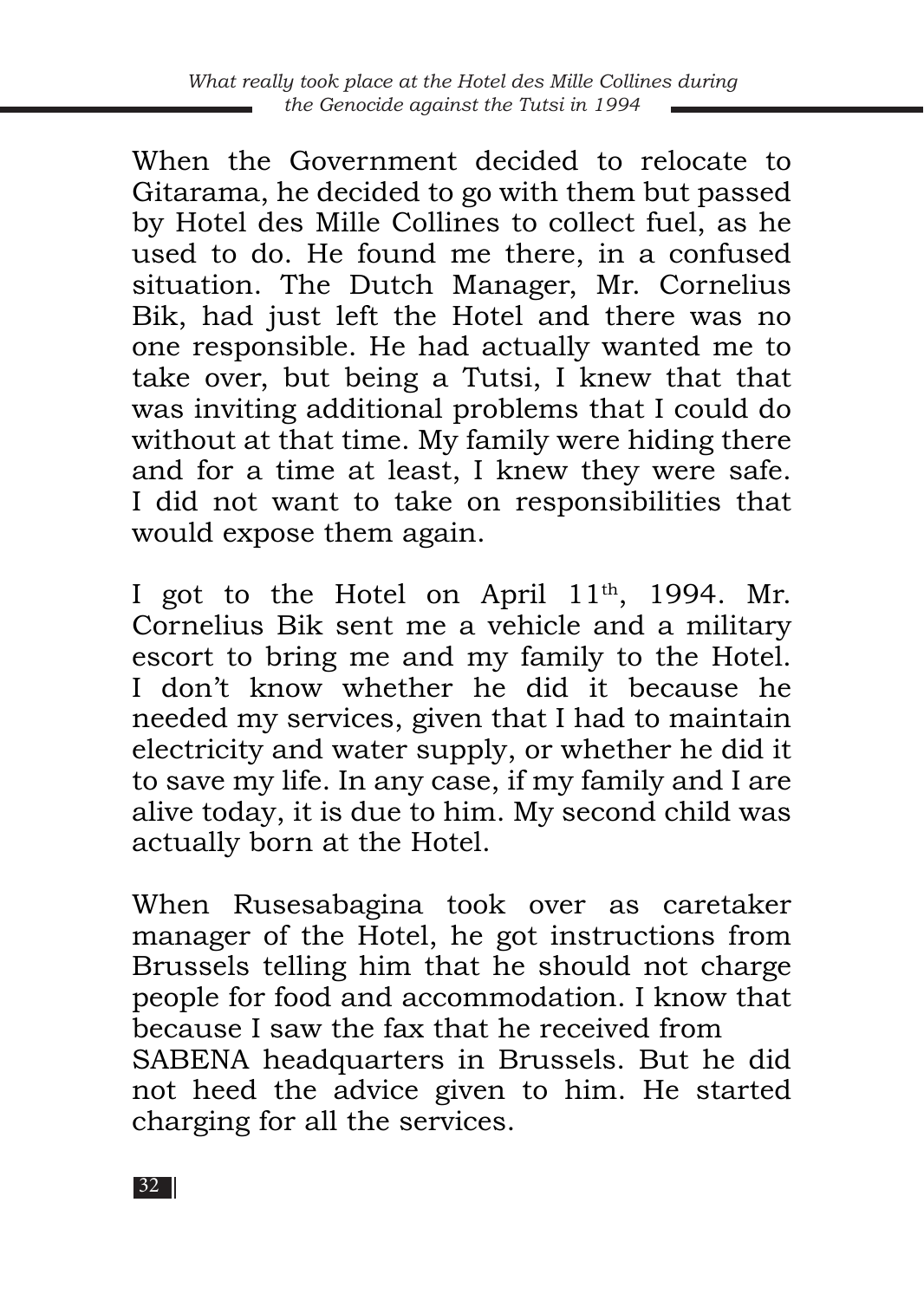In fact the rich who ran out of money gave away their cars and houses, and most of them made pledges that they would pay after the genocide.

Rusesabagina's love of money and his ideology are not today's. They date back many years. It is just that with the wealth and false reputation he has now, he does not care what people say about him, and he can now afford to manifest his true colours. I am sure that the money he used to buy taxis in Brussels when he got there is the money he extorted from refugees and the money he got from Hotel des Diplomates after genocide.

He should also not lie that he saved people at the Hotel. He may have saved one or two families that he helped bring to the Hotel, but he was not in a position to save the rest. I personally think that refugees at the Hotel survived because of their resilience and because they were determined to live. It was also clear that because of the negotiations taking place in many places and at all levels, Hotel des Mille Collines was going to be spared the carnage that was taking place in the rest of the country.

I was evacuated on 30<sup>th</sup> May 1994 together with other refugees and we went to Kabuga, in the RPF-held territory. Although there was a lot of pressure on me not to go, due to the fact that I managed the technical aspects of the Hotel, I could not resist the temptation to go to a place where I was sure my family and I would be safe.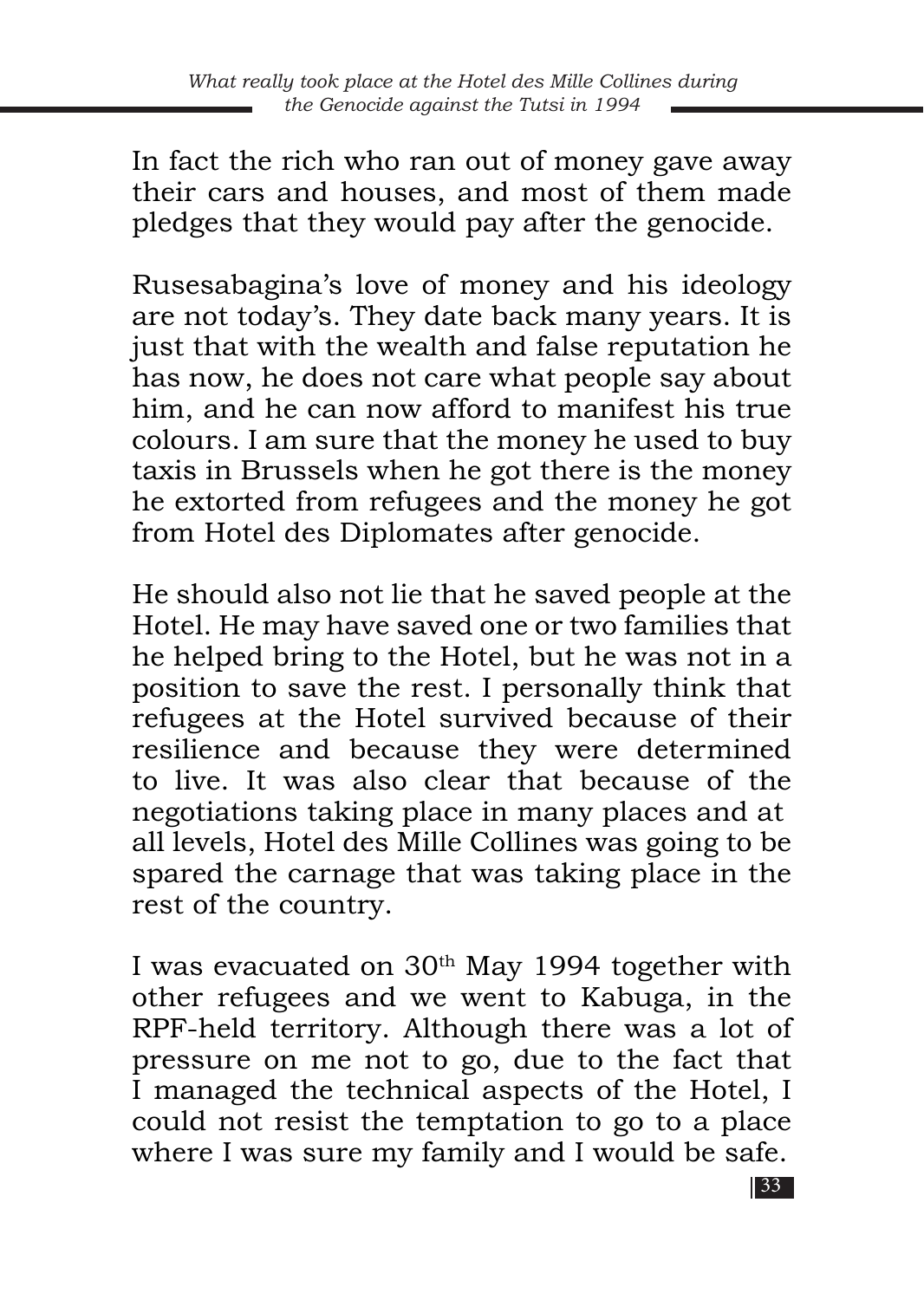

#### **Vuningoma Alexis**

I worked at the Hotel des Mille Collines as Head of the restaurant, and I was there until the evacuations. When genocide started many people took refuge at the

Hotel. First came expatriates who were fleeing.

Hotel des Mille Collines was their collection point from where the evacuations would start. The Rwandan refugees started arriving on the Sunday following the start of the genocide. I remember that is when the Makuza and Kayijaho families arrived. Many others followed in the next few days. They were all given free food and accommodation.

34 When Rusesabagina arrived as care-taker manager, the Hotel was already full of refugees. He should really not pretend that he brought in people. The only people he brought were those who had been staying with him at the Hotel des Diplomates, notably the family of a certain Michel who lived with him at Kabeza, who decided to stay at Hotel des Mille Collines with him. I also understand that he helped the Gasasira family to reach the Hotel but I can't confirm that. Rusesabagina told us to start charging for food, accommodation, and other services as soon as he arrived. That said, there were a few friends of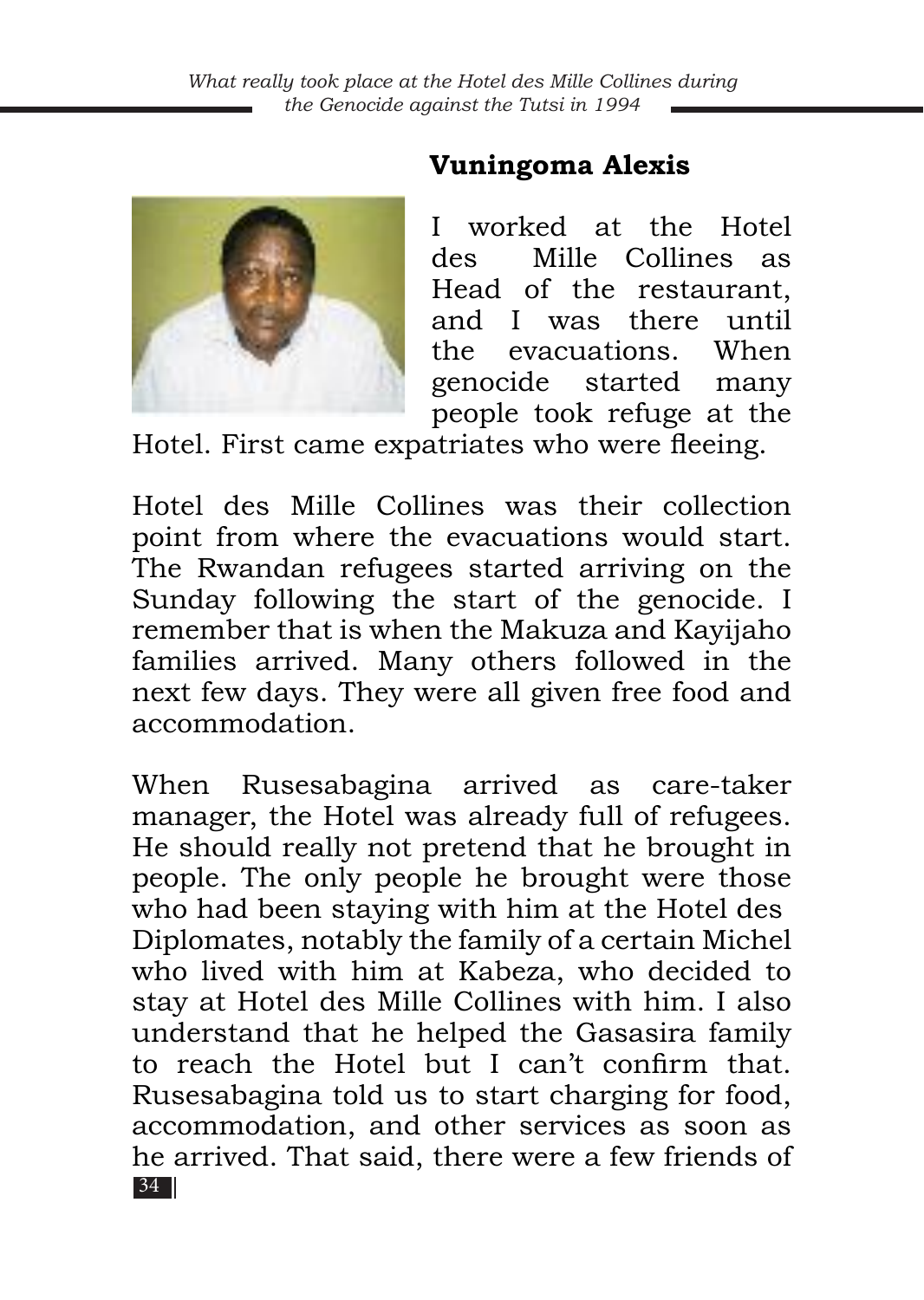him and other protégés who received everything free of charge. He used to give us a list of people we should serve free and those from whom we should request payment.

Those who did not have money to pay for accommodation were asked to vacate the rooms and go to sleep in the cafeteria, which had been transformed into a dormitory, or in the corridors of the Hotel. There is a time one of the journalists who had taken refuge at the Hotel, by the name of Thomas Kamilindi, managed to communicate with the media houses in Europe and America and described to them their conditions at the Hotel and in the country as a whole. He was heard on VOA or BBC. I can't remember which one. RTLM got to know and the journalists there got mad. They accused Rusesabagina of working in collusion with the Tutsi refugees at the Hotel. As a result, he disconnected all the telephone lines and left just the one in his office that he could give to the select few.

Those who say that he is a hero will soon find out who he truly is. He was good at placating his bosses; that is for sure. Our bosses thought that he was a very hard working man, but we knew that he was using us to climb the ladder, even if it meant spreading falsehood about his fellow workers. So, I am not surprised that he has been peddling lies to an unsuspecting audience; that is what he has done all his life.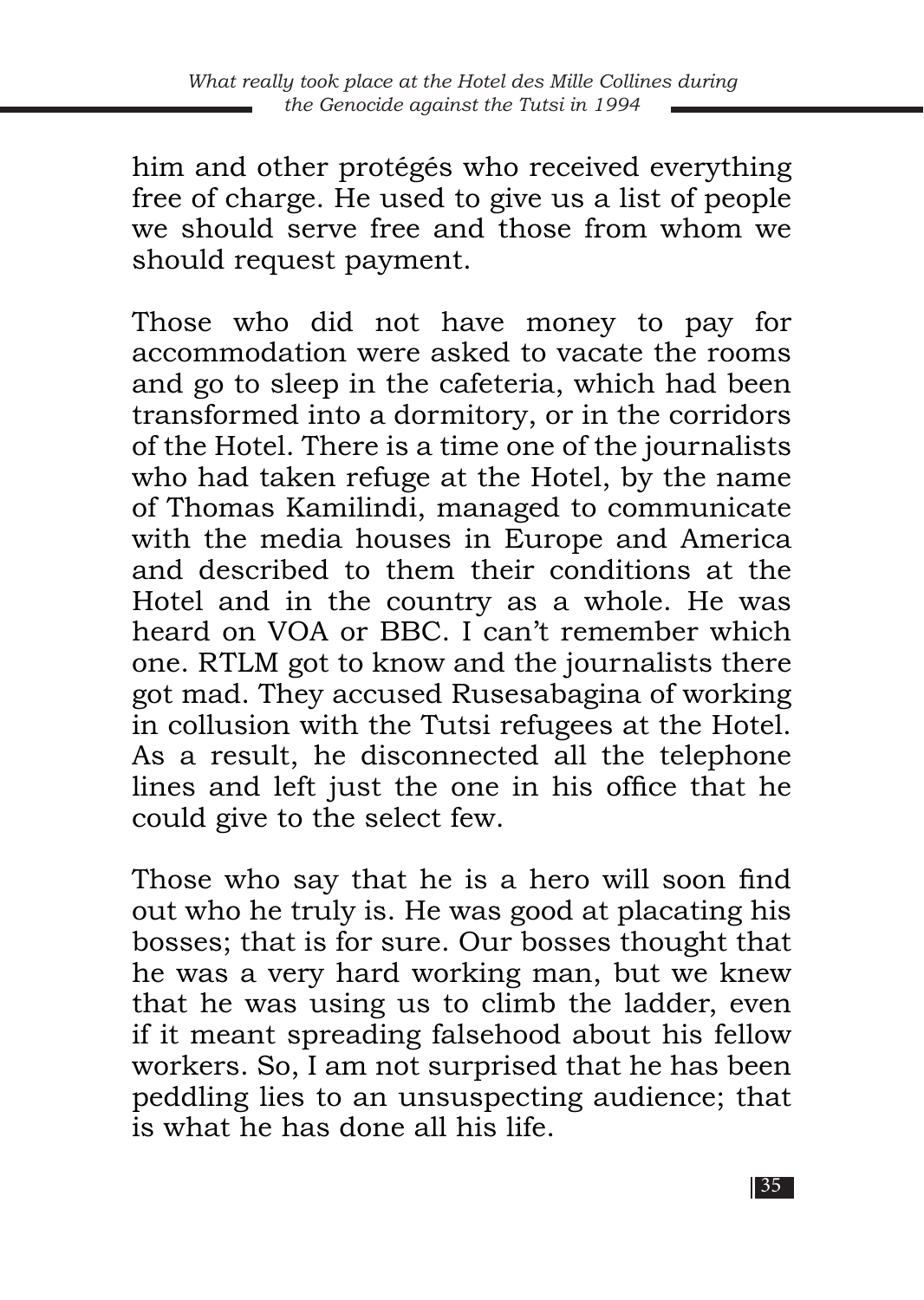

#### **Bizumuremyi Wellars**

I worked at Hotel des Mille Collines as during the genocide and I still work there. Genocide started while I was at work and I stayed there. Unfortunatly, my wife and my children perished in the carnage.

When genocide started, I was at work. I was not able to go back to my home. I stayed at Hotel des Mille Collines until I was evacuated to Kabuga, in the RPF-held territory. I worked at the reception and I was among the very first people to receive refugees. Initially, it was mainly whites because they had been asked to congregate at Hotel des Mille Collines from where they would be evacuated. Then Rwandan refugees started arriving in big numbers. Our manager at the time, Mr. Cornelius Bik, told us before he left that we should receive them all and give them food and accommodation. He added that if necessary, we should transform offices into accommodation and allow refugees to sleep there.

When Rusesabagina came to fill his car (I remember that it was a Suzuki) with fuel and proceed to Gitarama with the genocidal government, two things dawned on him and he changed his mind. Firstly, Hotel des Mille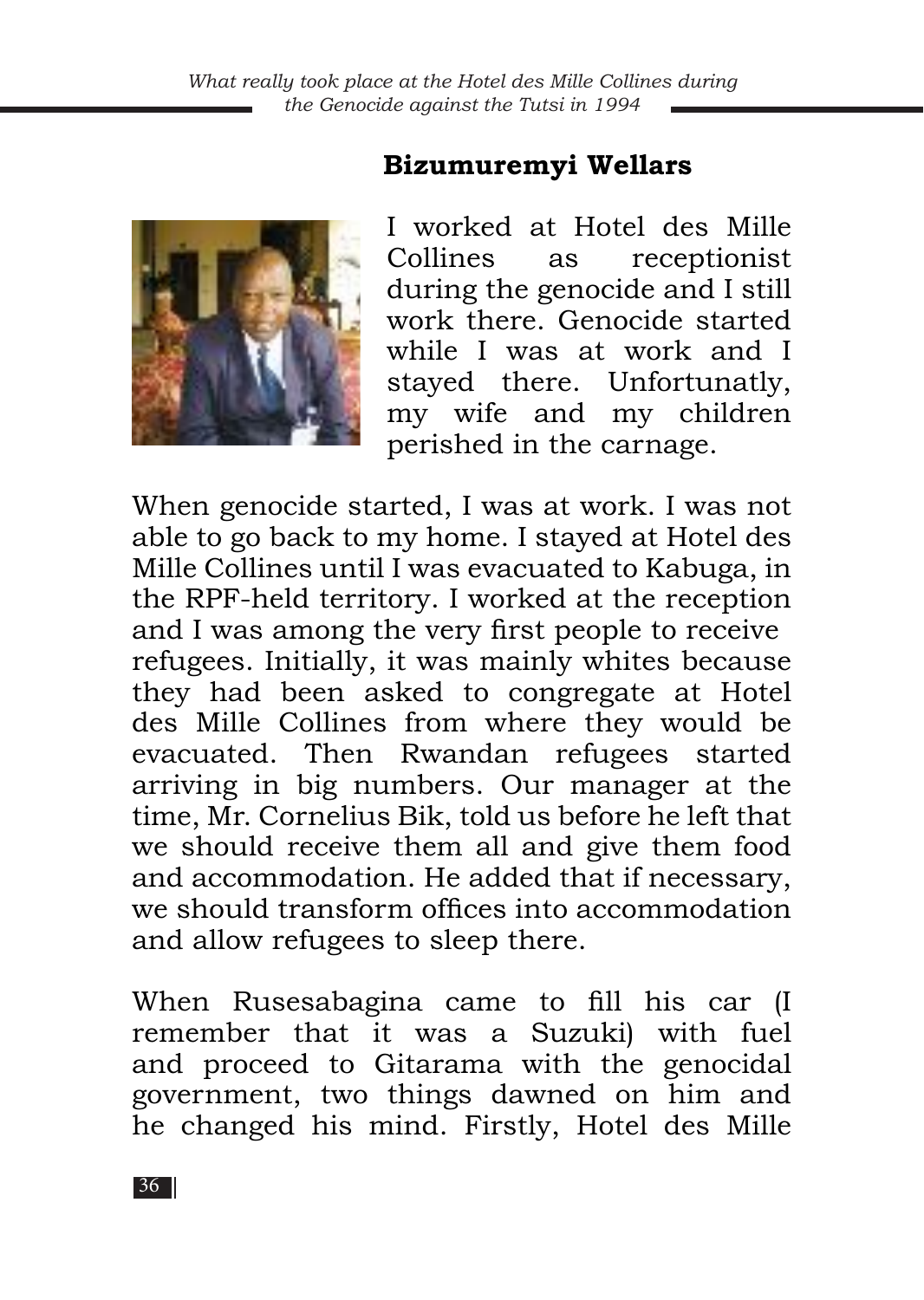Collines had no manager. He knew that this Hotel was the most important in the country and that it had a lot of resources. So, he rang our bosses in Brussels and they gave him the authority to manage it. Secondly, Rusesabagina had a Tutsi wife. Although he had many friends among the genocidal government, it was far too dangerous to embark on that perilous journey with her and the children. She and the children were safer within the confines of Hotel des Mille Collines.

Despite the instructions we had received from the former manager, Rusesabagina started charging for food and accommodation. The refugees started paying until they had no more money to pay. They then paid by cheque and others made written pledges that they would pay later. Those who could not afford to pay were evicted and told to sleep in corridors and offices. At some point those who did not have money were refused access to the Hotel. If I remember well, Dr. Habyarimana was refused entry because he did not have money to pay Rusesabagina and he was told to go back to Sainte Famille Catholic Church where he had taken refuge.

Those who say that Rusesabagina chose to come to the Hotel des Mille Collines in order to save people or that while there he actually saved people are liars. The man was there for his own interests. At the time, there was no accountability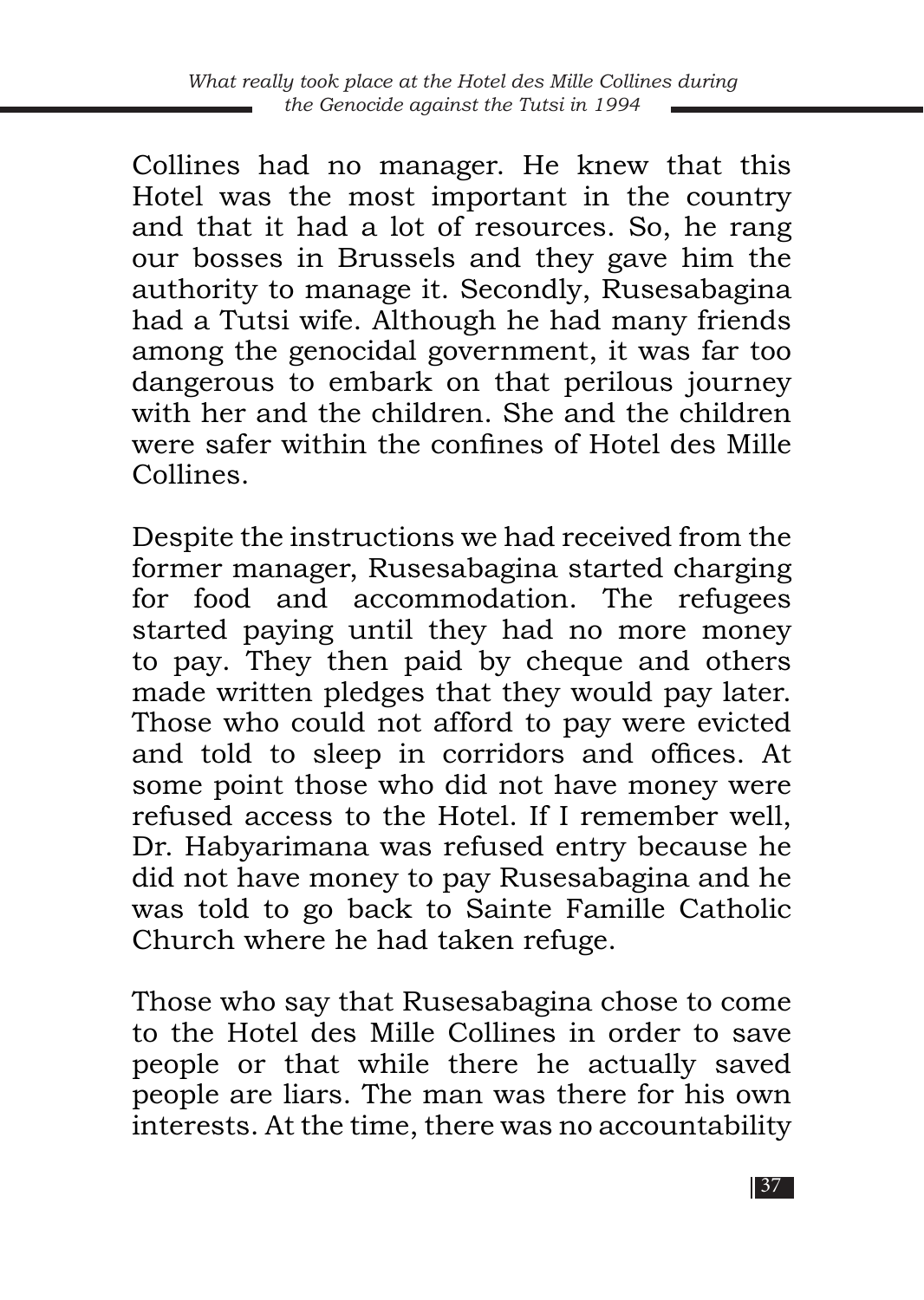at the Hotel; whatever he received he put in his pocket. He could afford to sell food from the Hotel stocks for as much as he wanted. Who was there to stop or question him? Incidentally, terrible as it may sound, he was not very happy when the Red Cross brought in food. That is why he told refugees to prepare that food outside the hotel, in the gardens.

As for the film, my impression is that it misrepresented events at the Hotel and made Rusesabagina a hero that he does not qualify to be. I know very many people who have said they will never watch it.

I was among the first people to be evacuated on 17<sup>th</sup> May 1994. Rusesabagina came in the next groups, and he brought with him drinks that he continued to sell or distribute to his friends.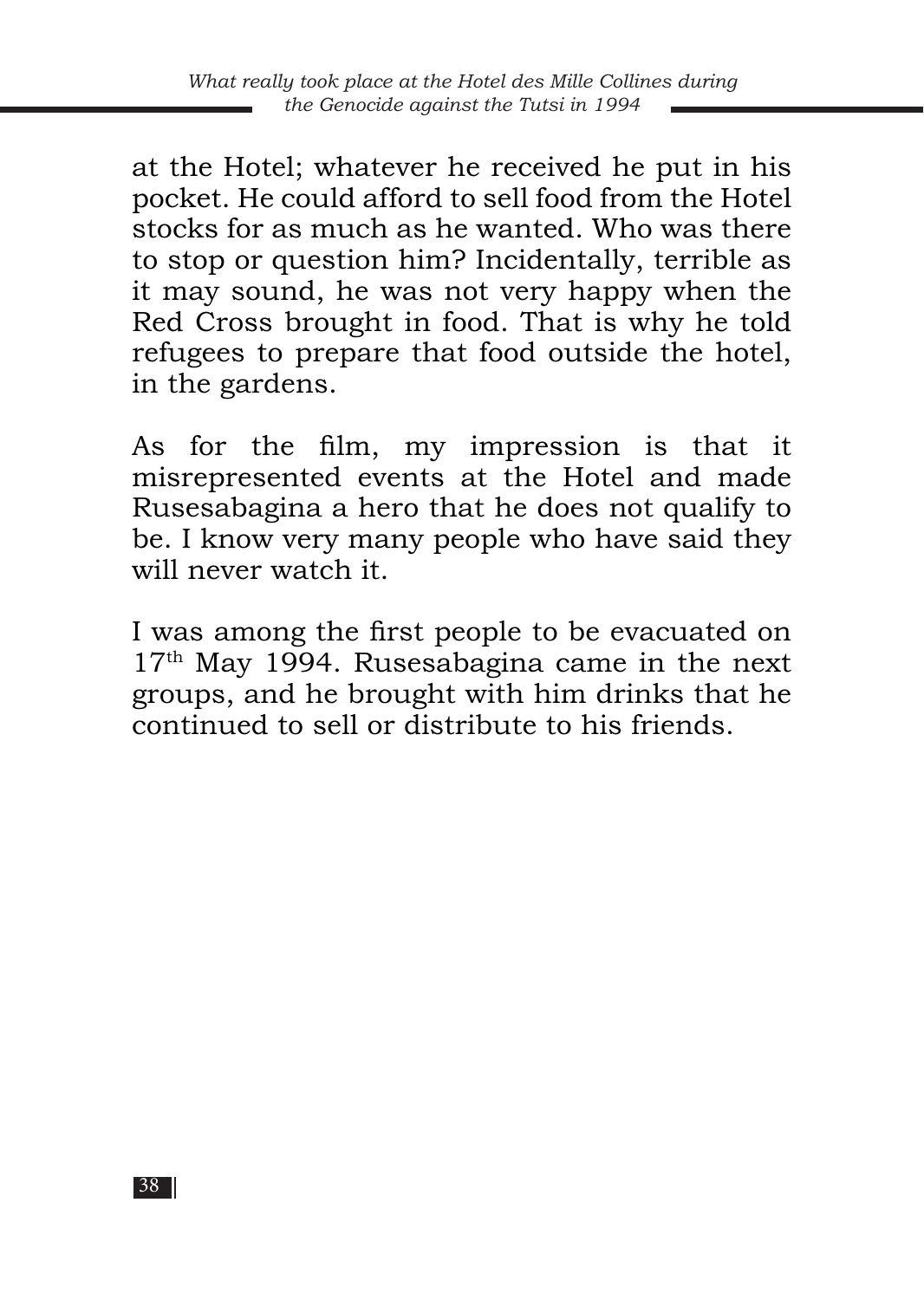

## **Mukangira Ancilla**

I worked for a German NGO and managed to reach the American Club where registrations of expatriates who were going to be evacuated were taking place. I had hoped that I too could be registered and be evacuated. I was told that only expatriates were going to be evacuated.

There I met a certain Captain Mbaye<sup>1</sup>, a Senegalese Captain, working with UNAMIR who accepted to take me to Hotel des Mille Collines.

I got into the Hotel des Mille Collines on April 9<sup>th</sup>, 1994, two days after the start of the genocide. I was taken there by Capt. Mbaye, who was working with UNAMIR. He took me to a room in which there were eight other people that he had also taken there. It is this same man who had taken Agathe Uwilingiyimana's<sup>2</sup> children to the Hotel and had hidden them until they were evacuated out of Rwanda.

<sup>&</sup>lt;sup>1</sup> Captain Mbaye is said to have saved many people during the genocide. He was killed in Kigali on duty before the end of the genocide.

<sup>2</sup> Agathe Uwilingiyimana was the Prime Minister who had just been killed because she opposed the policies of the then Government.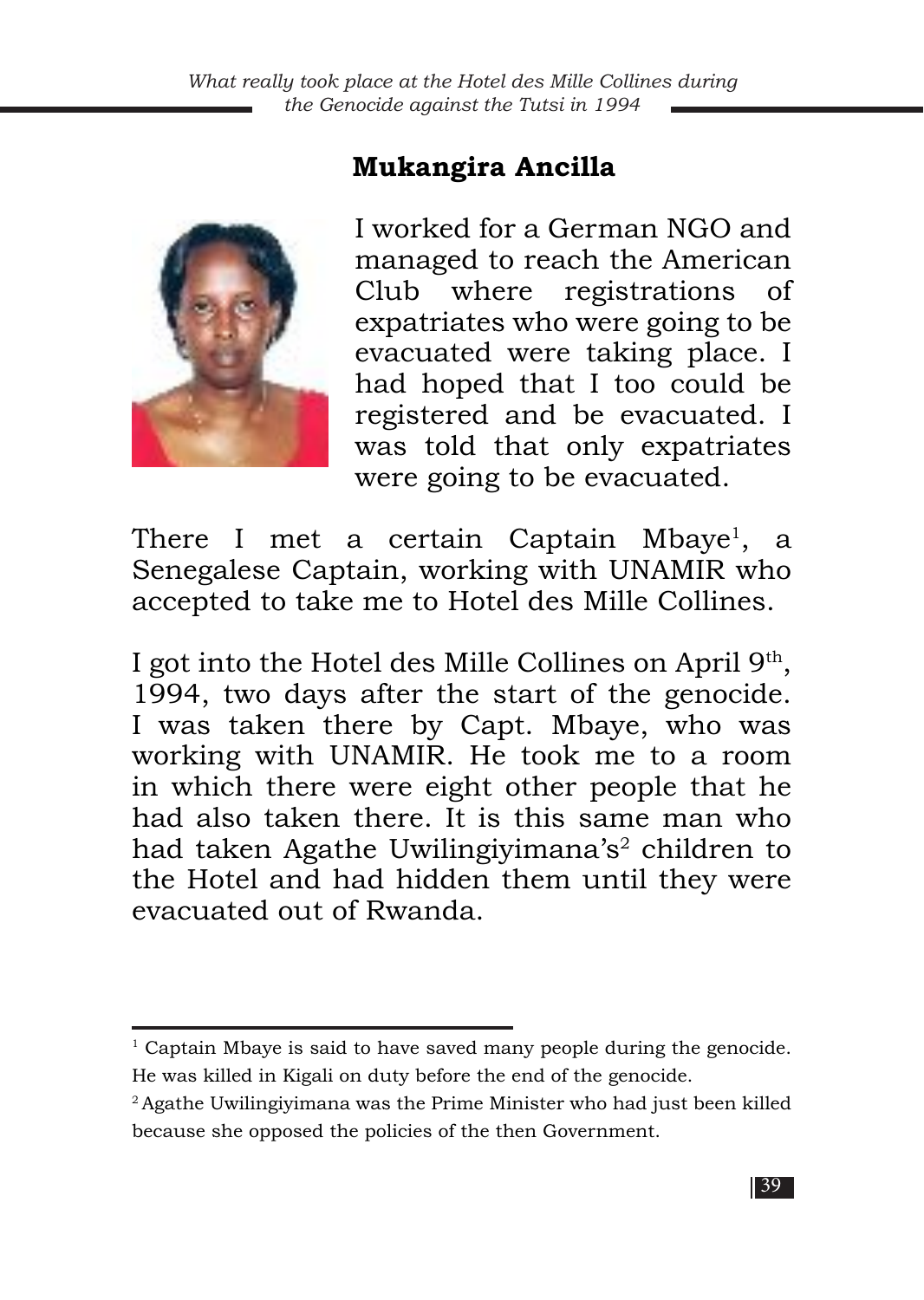I arrived before Rusesabagina came and I had never met him before. Although I was deeply traumatised, I was happy to find a place where I could stay; and we were given food free of charge. Captain Mbaye always argued that because we were refugees, none of us should pay; that, if anything, it should be the United Nations High Commissioner for Refugees to pay for us. He said to us that if and when we were given bills, we should send them to his room.

When Rusesabagina arrived, he took immediate charge. He called us to a meeting and told us that we were all supposed to pay for the services we were getting from the Hotel. These were, according to him, instructions from Brussels. He started charging 500 Francs for a meal. Many people paid for their meals and accommodation until they had no cash left. They then paid by cheque, and when they had no more cheques to give, they made written pledges that they would pay after the genocide. Apparently, the cheques were cashed in Gitarama where the banks had relocated, following the decision by the genocidal government to relocate there.

I should also mention that before Rusesabagina came to the Hotel des Mille Collines, anybody who managed to reach the Hotel was taken in. When he arrived, he said that he alone had the authority to allow people in.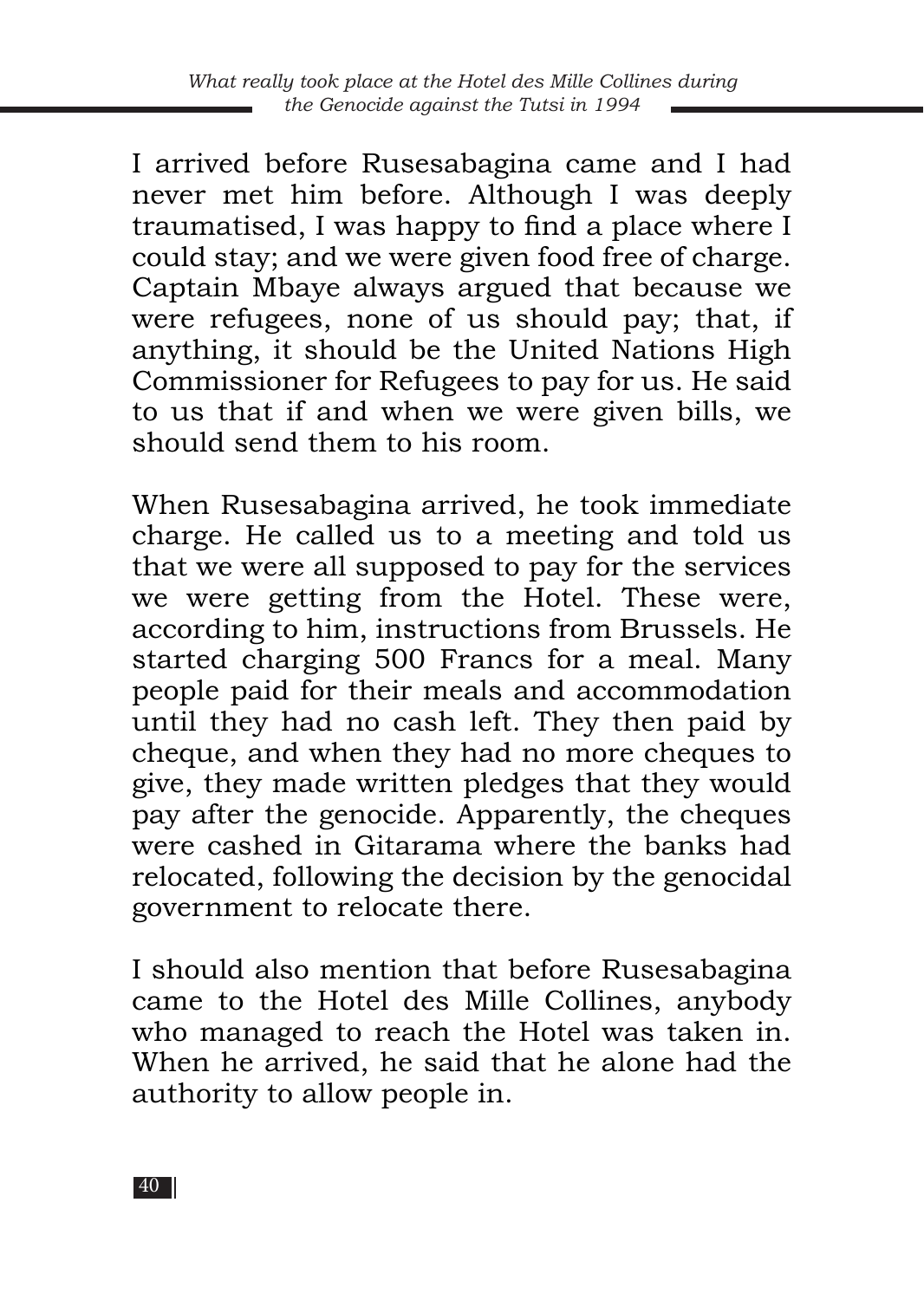Another thing is that when we got into the Hotel, we frantically tried to make contact with friends outside Rwanda so that they organise our evacuation. We were able to send faxes and receive some. I personally had friends who had accepted to do everything to ensure that I get out. My faxes would arrive in the Central Secretariat of the Hotel and a certain Zozo (Wellars Bizumuremyi op. cit.) would bring them to me. All this stopped when Rusesabagina arrived and took charge of the Hotel. My friends in Europe even sent me money, and they are convinced the money came, but I never received it.

For Rusesabagina to claim that he saved us or that he used to go out to fetch food and cook for us is a pure lie. The fact of the matter is that the refugees organised themselves and managed to get food from outside and cooked for themselves. Many people helped me and others like me who did not have money. You know, I went to see the film and half way I stormed out in disgust. It does not show the real horrors of what we went through, and how Rusesabagina frustrated our efforts to come out the terrible situation we were in.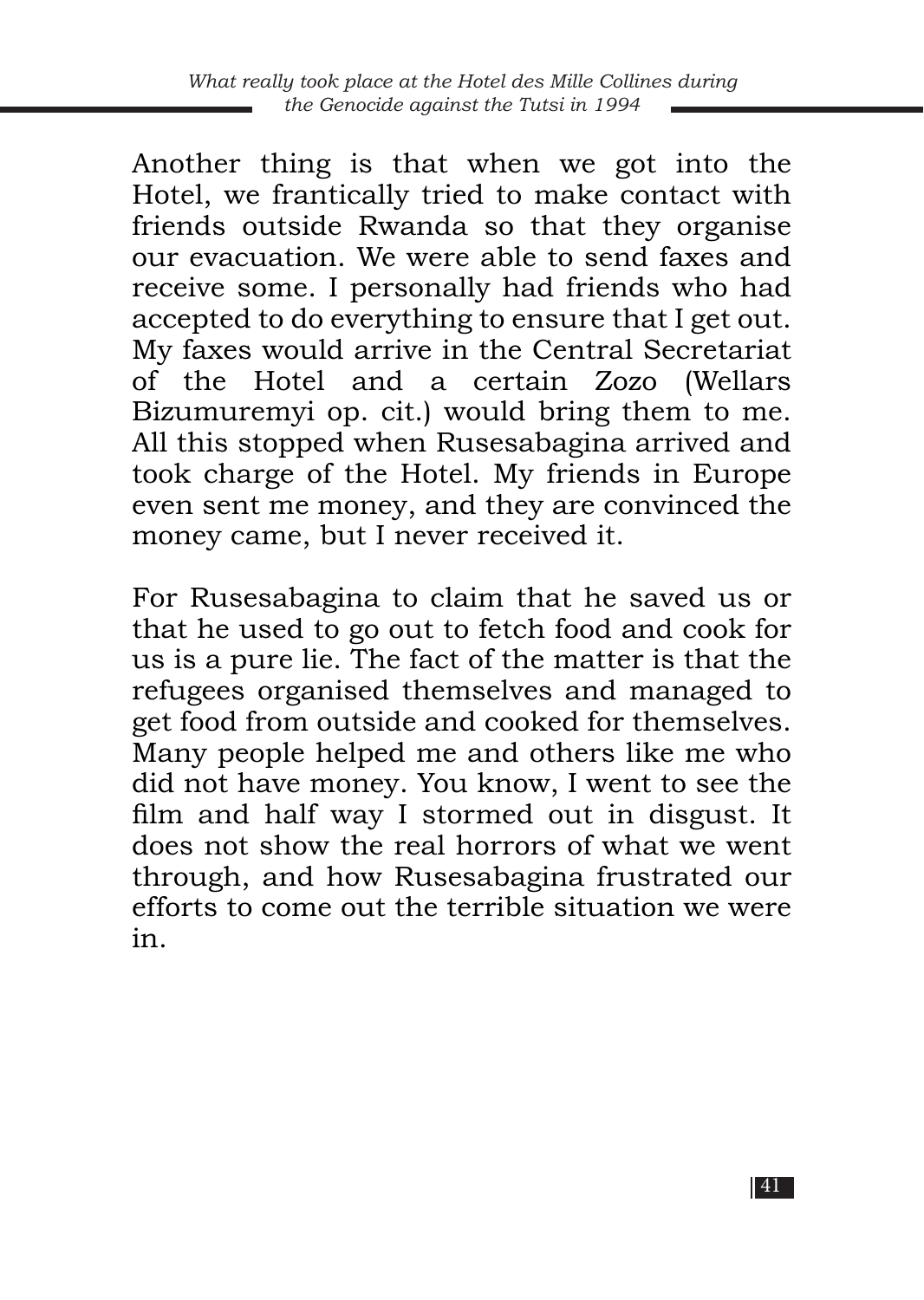

#### **Makuza Bertin**

am the owner and Director General of Rwanda Foam, a mattress factory. I arrived at the Hotel on April 9th, 1994.

Life was better because the whites had welcomed us and given us food without charging us. As soon as Mr. Paul Rusesabagina arrived, we were all forced to pay. Life became a lot harder after his arrival because he started charging us whereas he knew very well that most of us had no money. Besides, given the atmosphere at the hotel, and the fact that they were demanding such desolate people to pay for food, we thought that stocks in the Hotel were slowly being depleted.

Before the transfer of refugees from Hotel des Mille Collines to Kabuga, in the area controlled by RPF, Paul Rusesabagina secretly prepared the list of refugees who would take the first convoy. He made sure that he put the names of his wife, his children and a few of his very close friends. The fact of negotiating the transfer of this small group secretly was a sure indication that the rest who remained at the hotel were going to be killed.

42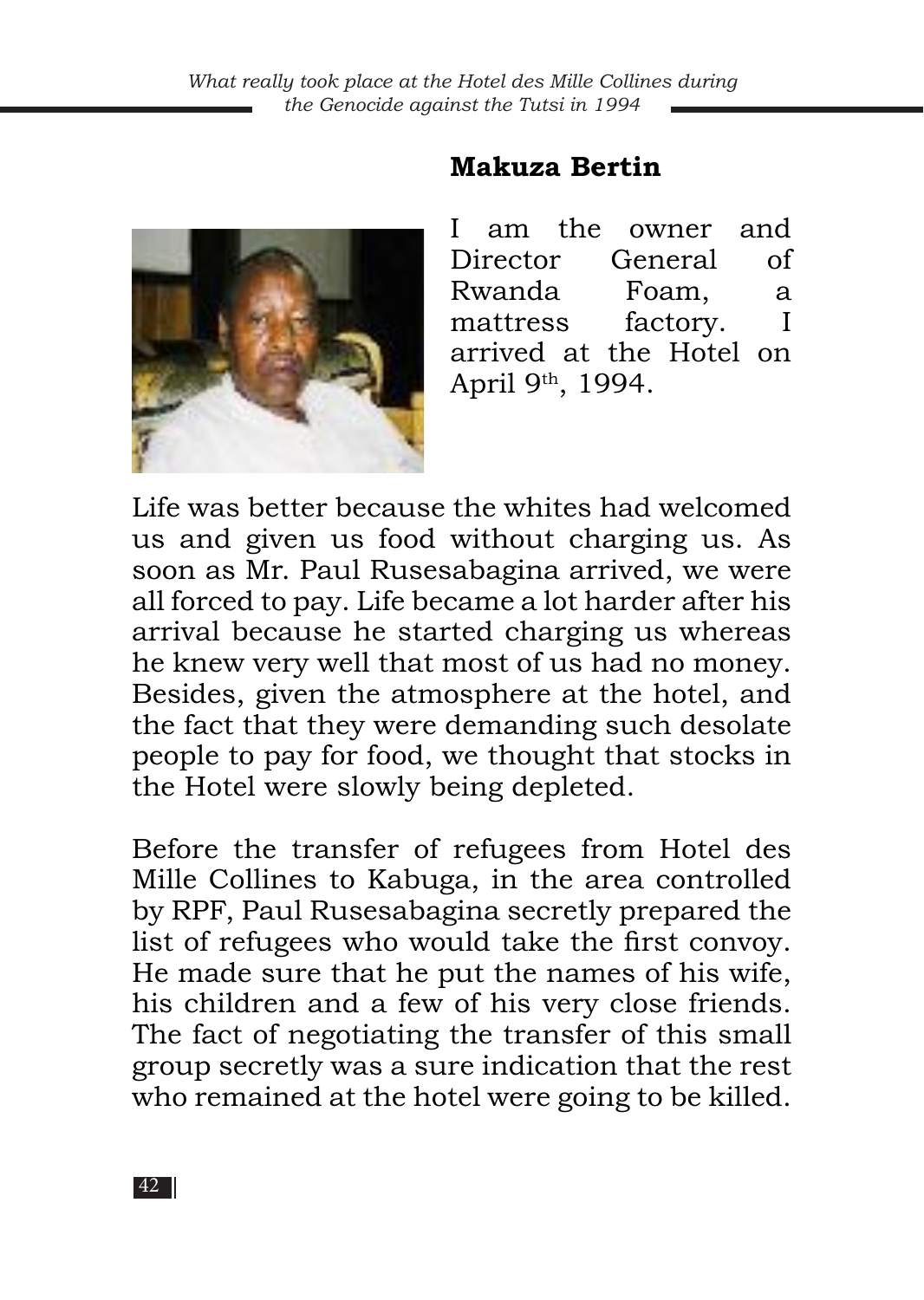Rusesabagina definitely knew this, because he was in regular contact with the main architects of the genocide. The fact that the convoy was halted en route by the Interahamwe and ordered back was a relief and a reprieve to the hotel refugees.

At some point, they organized the evacuation of his own family and some of his friends in an armored vehicle belonging to UNAMIR. When they reached SOPECYA (now SOPETRAD), the Interahamwe ordered them back. We do not know what would have happened to us if they had left.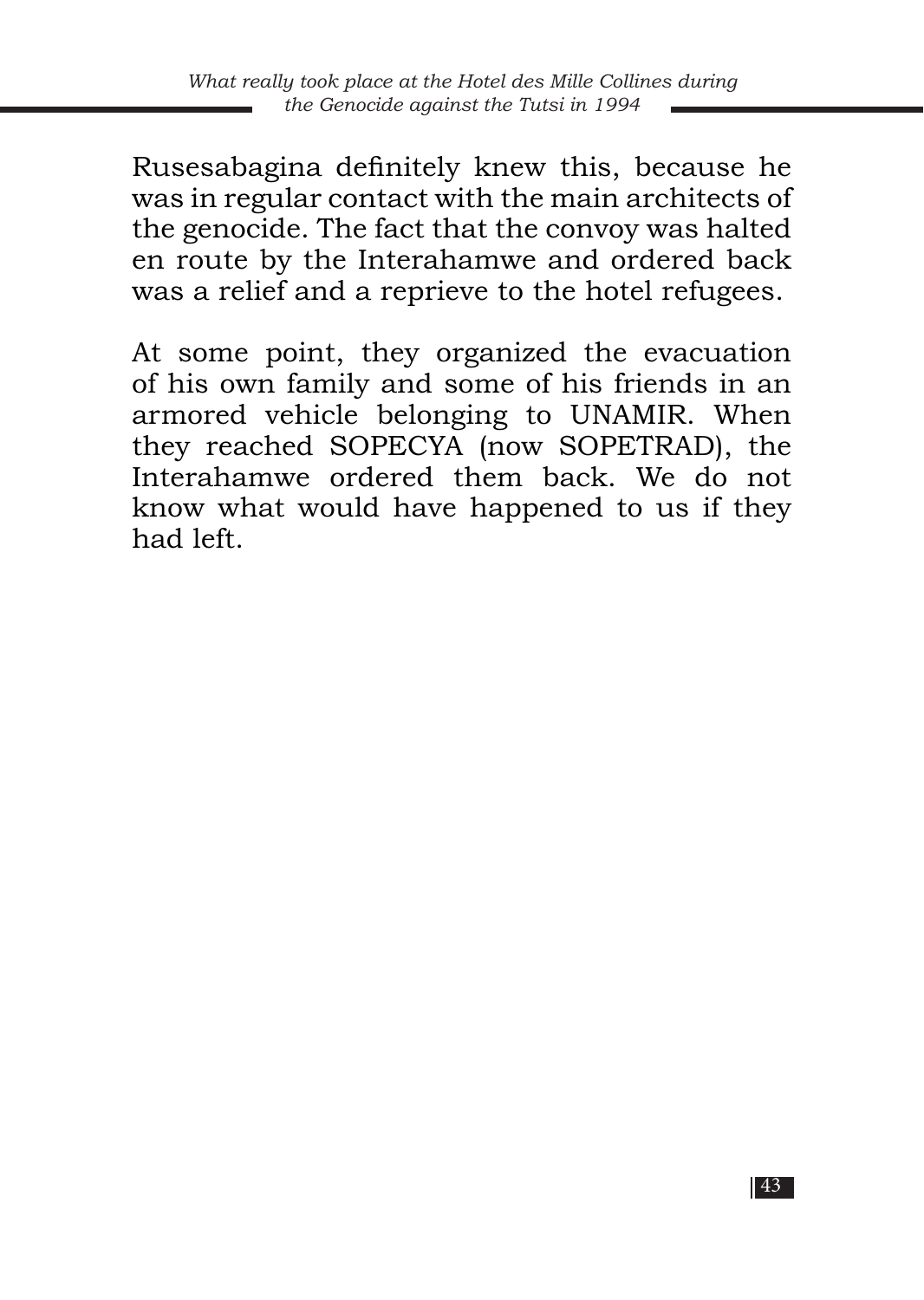

### **Masozera Diogène**

I am currently Director General of Afritel. I arrived at Hotel des Mille Collines on April 9th, 1994. Life was easier before Rusesabagina arrived.

The restaurant was open,

telephone lines were open, the TV was working and we had water that was suitable to drink, not water from the swimming pool as was the case later. Besides, people were not as stressed as they became when he started running the Hotel.

Life became impossible with the arrival of Rusesabagina because he was looking for money by all means. He stopped us from using the phone, he terrorised people, he refused us access to potable water, and even the Interahamwe militia started getting access to the Hotel.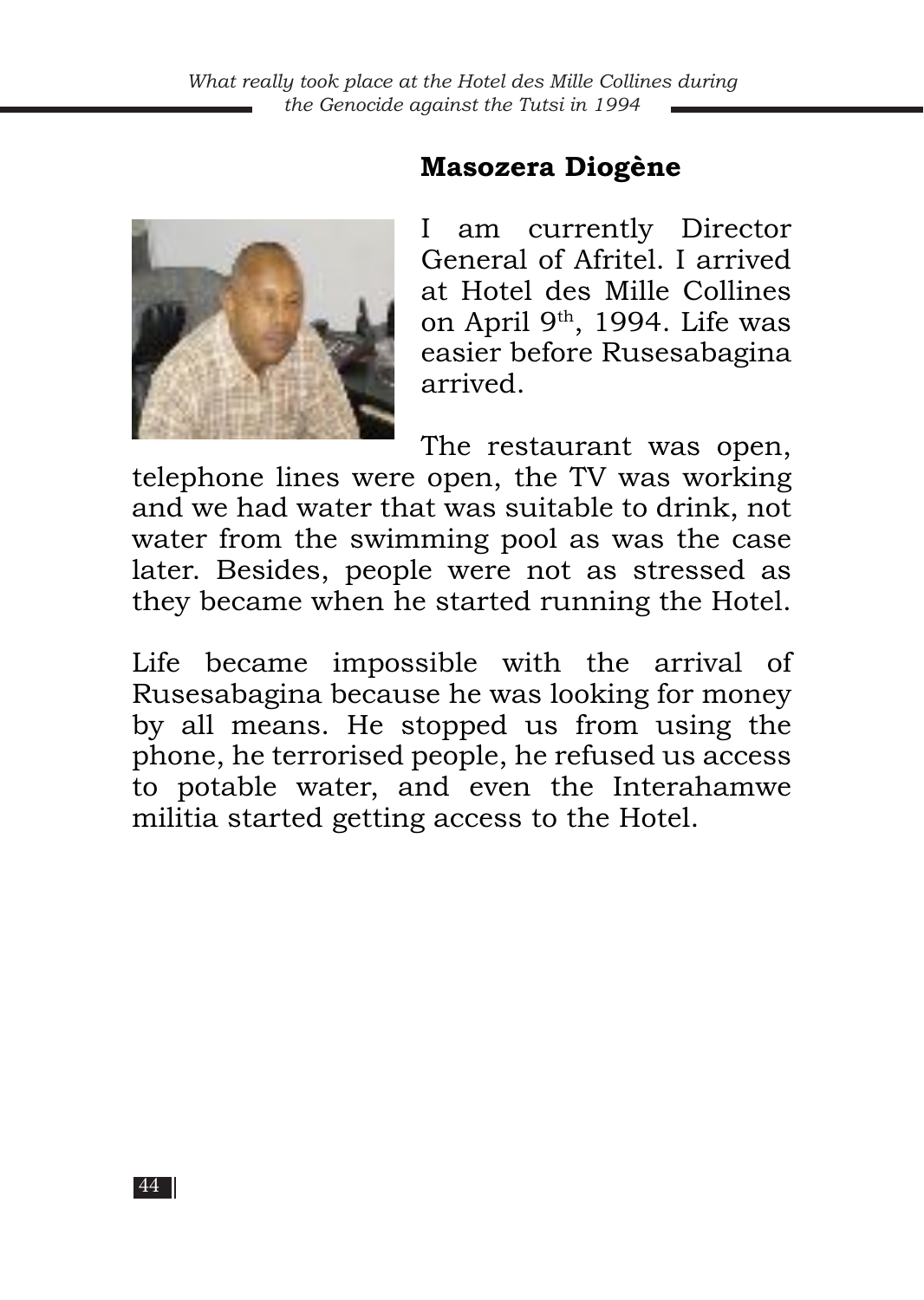

I am a building contractor and Honorary Consul General of the Grand Dutch of Luxemburg in Rwanda. I arrived at the Hotel des Mille Collines on April 10<sup>th</sup>,

**Shamukiga Christophe**

Life was a lot harder after Rusesabagina arrived there. It is him who introduced the system of charging for everything and writing pledges for subsequent payment. It is also him who started to evict people who were not in a position to pay, in order to give them away to those who could pay.

1994.

I remember a regrettable incident. I don't exactly remember the date, but it is a day on which shells were dropped on Radio Télévision Libre des Mille Collines (RTLM), one of the instruments of genocide.

Rusesabagina summoned me to his office on the second floor, where he was seated comfortably, to inform me that he was going to chase me out of the hotel. The reason was that when the bombs were dropped, we had gone to hide in the hotel cellar; and since I was in front of those who were running away from the bombs, I found food and distributed some food and drinks to people who had gone for several days without eating or drinking anything.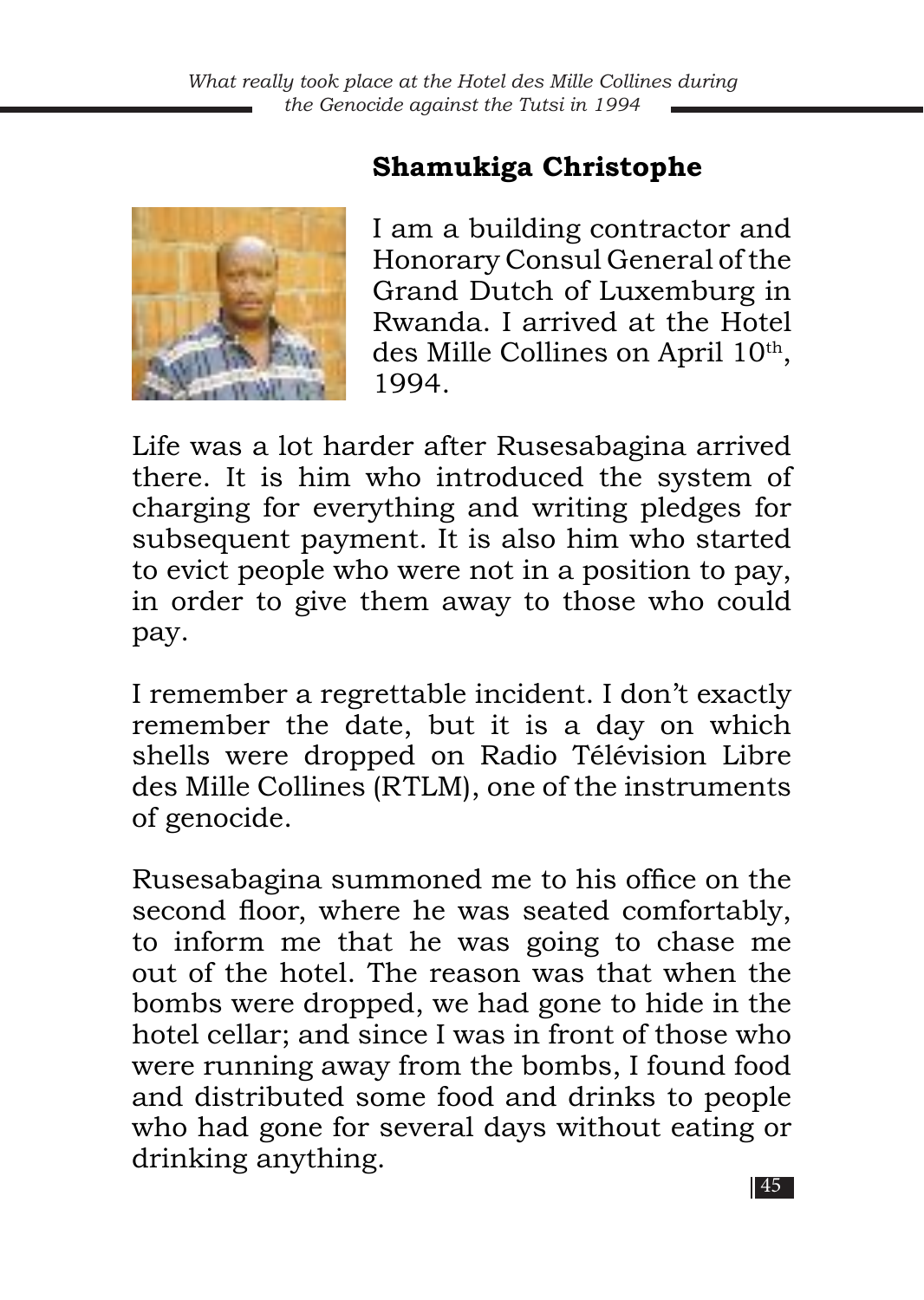

# **Uwantege Jacqueline**

I survived at Hotel des Mille Collines.

Life became very difficult with the arrival of Paul Rusesabagina, because he

made us fill forms according to which we were going to pay the hotel after the genocide. He also started making us pay for food. Whoever did not have 500 FRW to pay for the beans and rice on a saucer could not eat.

We were able to pay the 500 FRW for food, but we could not pay for the room. He made us fill forms and we gave a guarantee that payment would later on be made to Mille Collines hotel. At that time we offered our house, although we knew full well that it had been destroyed by the genocide perpetrators. I remember with bitterness a telephone call that Rusesabagina refused me, which was my last chance to be evacuated.

We went to see him to request him to let us use the telephone. We wanted to call somebody in Europe who was ready to take care of us, because we were told that those who would obtain this assurance would be evacuated. Rusesabagina denied us the facility. Yet, this assurance was our last chance.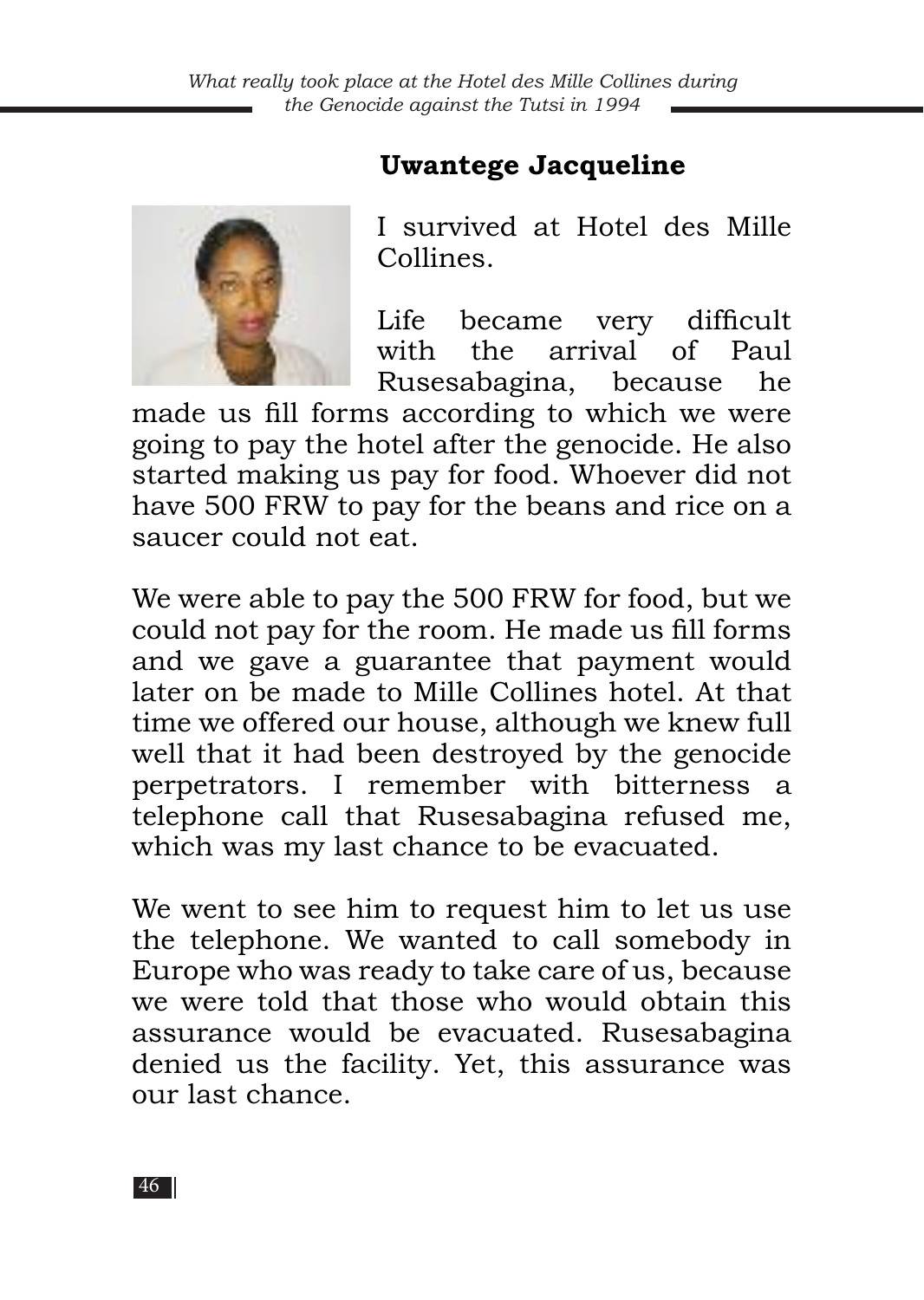

# **Mbabazi Placide**

I am a survivor of Hotel des Mille Collines. I managed to sort myself out thanks to a small security.

I signed for Paul Rusesabagina an acknowledgement of the debt for all the days that I was going to spend in the hotel, and I paid a security of 80,000 FRW.

I could not do otherwise; they were pestering us with demands for payment. The prospect of being sent back where I had come from was simply one that I could not contemplate.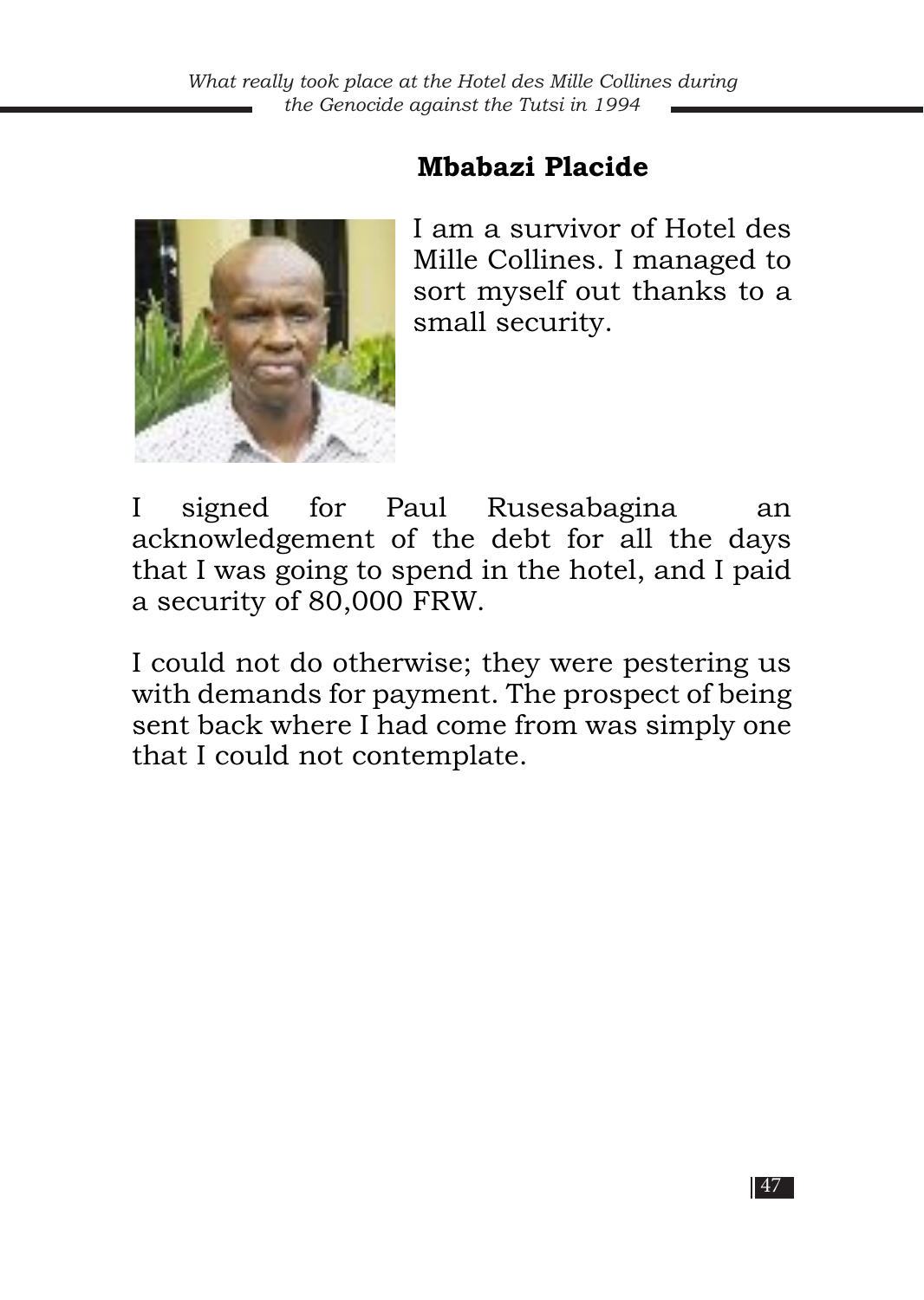

**Ndahimana Vincent**

I was a businessman and I arrived at the Hotel des Mille Collines on the 06<sup>th</sup> May 1994. I admit not having heard the name Rusesabagina mentioned all through my stay in the hotel.

I don't know him at all. I heard his name when people were talking about the film that he produced. What I remembered is that there were employees of the Mille Collines hotel who asked us to mortgage the assets that we had left behind in as much as we did not have liquid assets so that they could accommodate us. And they threatened to throw us outside the hotel enclosure in case of non-payment.

So, we preferred to lie by pretending that we owned a house that we would give them after the war so that they may have their money reimbursed.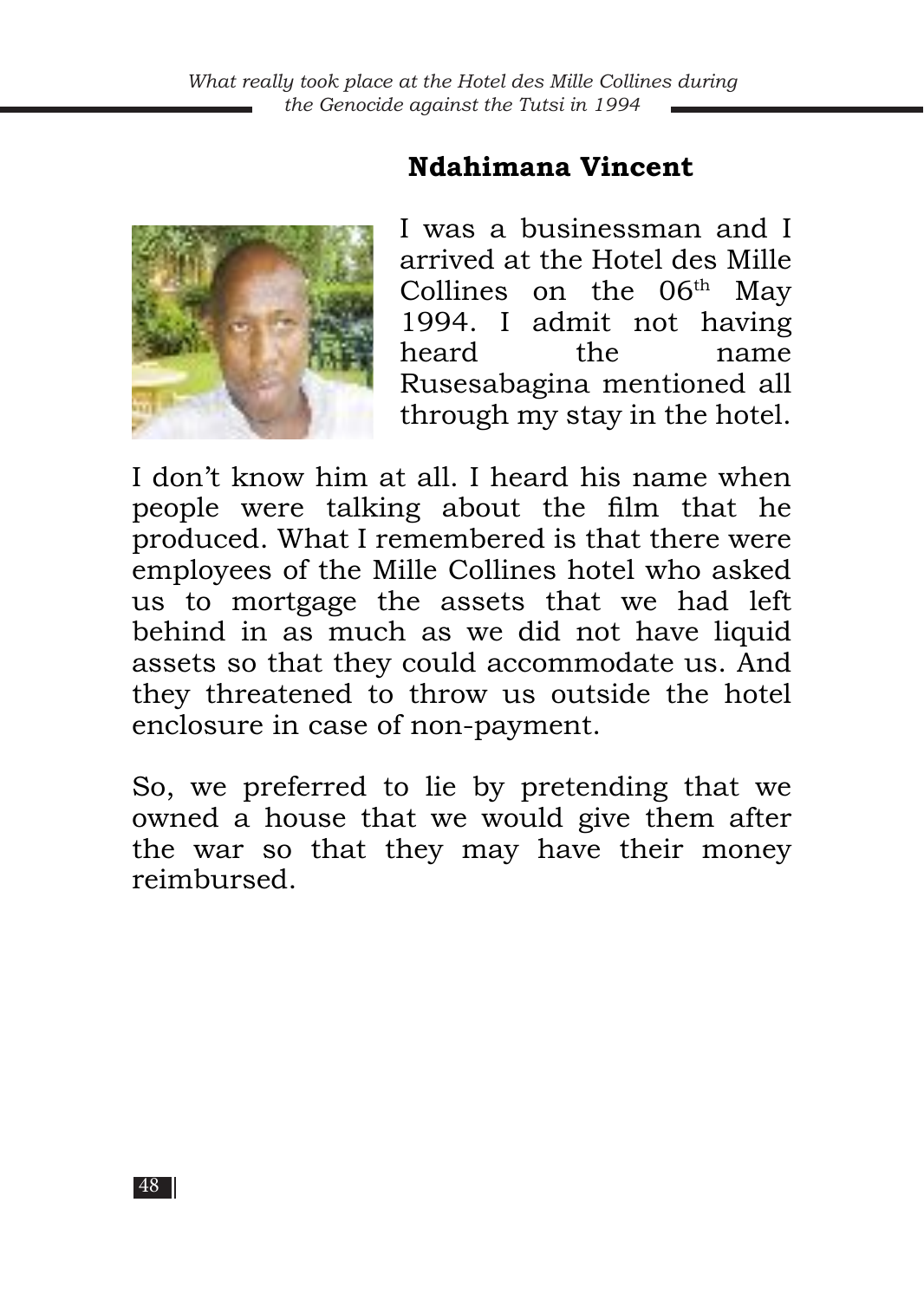### **Rusagara Serge**



My name is Rusagara Serge, my father's name is Sakumi Anselme and my mother's name is Gasibirege Immaculée. I am a survivor of the Genocide against the Tutsi which happened in Rwanda in 1994.

I was 14 years old.

When the genocide started on April  $7<sup>th</sup>$ , 1994, I was in Nyamirambo with my family. On the 8<sup>th</sup> of April, it was the date when my father Sakumi Anselme and my mother Gasibirege Immaculée were killed. It was around 4:00pm and they were shot dead. Immediately, my brothers, my sisters and I started running for our lives hiding in the houses of our neighbors and we managed to survive.

### **How did you reach Hotel des Mille Collines?**

It was in May 1994 when we got into contact with one of our friends Mr. Robert Kajuga who rescued us and took us from our neighborhood in Nyamirambo to one of the designated safe houses: Hotel des Mille Collines. We went to Mille Collines because one of our family members and some of our friends were hiding at Mille Collines and they have asked Mr. Robert Kajuga if he could let us reach Mille Collines, they could take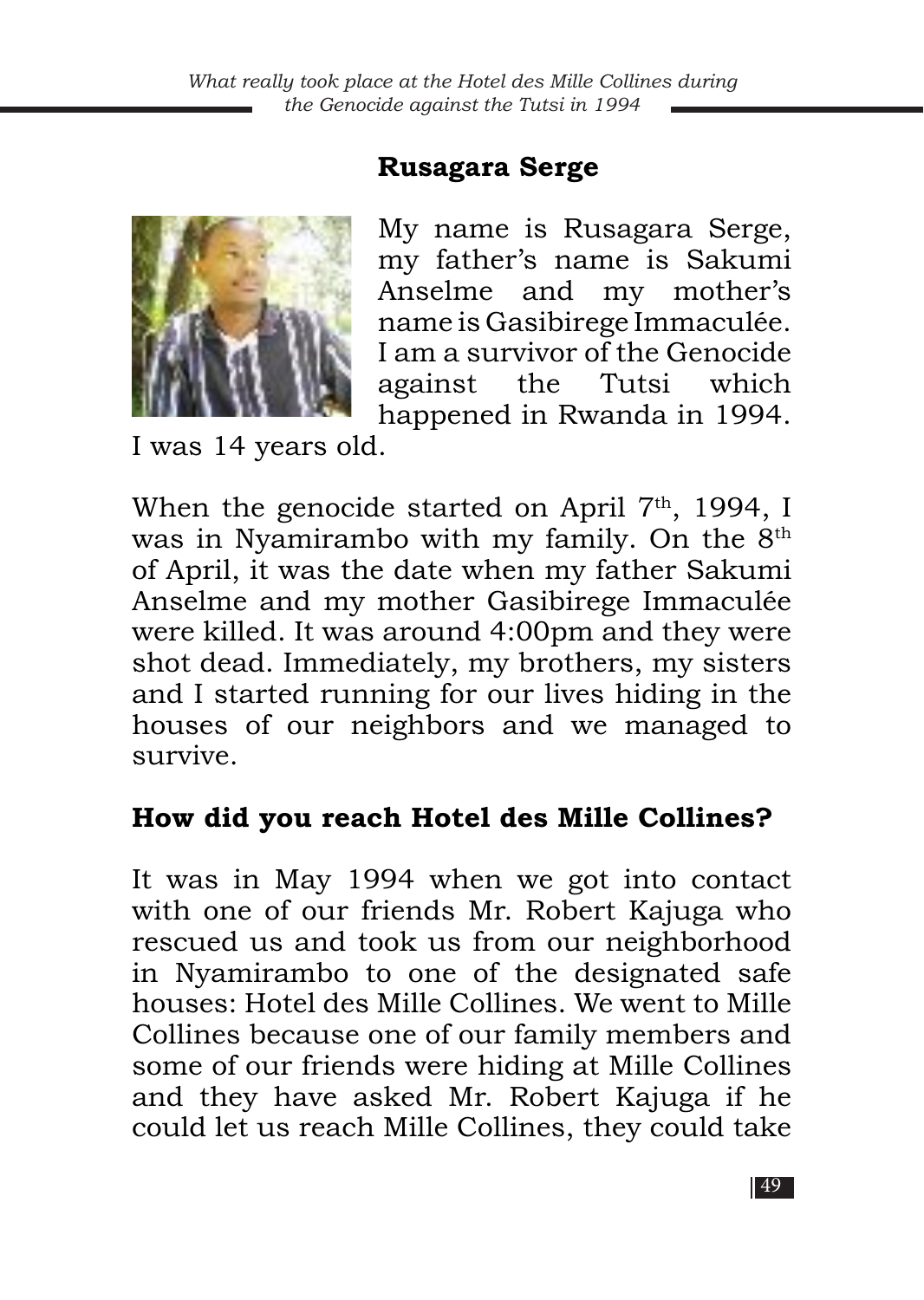care of us. That is how the story began about our rescue at Mille Collines.

We were taken to Mille Collines by Interahamwe who lead us safely to the hotel. Interahamwe took us from our neighborhood, escorted us to the hotel, and we arrived at the Mille Collines in the afternoon.

### **What happened at the arrival?**

The Hotel des Mille Collines, normally the Mille Collines at that time was separated in three parts: there was a gate where they were the soldiers and Interahamwe; there was the parking area with MINUAR; and the other part I may call the entrance of the hotel there were the security guards of the Hotel. So entering in the hotel you had to pass through those three different parts of security check. The people who helped us to go to Mille Collines couldn't pass the first check point.

### **The gate with soldiers and Interahamwe**

The soldiers stopped us there, saying that we cannot pass there. They were asking us many questions such as: How are you going to go in? Who is responsible for you? Who is going to pay for you? Where are you coming from? The Interahamwe who helped us to reach the Hotel des Mille Collies did all they could to get us in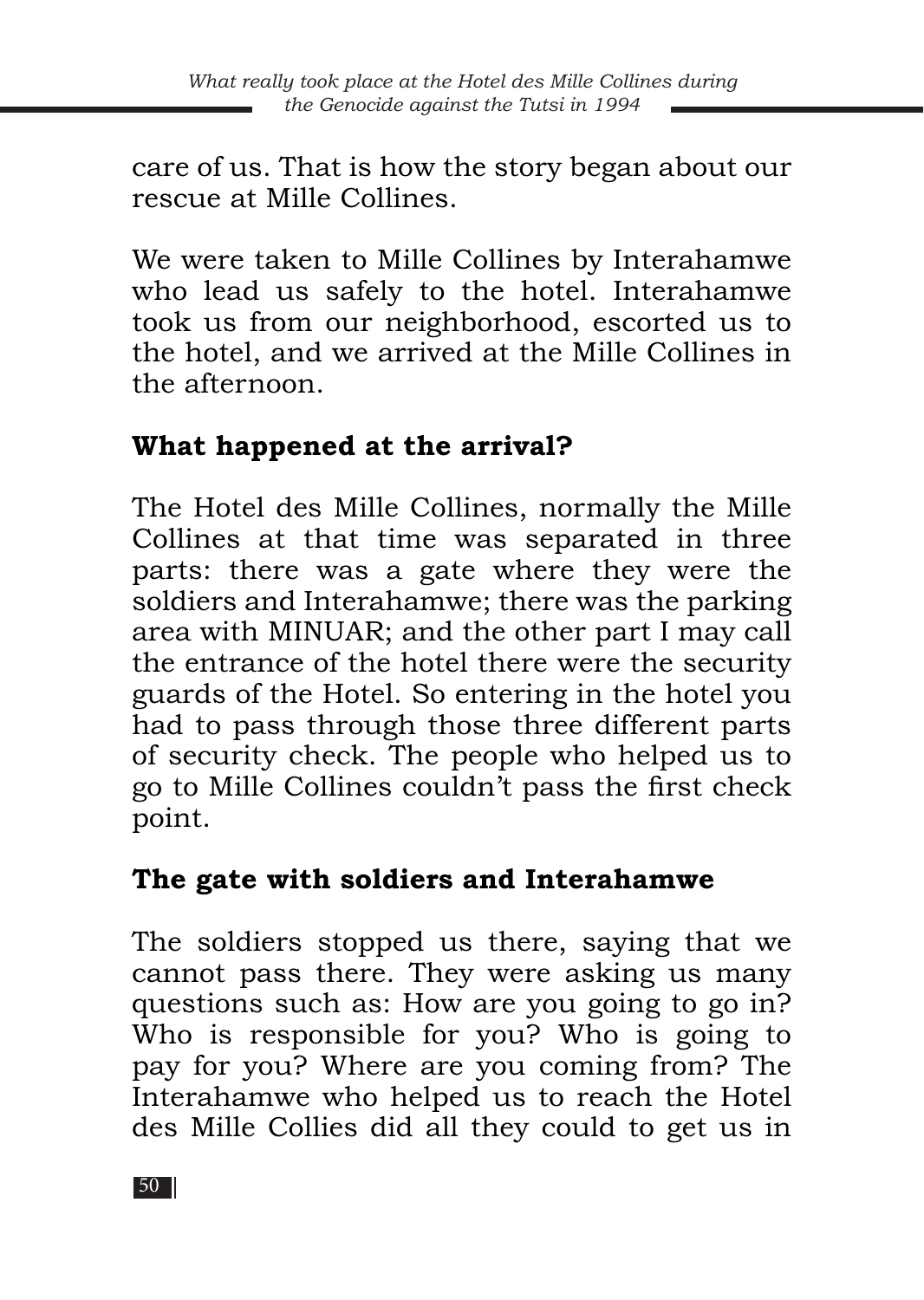but they couldn't manage it. They were stopped by more powerful Interahamwe. It was 3:00pm and many cars were passing. The intention of Interahamwe was to wait until the evening when it would become dark and kill us. There was a roadblock near Rwandatel which was next to Mille Collines. At that roadblock, Interahamwe were killing many people. Interahamwe made us stand and wait there for two hours, looking at our identification papers.

As I said previously, Robert Kajuga was high ranked Interahamwe and he requested other Interahamwe to drive us to Mille Collines. He was not with us when we were negotiating to get in. Our driver and the other Interahamwe who accompanied him did not have enough power to help us to enter into Mille Collines.

The soldiers wanted us to wait until it got dark so that the Interahamwe could kill us. Luckily, the Interahamwe who escorted us didn't want to leave until we entered into the hotel. We continued to beg soldiers at the entrance of the hotel to let us go inside to the parking lot. We were about 10 kids. I was the oldest boy in the whole group. My two siblings were the only other boys, all others were girls. Imagine being on the street during the night with all those girls. We were expecting to be killed if we could not enter into the hotel. On that first gate, around 5:30pm, a truck on MINUAR came to the Mille Collines and entered into the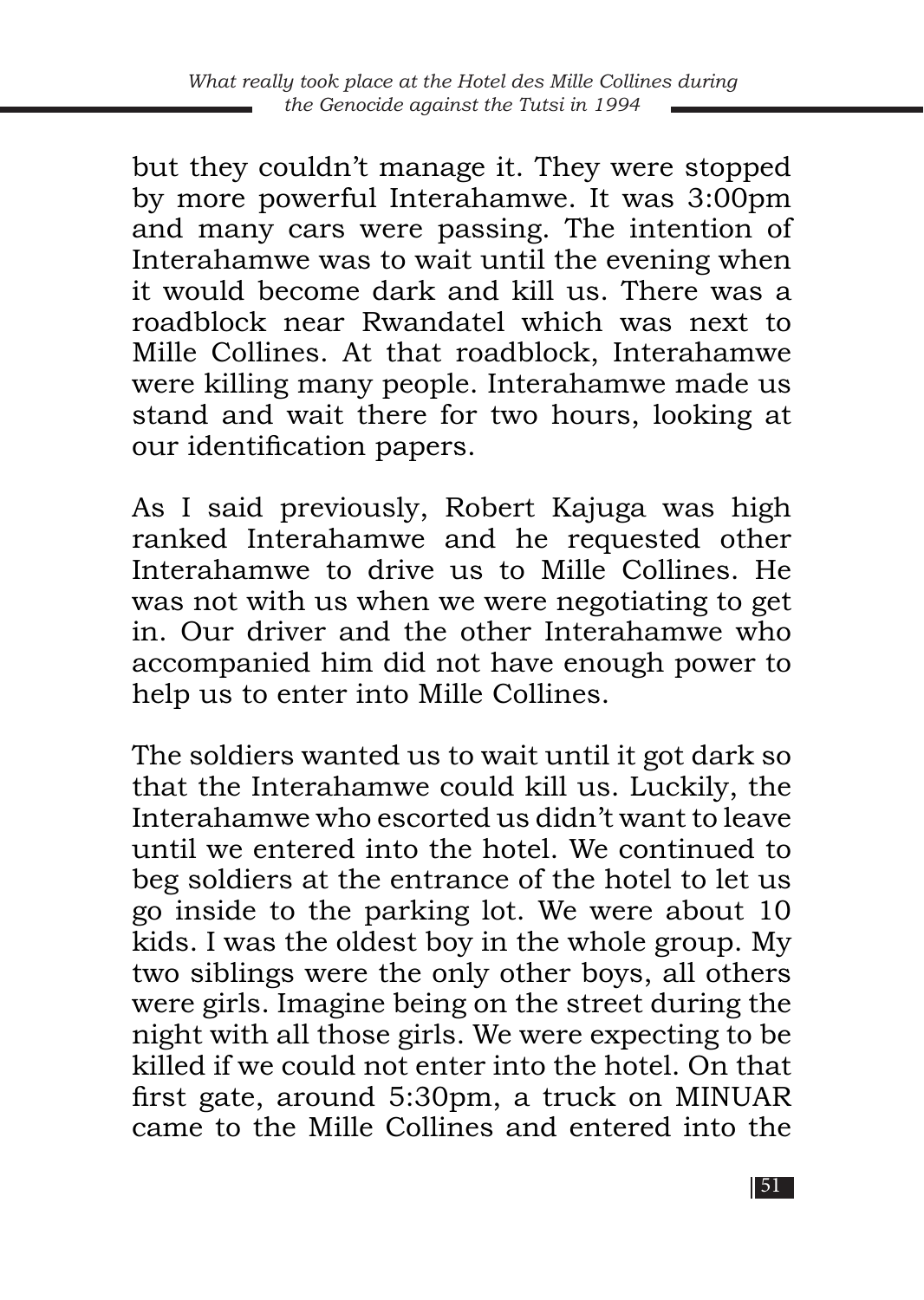parking lot. I told to my colleagues to go into the truck and enter at the same time. We horded around the car and those soldiers could not remove us from the car. When we arrived inside the first checkpoint, we thought we were saved. But when we arrived there we found out there was a second checkpoint to pass. The MINUAR helped us to go to the second check point.

# **The parking lot**

After managing to enter into the parking lot, we went to the gate of the building. There, we were stopped by the security of the hotel, the security of Mr. Rusesabagina because he was apparently managing the hotel. The security was asking us: "Who is going to pay for you"? For them, it was not much about killing us but about how we will be able to pay the hotel. We said, there are family members who are coming to pay for us. They said "no, no, until you do not have someone to pay for you, you are not entering into the hotel". It took us almost an hour. We were trying to call people inside. When we saw someone coming from inside the hotel, we asked him/her to go and see if someone we knew was inside, especially businessmen who were friends of my dad. I did not mention but my dad was a businessman. Then Muvunyi came down, he was like an uncle. He said to the security guards that he will pay everything for all those kids. He was asked to write a paper and to provide a written guaranty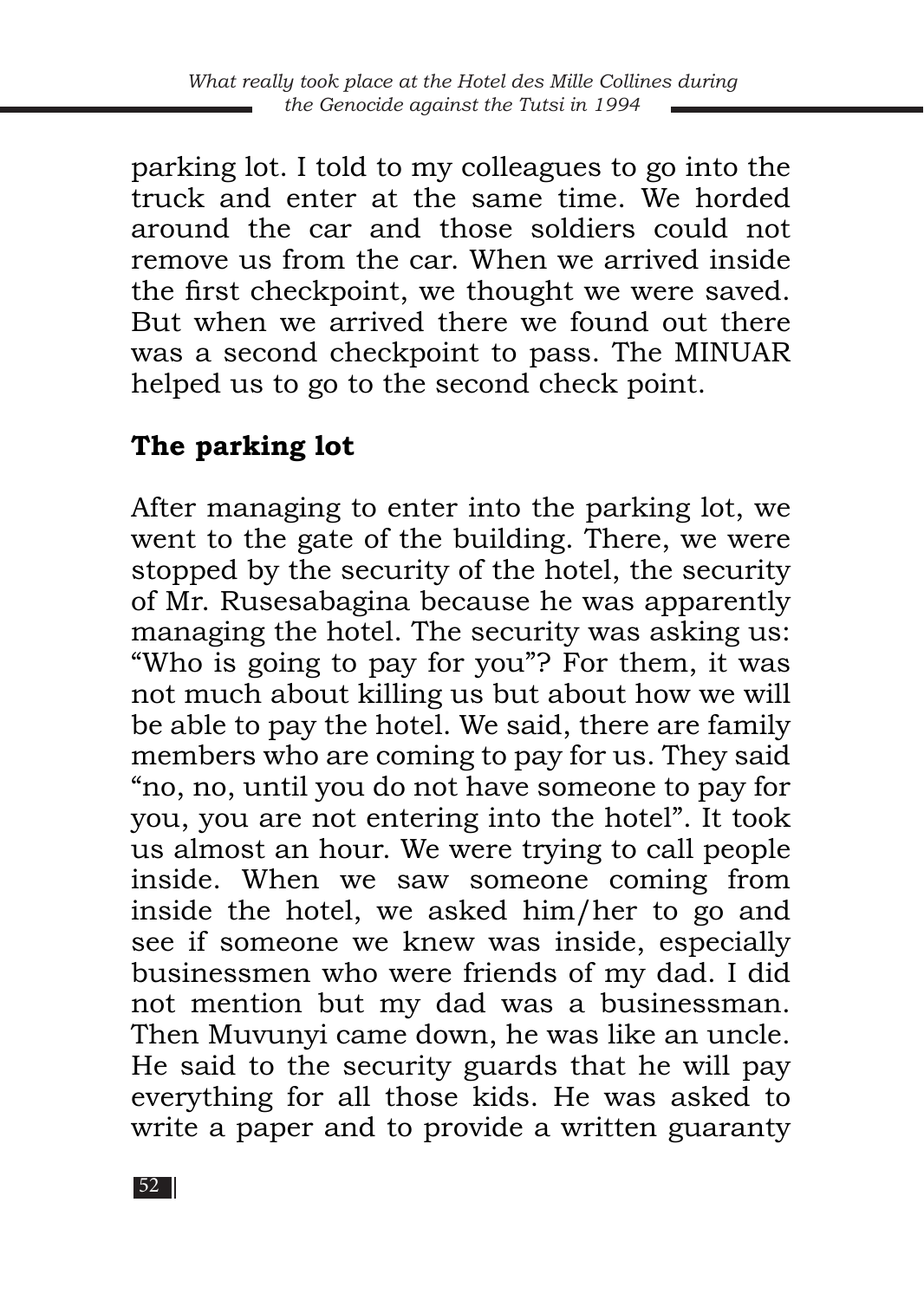that he will pay for us. He paid money for us to be able to get into Mille Collines.

### **The entrance of the hotel**

### **Did you know Rusesabagina before the genocide?**

No. I never heard about him before. When we were at the entrance of the building, we saw the boss of the security who did not let us go in. That is how I saw the person but I did not know his name. I came to know his name after. My only concern that time was to be rescued and to enter the hotel. I did not know Rusesabagina before getting into Hotel des Mille Collines.

#### **Did you ever get the feeling that you might die during your stay in the Mille Collines Hotel?**

Yes, to think if I could be killed in Mille Collines yes because of that situation that we were stopped at the gate of the hotel and at the entrance of the hotel building I thought that everything could be possible including dying at the hotel, plus knowing what was happening outside of the hotel during the genocide, I was worried that I could be killed because of what I saw at the hotel. Everything was based on money; if you could not pay, they could even throw you out and Interahamwe would kill you. Yeah, I thought it could be possible to die.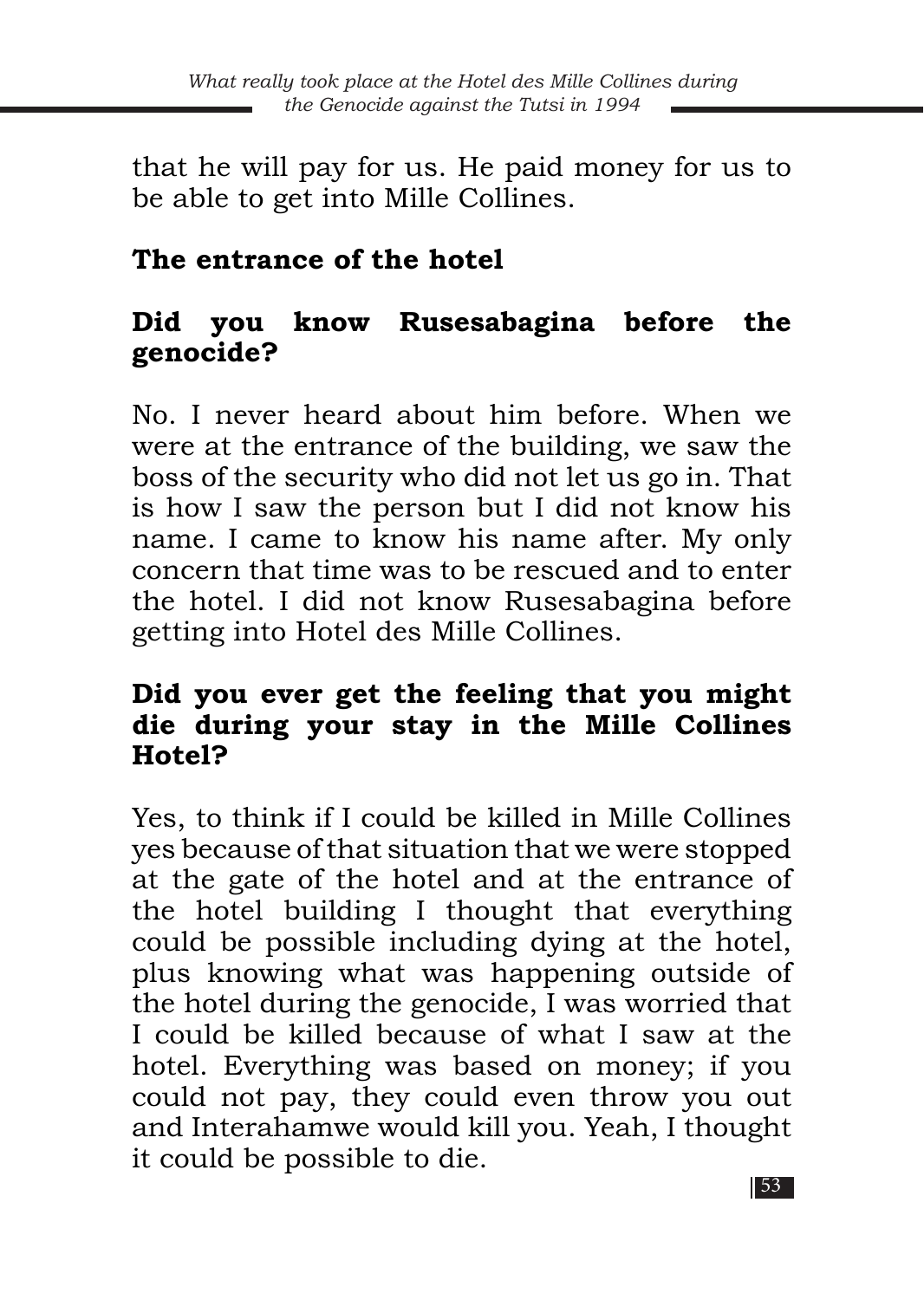### **Did Rusesabagina do anything that might have caused your death?**

Yes

### **Have you ever seen the film Hotel Rwanda?** Yes

## **How did you find it?**

There is no grain of truth in that film nobody ever performed those acts of personal sacrifice.

Certainly not Rusesabagina. I cannot honestly subscribe to what is contained in that film.

I have seen the film; it is total lie because maybe someone who was inside the hotel Mille Collines who never saw what happened outside may think that someone was doing a good thing to the people who were inside the Mille Collines. But for us who came in mid-May we had to beg to enter into the hotel. That was the first thing. The second thing was that we had to pay the money, actually we had to pay for our life. If you are a human being, you said that that money is not necessary for kids I can still save people. But the guy made it for his own. Actually let me call it in this way.

During the genocide Mr. Rusesabagina found a way of creating business of his own because he was making us pay money and he took all that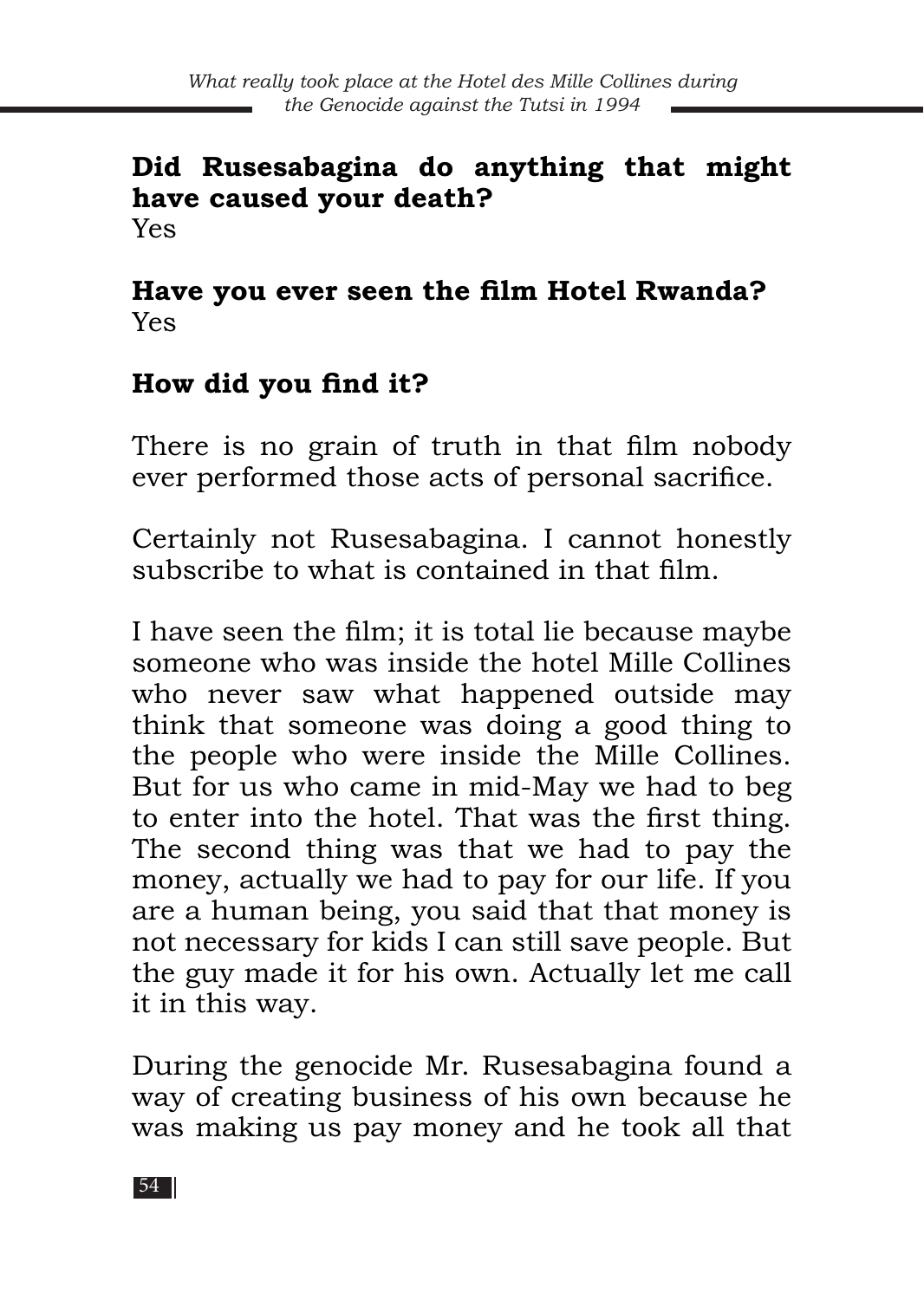money. People had to pay to come in the hotel. It is a total lie. When you watch the film it is like he went out and help families to get into the hotel. No. He was at the gate of the hotel asking for money before he let them come in. He even asked money for those who managed to enter into the hotel by themselves to go inside the hotel. For me there is no truth behind the film. We had to pay money to enter into the hotel. The protection we had was because the MINUAR was there.

#### **What can you say about Rusesabagina's role in that film?**

There is no connection whatsoever in what is played in the film and what he did in the hotel. I nearly died at the gate of the hotel simply because I didn't have money. And I was a child. Rusesabagina was surely someone who had no pity for children. What is he then?

Rusesabagina is a good business man. He tried to sell our blood using his name. We had the protection by MINUAR and Rusesabagina came up with the business model of making us pay at the door, managing to make money out of desperate and mourning people. My simple way of looking at it is that we were not on his business. He could not at least have a pity of children and young people coming in the hotel, escaping the Interahamwe. He could not at least say 'come inside and your family will take care of you'. We were kids.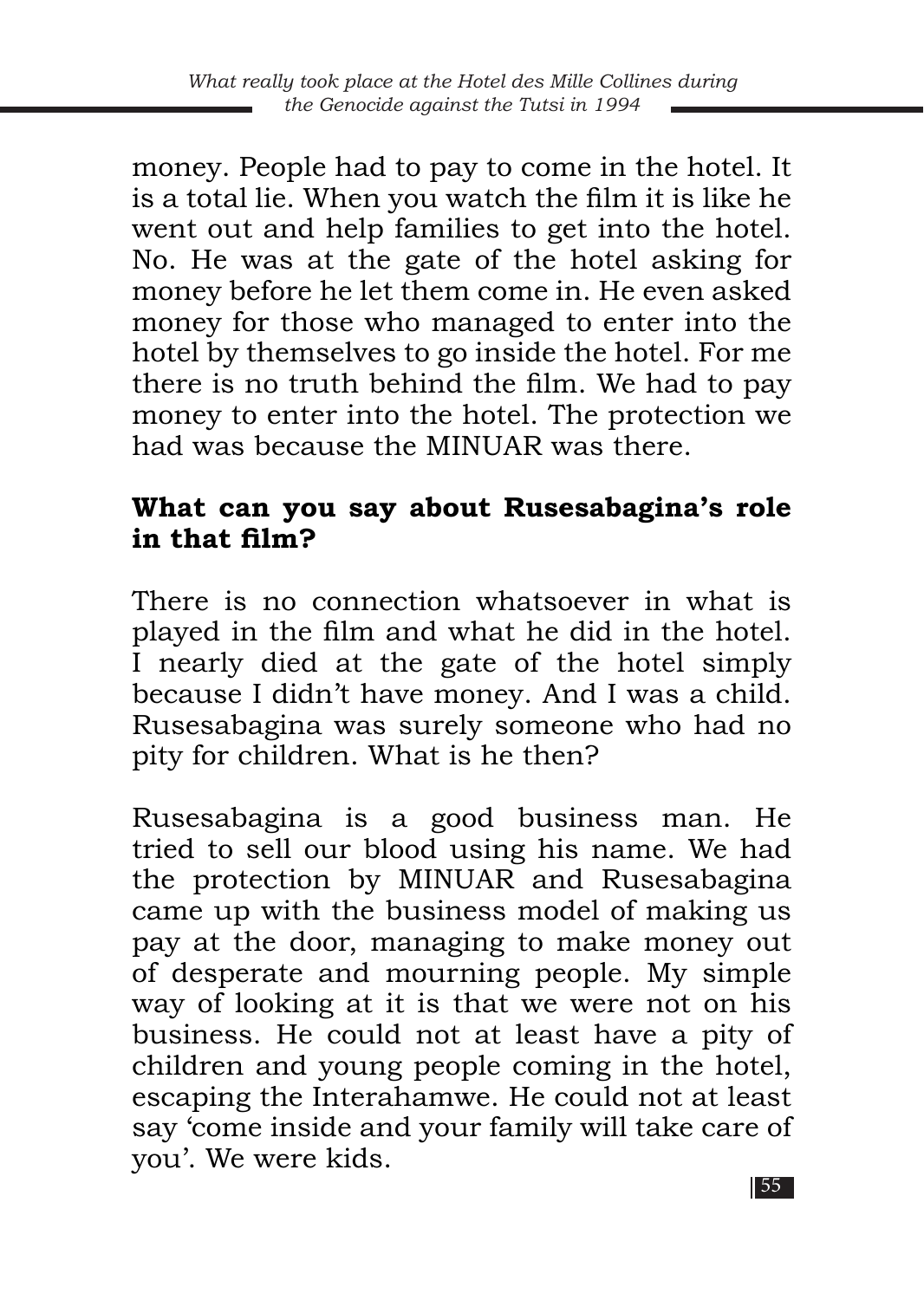At least he could make a discount for women and children if really he wanted to save people. He refused to give us water. We had to drink water from the swimming pool. There was not any effort from him to go outside and bring something for us. The food we ate was coming from the storage of the hotel and people had to pay money. He never volunteered to purchase or bring in things out of his own pocket. Everything was paid for by the people staying at the hotel. The whole movie says he helped people to come into the hotel but that is a total lie.

#### **Are there other people to whom you feel indebted for having saved your life at the Mille Collines Hotel?**

Yes

# **Who?**

Those who pledged to pay for me later so that I may enter the Mille Collines Hotel as well as the UNAMIR who evacuated us later on towards Kabuga.

The people saved us are the people who paid for us. As I said we were orphans because my dad, my mom, my direct uncle who was the young brother of my dad were already killed during the Genocide. When we got at the Hotel des Mille Collines, it is like we were left with no one to

56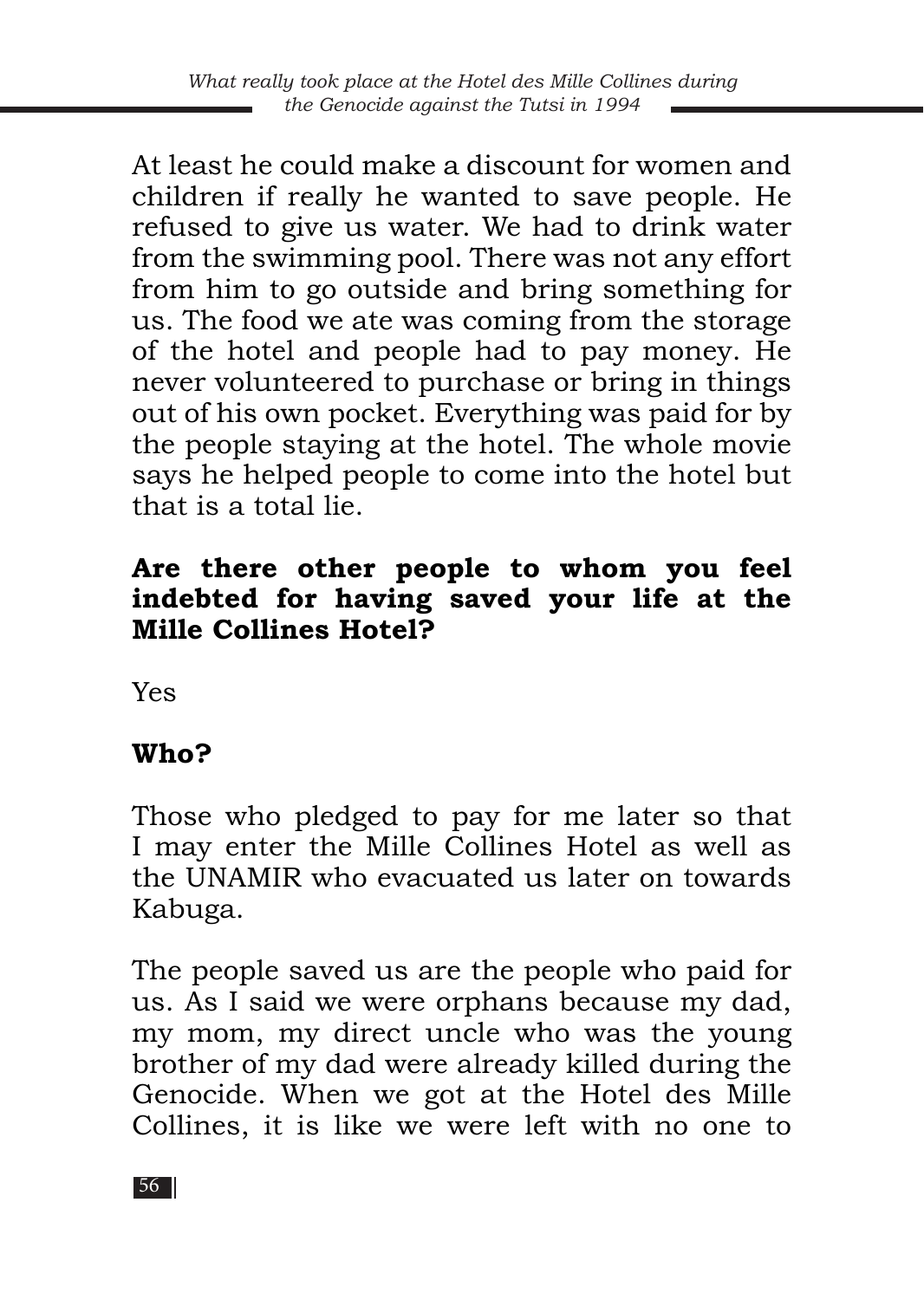support us. I thank the people who pledged for us, the MINUAR who were there because it was impossible for someone to shoot you in front of MINUAR in the hotel where they could see. I also thank Mr. Robert Kajuga who helped us to get to Mille Collines. I also thank those people who really helped, those who negotiated for us to end up with going to the other side at Kabuga in the area controlled by RPA.

### **Do you have anything else to say?**

I thank the Inkotanyi who gave us back our humanity. Rusesabagina should not play about people's suffering.

Actually I have two things to say. The first thing I thank RPF Inkotanyi who really came to rescue us at Kabuga. At least we got back our humanity and our life. First, we can think again to something else, to further life. Second, we lost our parents, we lost our people, we lost even part of our lives. We shouldn't lose all those things and have someone to come and step on what our life is for the people we lost. I say this because when we watch the film Hotel Rwanda, Rusesabagina is trying to say that he saved people. It is a total lie because he is a business person and not a savior. He created a business on the backs of other people. When people were dying, he was making money. The only thing I want to say is that we are human beings and we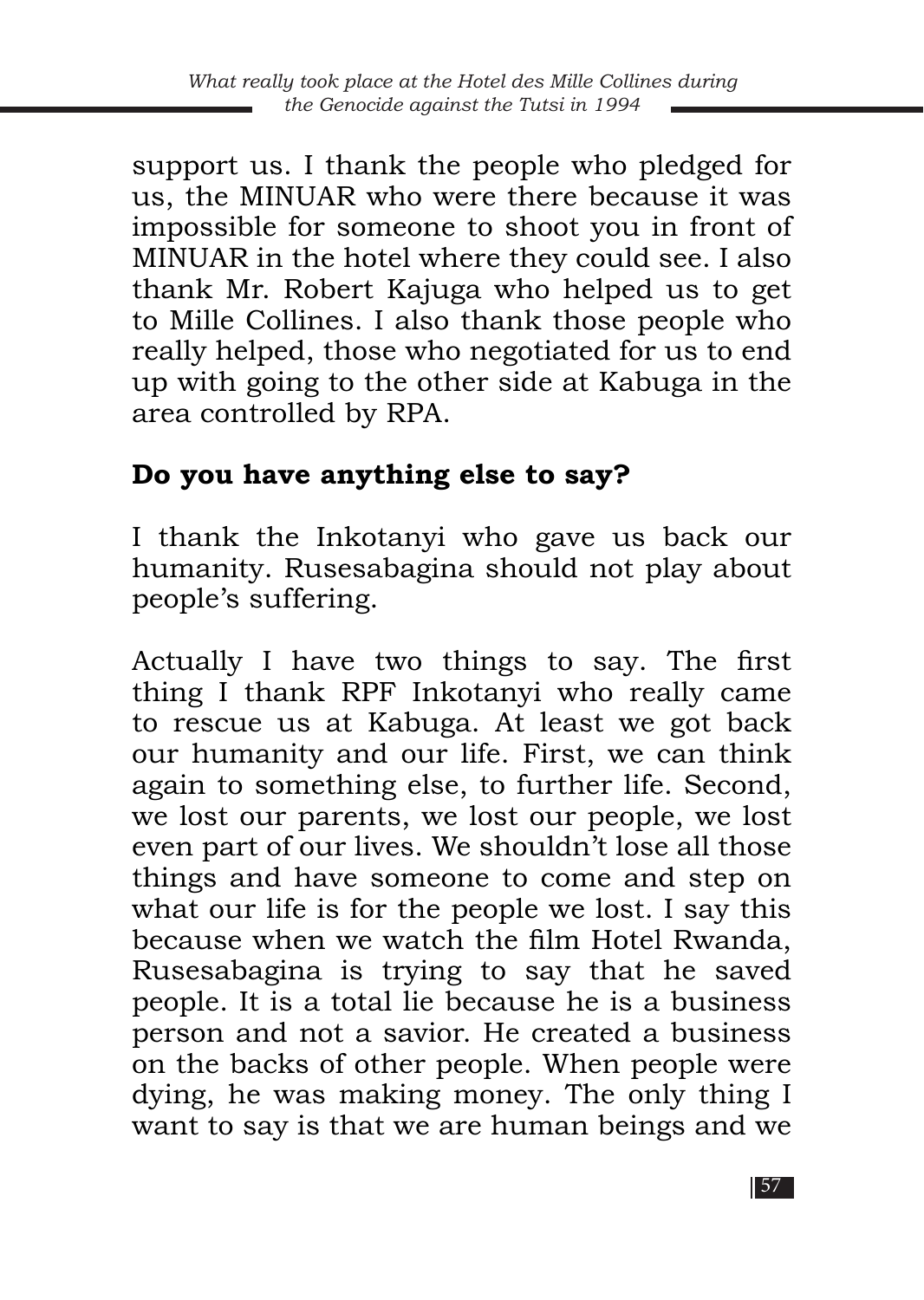shouldn't sit on dead bodies. We are happy with the life after Genocide. We are working hard to become who we are. Rusesabagina put me down at 14 years old. He asked children to pay to enter into the hotel. He is not a hero.

Thank you.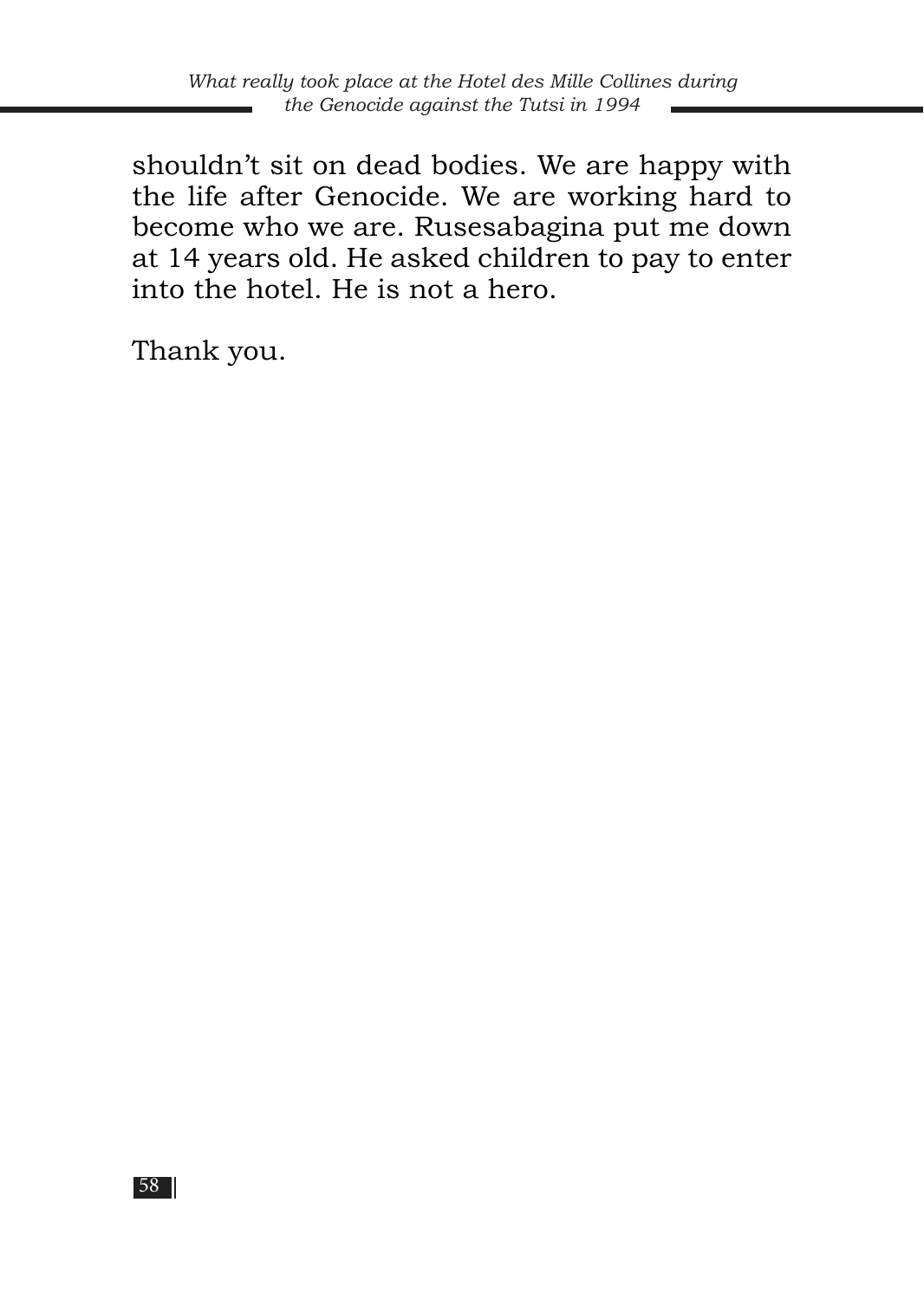### **Karangwa Jean Marie Vianney**



I am a survivor of the Hotel des Mille Collines at the time of the genocide. Like many other survivors, I am bitter that Paul Rusesabagina can claim to do things that are so different from

the reality. I arrived at the Mille Collines hotel at the beginning of May 1994. When my family knew that I was still alive, they sent soldiers who were guarding the Mille Collines hotel, and it is them who took me away.

#### **Did you know Rusesabagina before the genocide?**  $N_{\Omega}$

#### **Did you ever meet him face to face when you were at the Hotel des Mille Collines?** Yes.

#### **When, where and under what circumstances?**

When he wanted to chase away the girls who had just entered behind me in the Mille Collines hotel, Micheline and her little sisters. He said that they had no means of paying.

#### **How did you pay?**

Personally, I had no problem because I came to join my family. But the others who were with us gave cheques for the rooms and restaurant.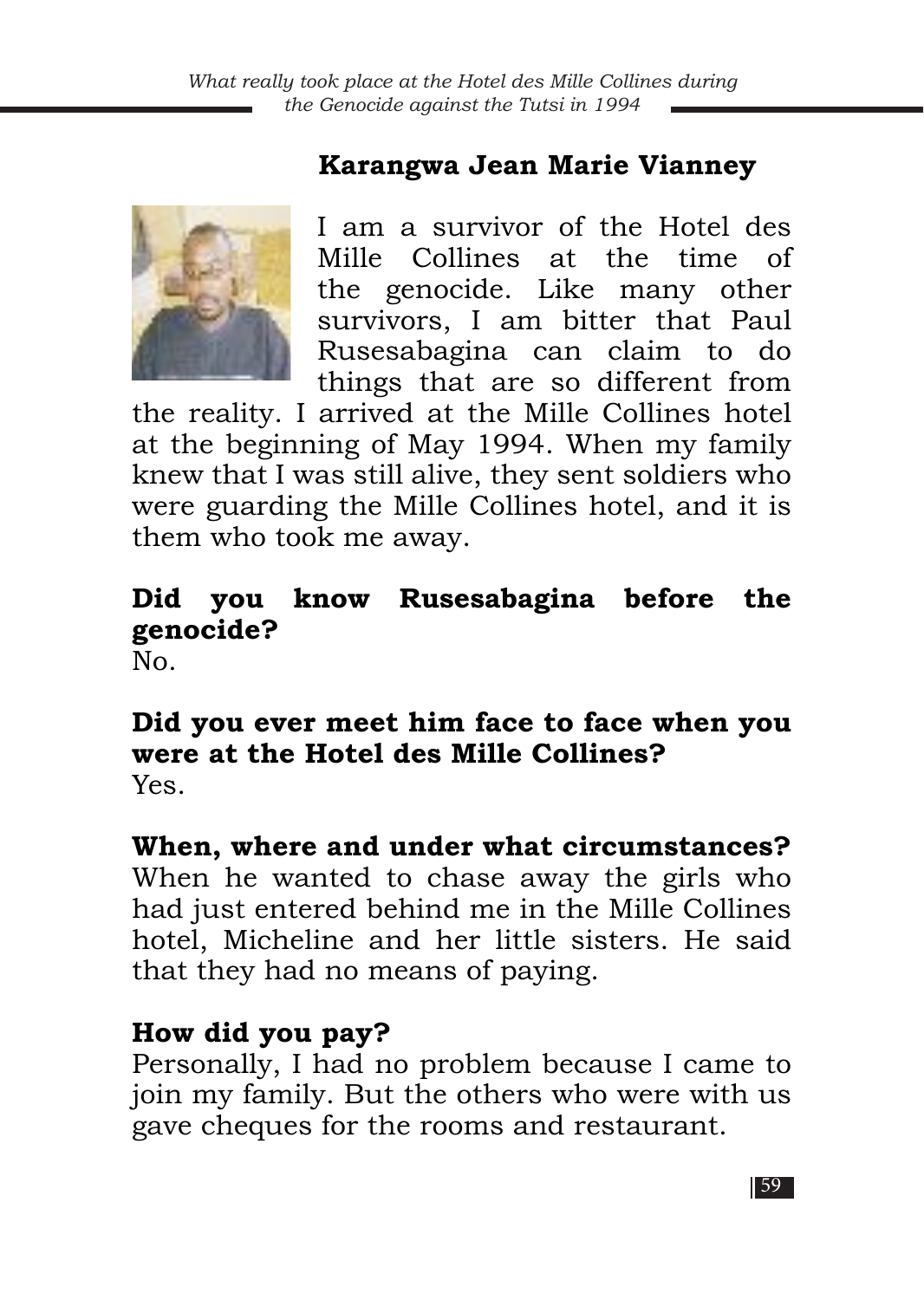### **Nzizera Alexander**



I was a businessman and a refugee at the Hotel des Mille Collines from the 14th April 1994. I confirm that Paul Rusesabagina was and is still a crook.

Rusesabagina started preventing people from entering the Hotel des Mille Collines as soon as he realized that they had no money.

He was pretending that he had to run the Hotel like he would in normal circumstances, but he knew very well that before his arrival, none of the refugees had been requested to pay. His intention was to make money from desperate people who were running from death. I wonder how a man like that can dare present himself in front of President Bush as a saviour and hero.

60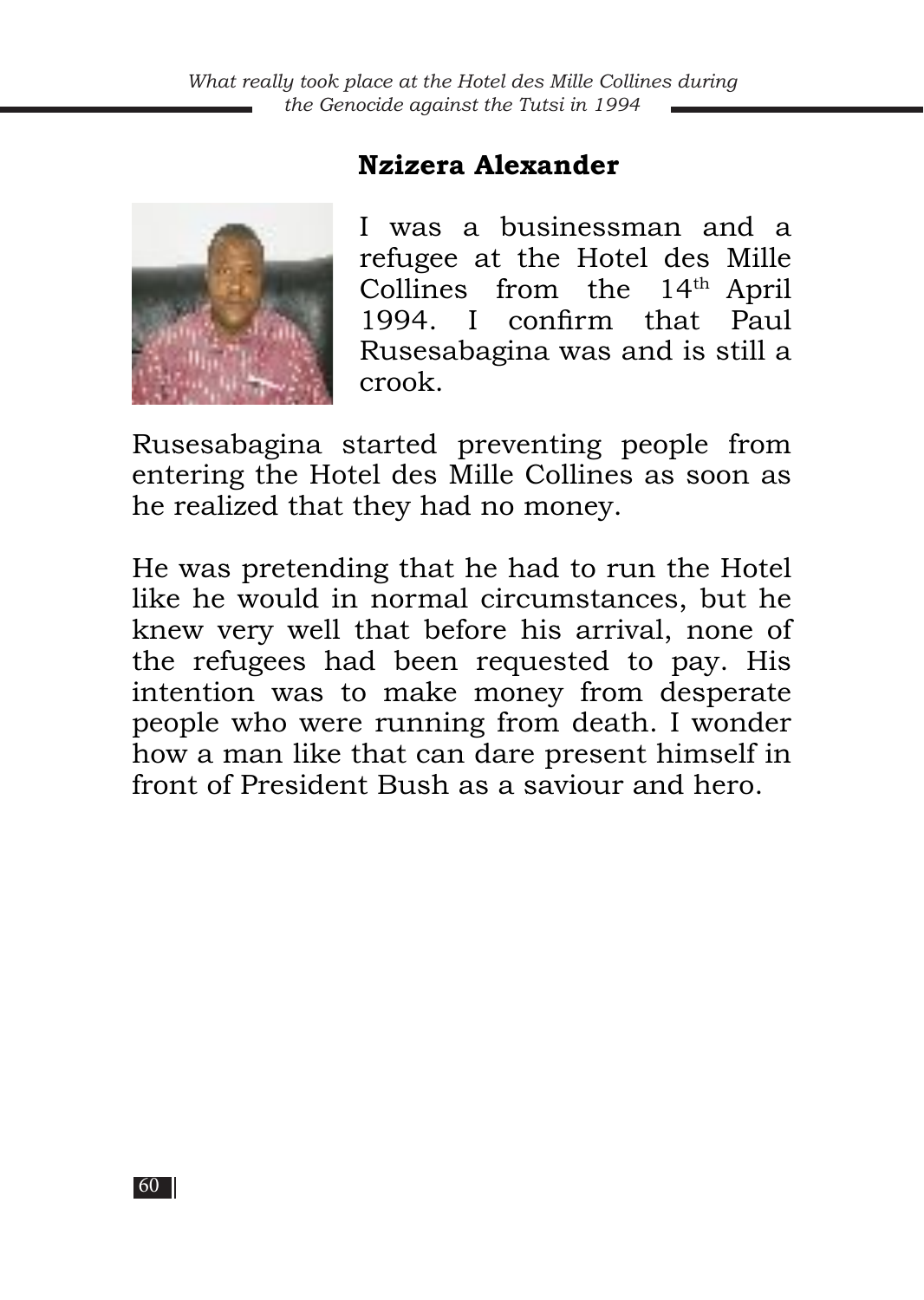### **Mukanyonga Immaculée**



I am today a retired journalist. I arrived at the Hotel des Mille Collines on the April  $19<sup>th</sup>$ , 1994, with many other people led by Mr. Victor Munyarugerero, a Hutu

married to a Tutsi who had hidden us at his home.

All the refugees praise him for the devotion, generosity and sacrifice that he manifested in favour of the Tutsi refugees at the Hotel des Mille Collines. I have a bitter memory of Rusesabagina's management.

They chased us away from the hotel but we refused to leave, until Victor paid a cheque worth 7 million Rwandan francs as a guarantee. They refused us water, and we drew water from the swimming pool. Without overtly accusing him of being a criminal, I accuse Rusesabagina of being in suspect collusion with the great planners of genocide, in a wild search of money and in a devastating harassment of the refugees. Rusesabagina had very close contacts with Interahamwe, with Bagosora, and Bizimungu, and they always swore they would kill us. Even Karamira and Kajuga frequently visited him.<sup>1</sup>

<sup>1</sup> Froduald Karamira and Robert Kajuga were the two notorious leaders of the Interahamwe militia.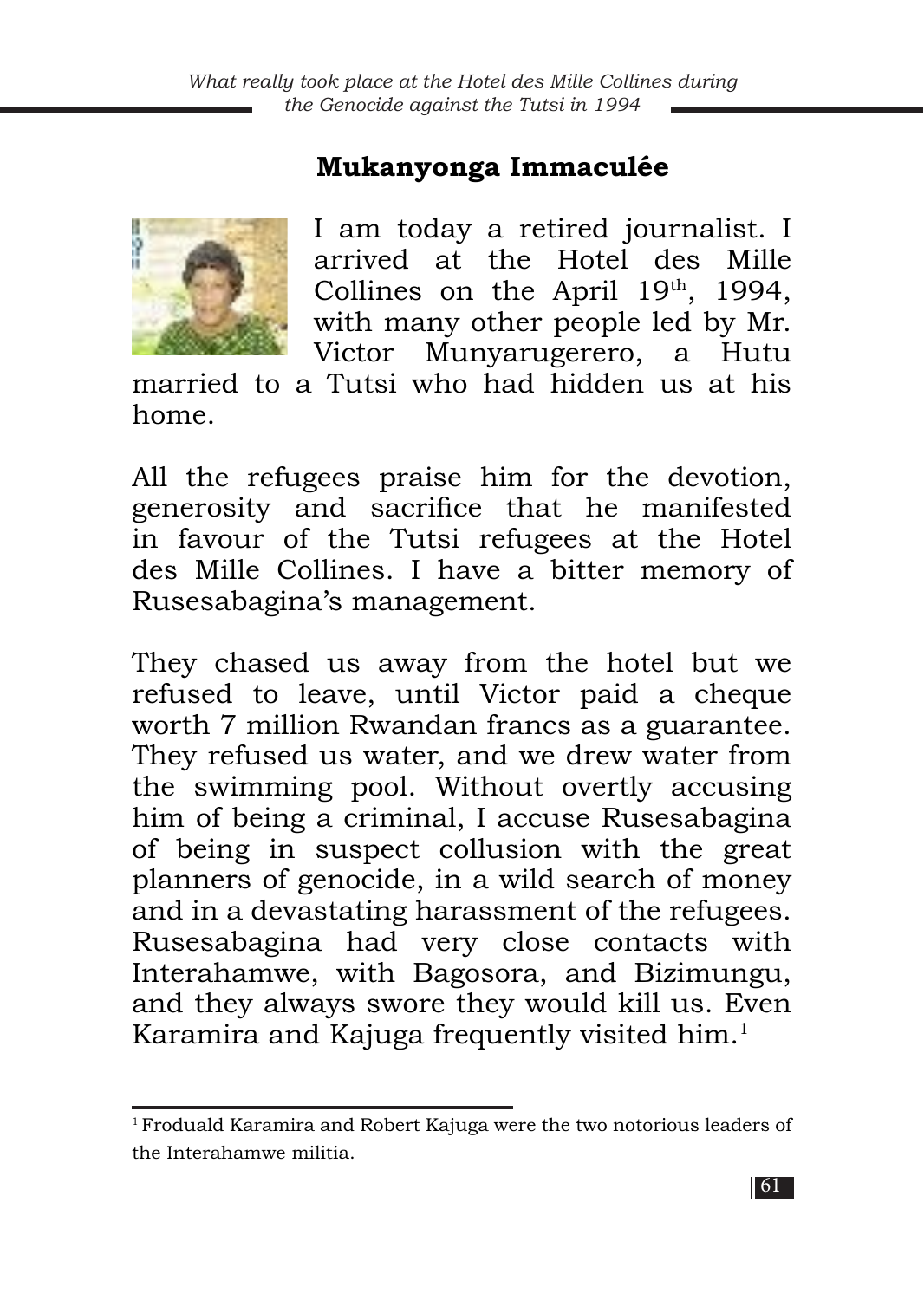

# **Kajuga Wycliff**

I have nothing but contempt for Paul Rusesabagina. arrived at the Hotel des Mille Collines before him. I had tried to flee to Hotel des Diplomates where Paul Rusesabagina worked at the time and I was turned back.

Calling Rusesabagina a hero is a travesty and it shows total ignorance of the truth about what happened in that Hotel. The film itself is a work of fiction for it does not depict events as they unfolded. What Paul did was pretending to manage the Hotel according to the lecture notes he had been given in college. But then why has no one said that he saved people at Hotel des Diplomates which he managed before going to the Hotel des Mille Collines? He knows very well that when we fled there, we were refused entry into that Hotel in his presence and he did not attempt to plead in our favour. Does that mean that he was unable to save people at Hotel des Diplomates and that he only acquired the courage and the spirit when he arrived at the Hotel des Mille Collines?

Let nobody propagate lies. We only survived at the Hotel des Mille Collines because of the power of God! Interahamwe were coming and going as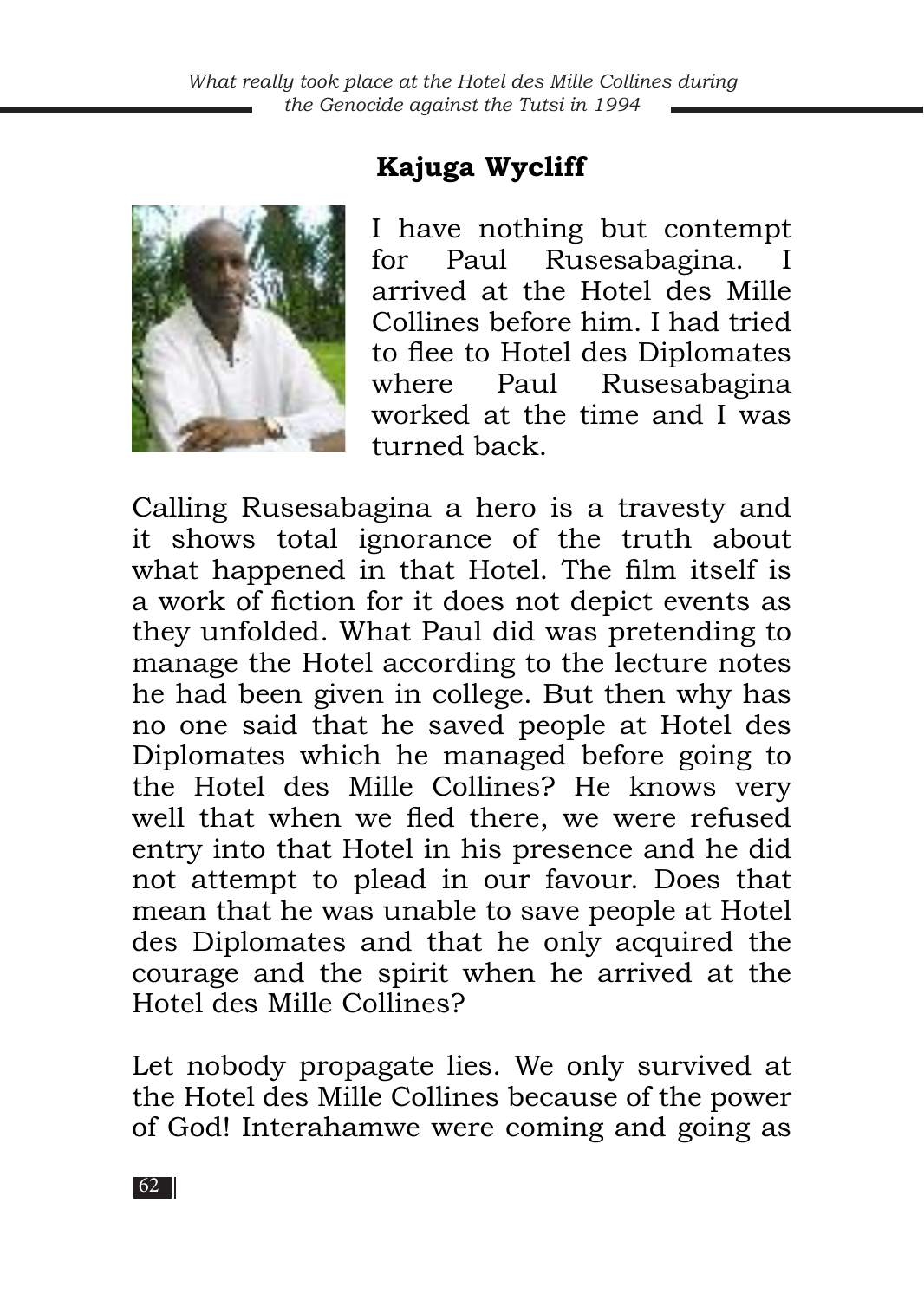they pleased, and if they had wanted, they would have finished us without any hinderance.

What surprised us is that when Rusesabagina got to the Hotel, he started charging for accommodation and food. Those of us who were unable to pay were evicted from the rooms to give them to those who had paid. This is a fact that does not appear anywhere in the film.

I am convinced that Rusesabagina did not conspire against anyone and I guess that he would not have handed anyone to the killers. But that does not make him a hero. I personally think we really survived because of God's mercy. Also, we should say that Mr. Kouchner's visit contributed to our survival. He brought with him the then Chief of Staff of the Rwandan Army, Gen. Bizimungu Augustin, and Col. Bagosora to the Hotel des Mille Collines and he held a meeting with representatives of the refugees. I was part of that meeting. He asked those senior military officers, who had planned and were now executing the genocide outside the Hotel, to give an assurance that the Hotel des Mille Collines would not be attacked. Because of the respect they had for the French Government, they gave the assurance and they respected their pledge.

I understand that after we were evacuated, other people came to the Hotel des Mille Collines as refugees also and this time they were attacked by Interahamwe in the presence of Rusesabagina.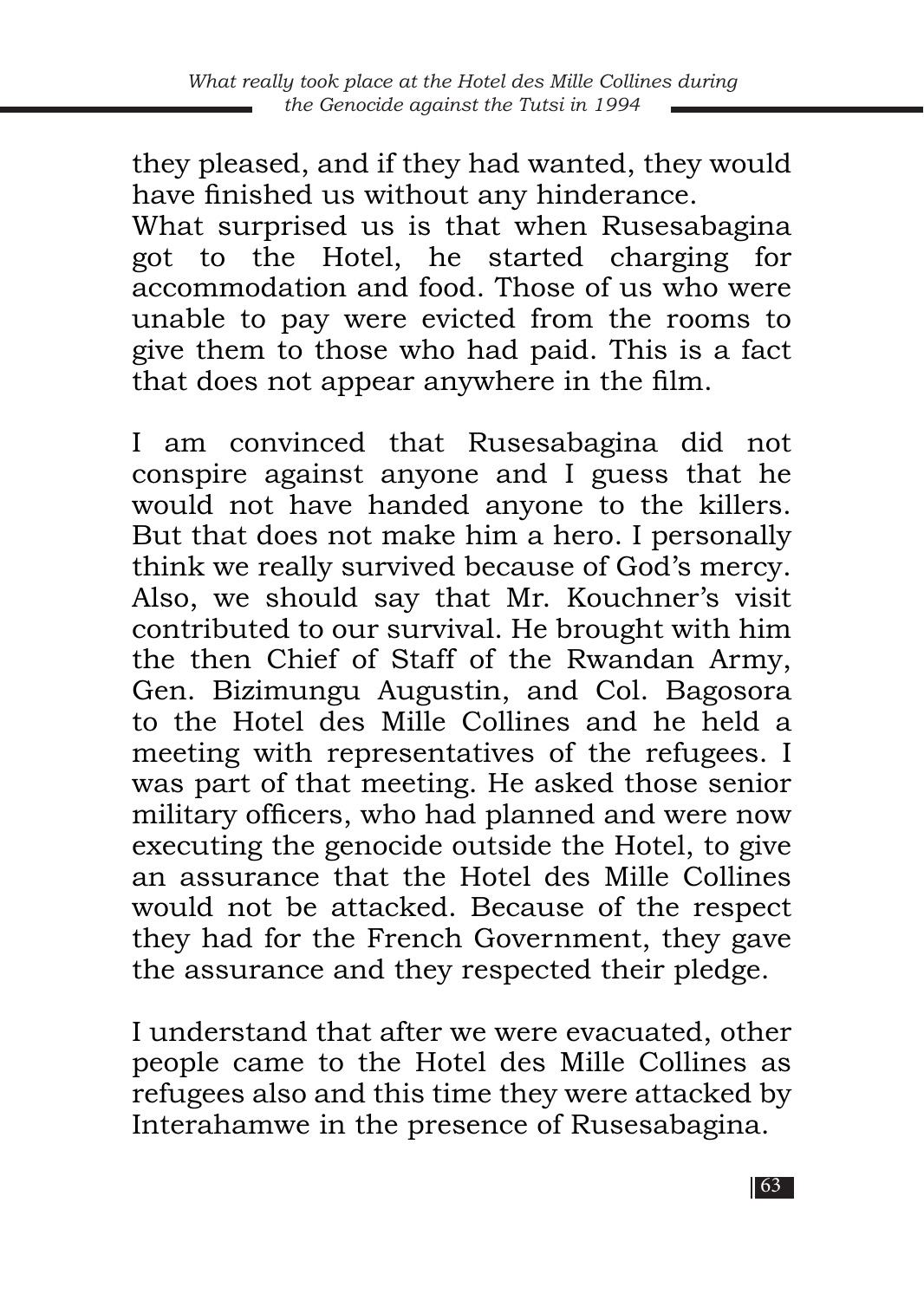Incidentally, it must be understood that Rusesabagina eventually became a refugee like us. In fact, he found solace in our presence; at least he did not feel that he was alone. In that respect we can all claim that we were all heroes, perhaps even more than Rusesabagina: we fought off the temptation to lose hope; we received newcomers with open arms; and we shared the little we had with those who had nothing.

And if Paul Rusesabagina is really a hero, he should bring back the wealth that he has accumulated and share with the survivors, and pin the medals he has received at the reception of the Hotel des Mille Collines.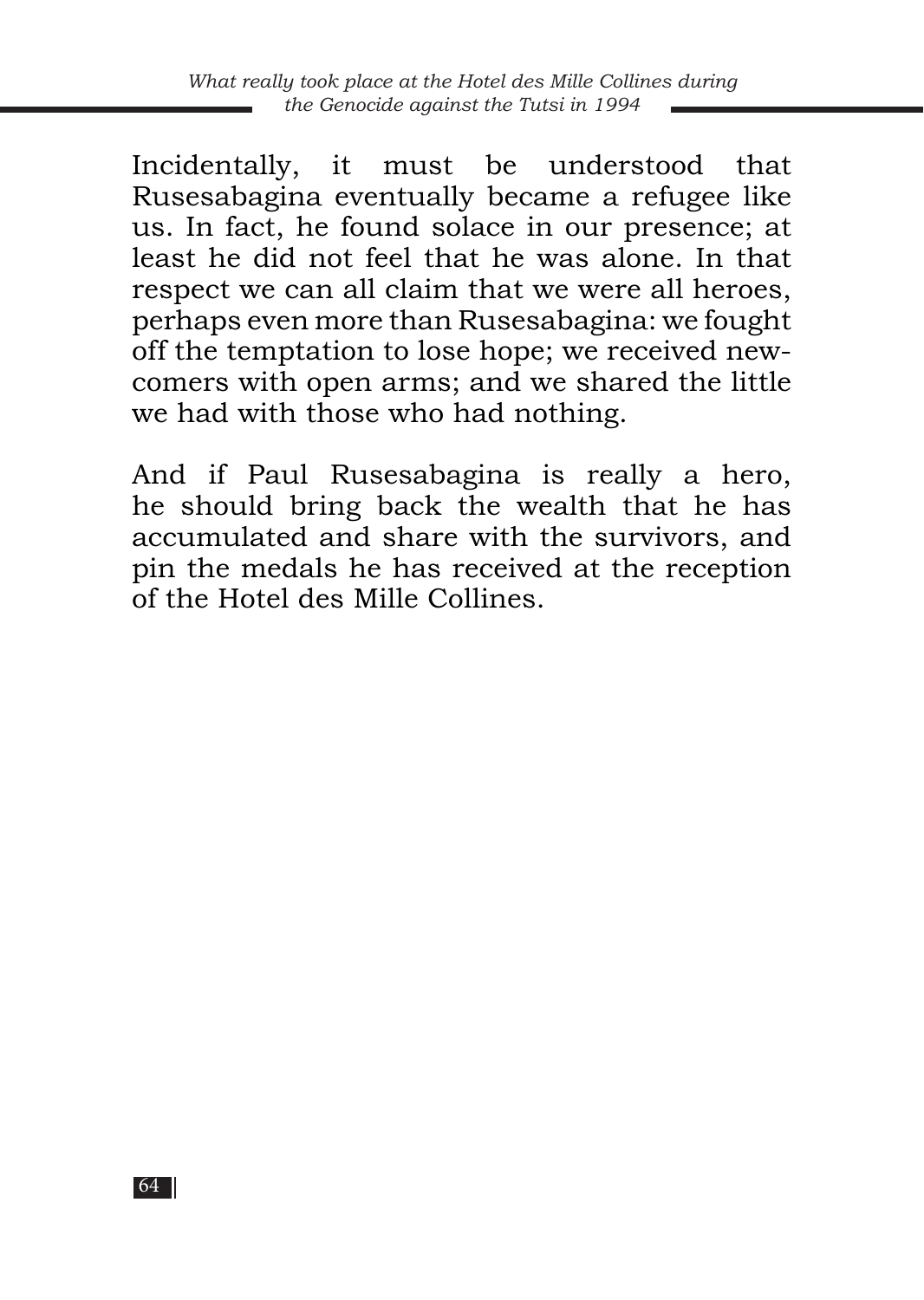### **Nkurunziza Jean Pierre**



I was a young man when I fled to the Hotel des Mille Collines with my parents, but I remember vividly events as we unfolded at the Hotel.

My parents and I arrived at the Hotel des Mille Collines on

April 9th, 1994, two days after the start of the genocide. Conditions at the Hotel were relatively good because it was still functioning like a normal hotel.

When Rusesabagina arrived there, he took over the management of the Hotel and started charging for the services. He did not exert payment from those he knew. In fact, he would evict some people from their rooms and put in friends or those who had paid him.

A constant source of insecurity was the movement of the government soldiers and Interahamwe in and out of the Hotel.

We suspected that they came in to find out who had taken refuge there, and decide what their fate would be.

After Rusesabagina's take-over of the Hotel, only those who could afford to pay got food from the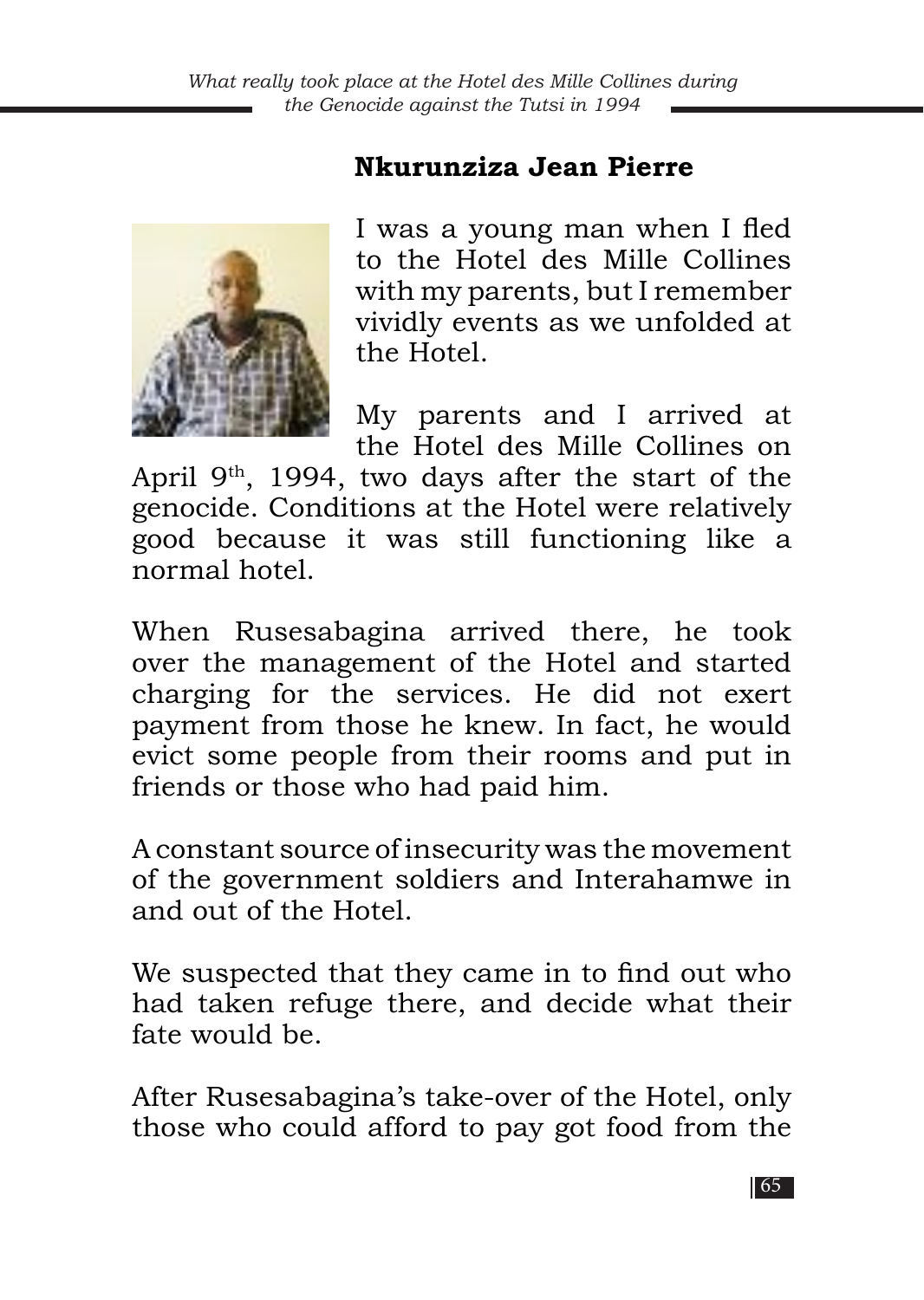restaurant. Many people had to go without food or with just very little food for many days. After Pasa Mwenenganucye gave away the master key to Rusesabagina, no one else had access to the cold room where food was stored.

In my view he should never claim that he saved people at the Hotel des Mille Collines. If any thing, he was exposing us to the danger lurking outside the gates of the Hotel. As for the film, I think it is very well acted, but it has nothing to do with the reality of what really happened. The film makers could have found real heroes who sacrificed their lives to save others. Rwanda has many men and women who did exactly that. I think that Rusesabagina is just a conman and sooner or later, the world that he has duped will get to know the truth.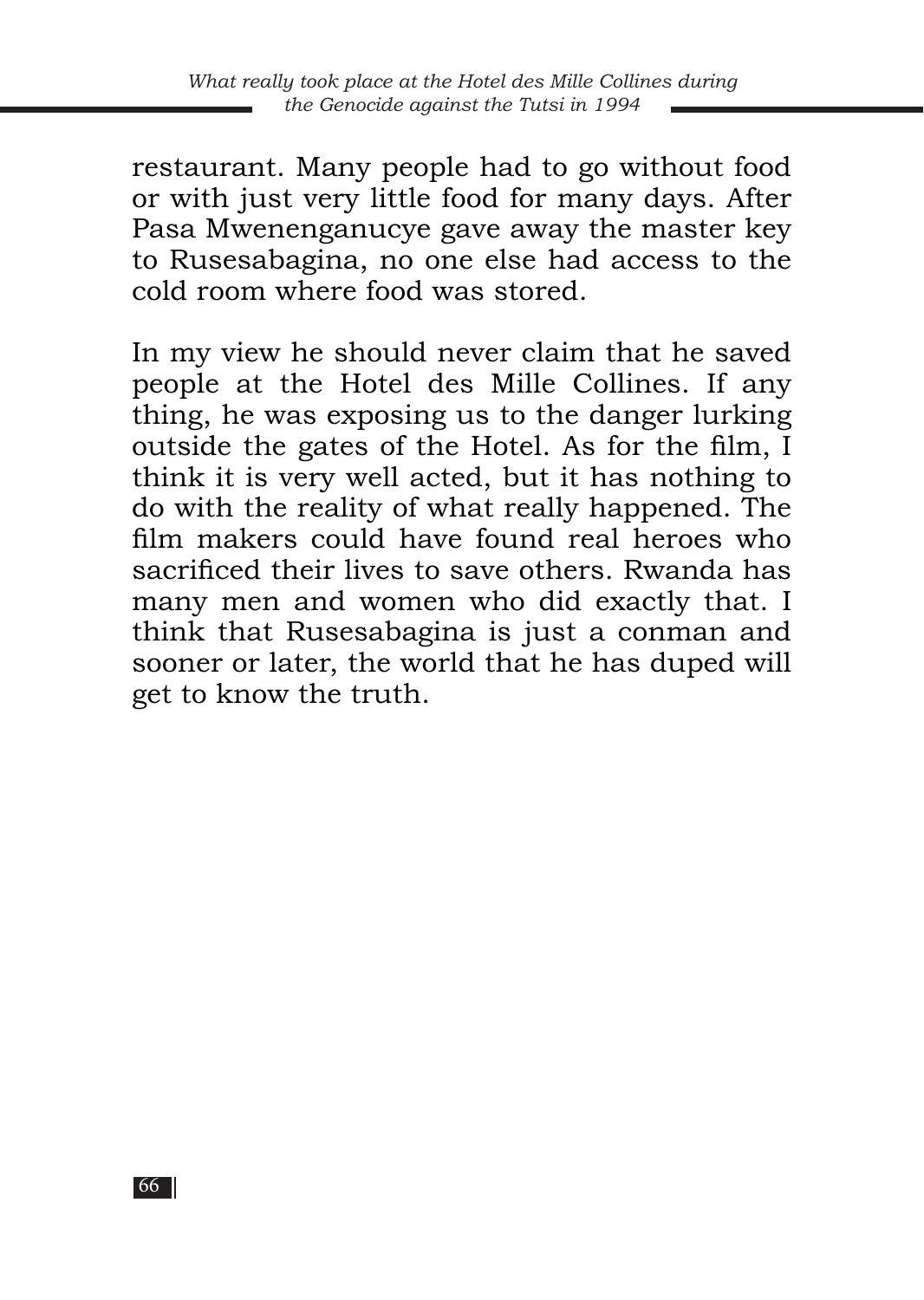

**Mugabo Justin**

Rusesabagina did not help me to get to the Hotel des Mille Collines, neither did he help anybody else that I know. A neighbour of mine at Nyakabanda called Mr. Mahulidi is the one who helped me. On arrival, I was received by some of my friends who were already there.

These include Mugiraneza Samuel, Alias Savimbi, Nyamaswa Eugène, Alias Nzovu, and Rutaganda Théophile. We all shared Room 115 of the Hotel. I never at any one time saw a humanitarian act on the part of Rusesabagina. Neither did he convene a meeting to discuss matters to do with our security and livelihood in general.

I first met Rusesabagina when I went to send a fax to a relative who lives in France. I wanted my relative to know that I was still alive so that he can send me an invitation letter stating that he would take responsibility for me. I wanted to go out of the country because the situation was deteriorating. I paid him and the fax was sent. During my stay at the Hotel, not a single person pretended that he/she had a solution to the problems that we were confronting.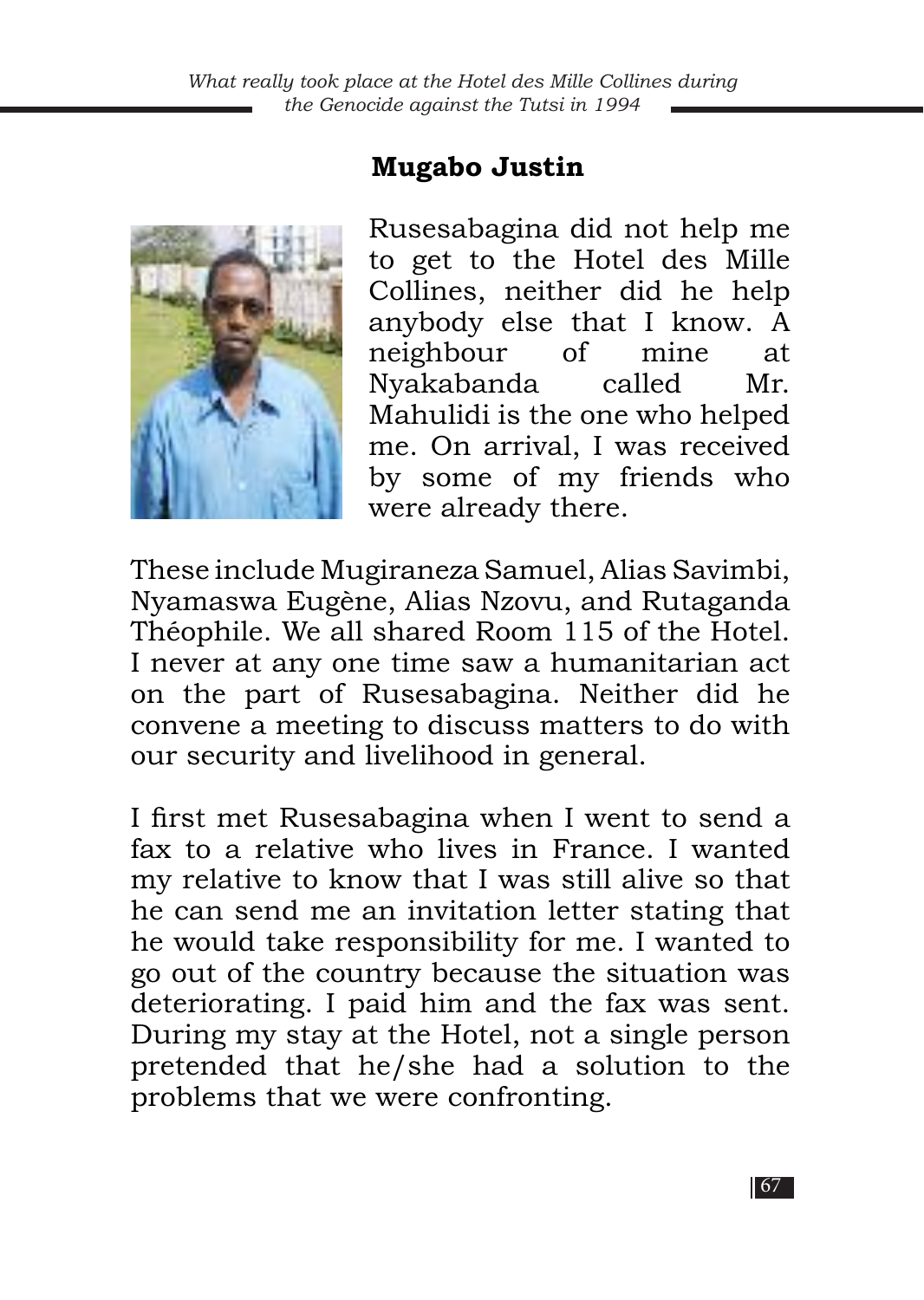Rusesabagina should not pretend that he did something to ensure the security of the people who were there. The story of his feats only started after we left the Hotel des Mille Collines.

All in all, I can say that the "inmates" at the Hotel felt that they were alive only when they woke up every morning and discovered that they were still breathing. The rest of the time, it was difficult to tell whether you were alive or dead. We recovered our sanity and our humanity when we got to the RPF- held territory in Kabuga.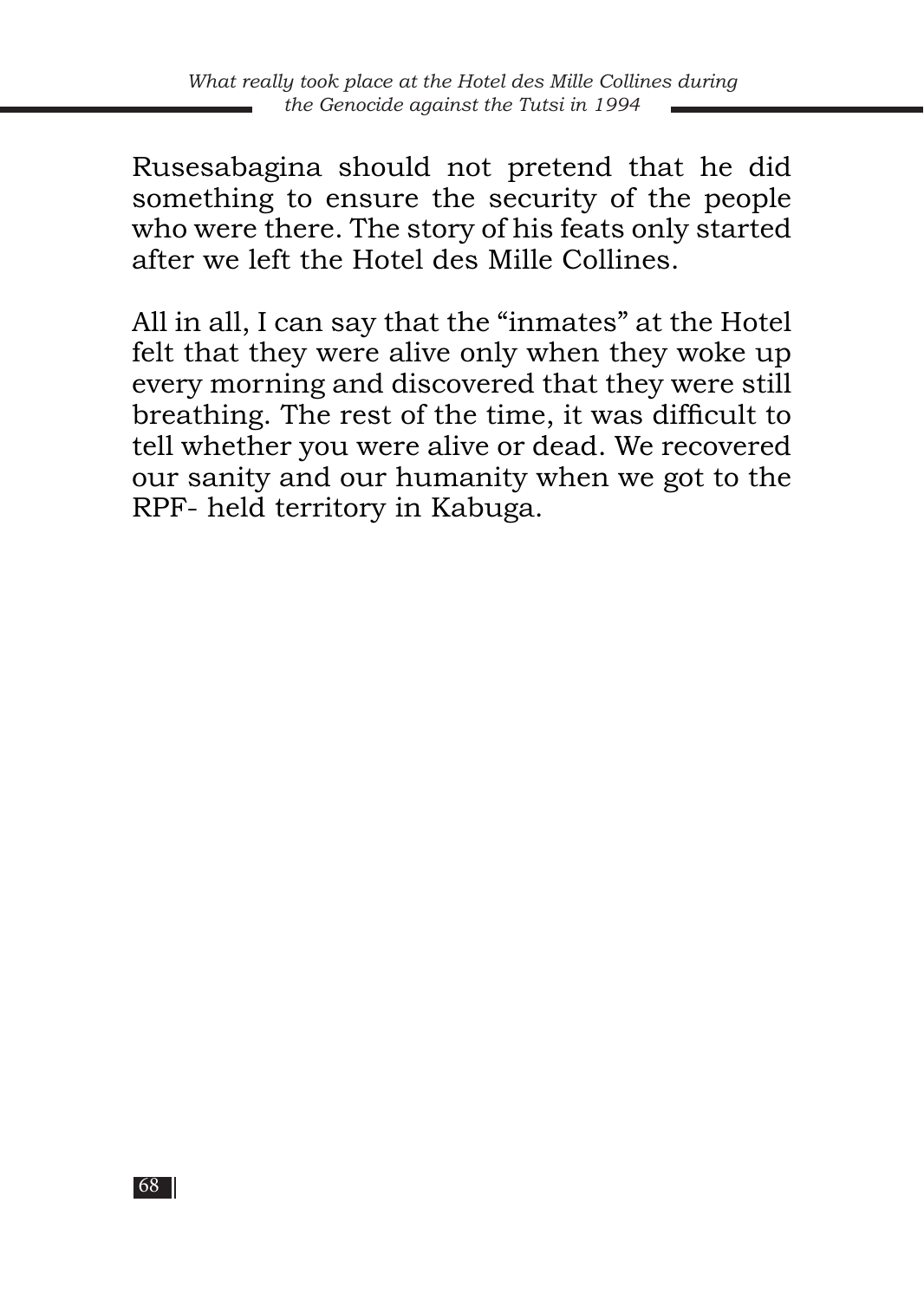### **Uwicyeza Micheline**



I was 19 when I fled to Hotel des Mille Collines with my younger and elder sisters. From our home, we had first taken refuge to the Centre run by the Calcutta Sisters<sup>1</sup>. From there we were taken to Hotel des Mille Collines by Fr. Wenceslas Munyeshyaka.

We were part of the second group that tried to get into Hotel des Mille Collines two weeks after the genocide. We found Paul Rusesabagina at the Reception and he asked us to pay eighty dollars each that everyone else was paying. He added that if we did not have money to pay, he would not allow us in because there were too many "Inyenzi"2 and he was not going to allow in more. We did not have any money so we were kept at the Reception area waiting for about thirty minutes.

When Paul Rusesabagina went up to his suite, one of the employees of the Hotel by the name of Wellars Bizumuremyi (Zozo) took pity on us. He negotiated with one employee of the Cobra Security Firm that was guarding the Hotel and they whisked us away to the cave of the Hotel.

<sup>&</sup>lt;sup>1</sup> These sisters are officially known as the Sisters of the Missionaries of Charity. They were founded by Mother Teresa and were established in October 1950 in the Archdiocese of Calcutta.

<sup>&</sup>lt;sup>2</sup>A derogatory term meaning cockroaches that was used to describe the Tutsi.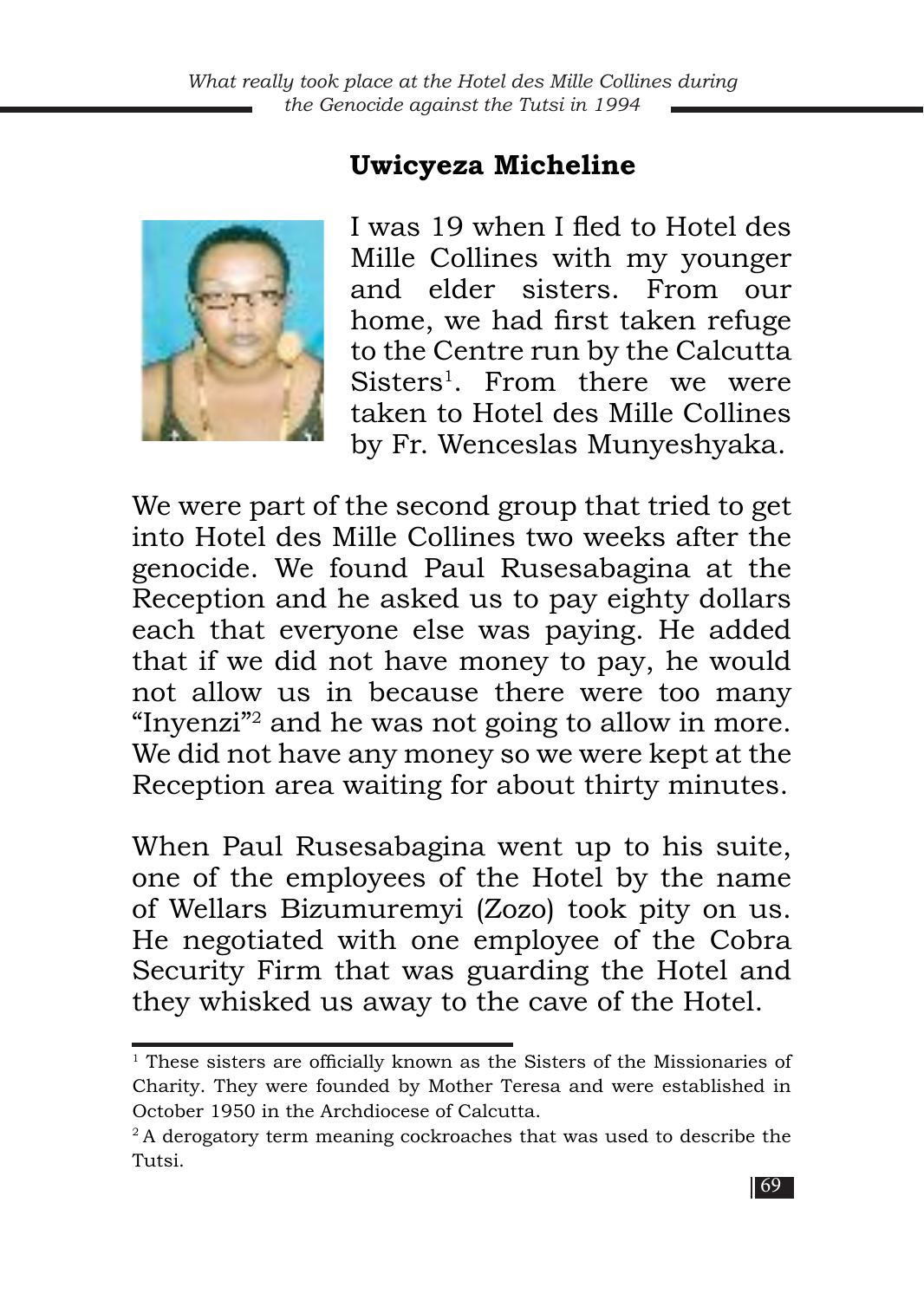For the next few days we would stay in that cave during the day and in the night, we would go to sleep in the room of our aunt, Candide Nyinawinkindi, now living in Germany. Our aunt had managed to enter the Hotel among the very first people because she was an employee of the UNDP and she had come with the rest of the UNDP staff, who were subsequently evacuated.

I was among the first people who saw the film "Hotel Rwanda" at Intercontinental Hotel. After the show, those of us who had stayed at Hotel des Mille Collines at the time were asked to stand. A journalist came to me and I told him in no uncertain terms what I thought about the film. I told him that what I had seen in the film was nowhere close to what we had gone through, what really happened at the Hotel. I told him that it was all lies.

I am surprised that the world has embraced Paul Rusesabagina's version of the story as the truth. Why hasn't anyone bothered to ask us for our version of events? I wish Rusesabagina could come and face us so that we tell him what we think about him.

70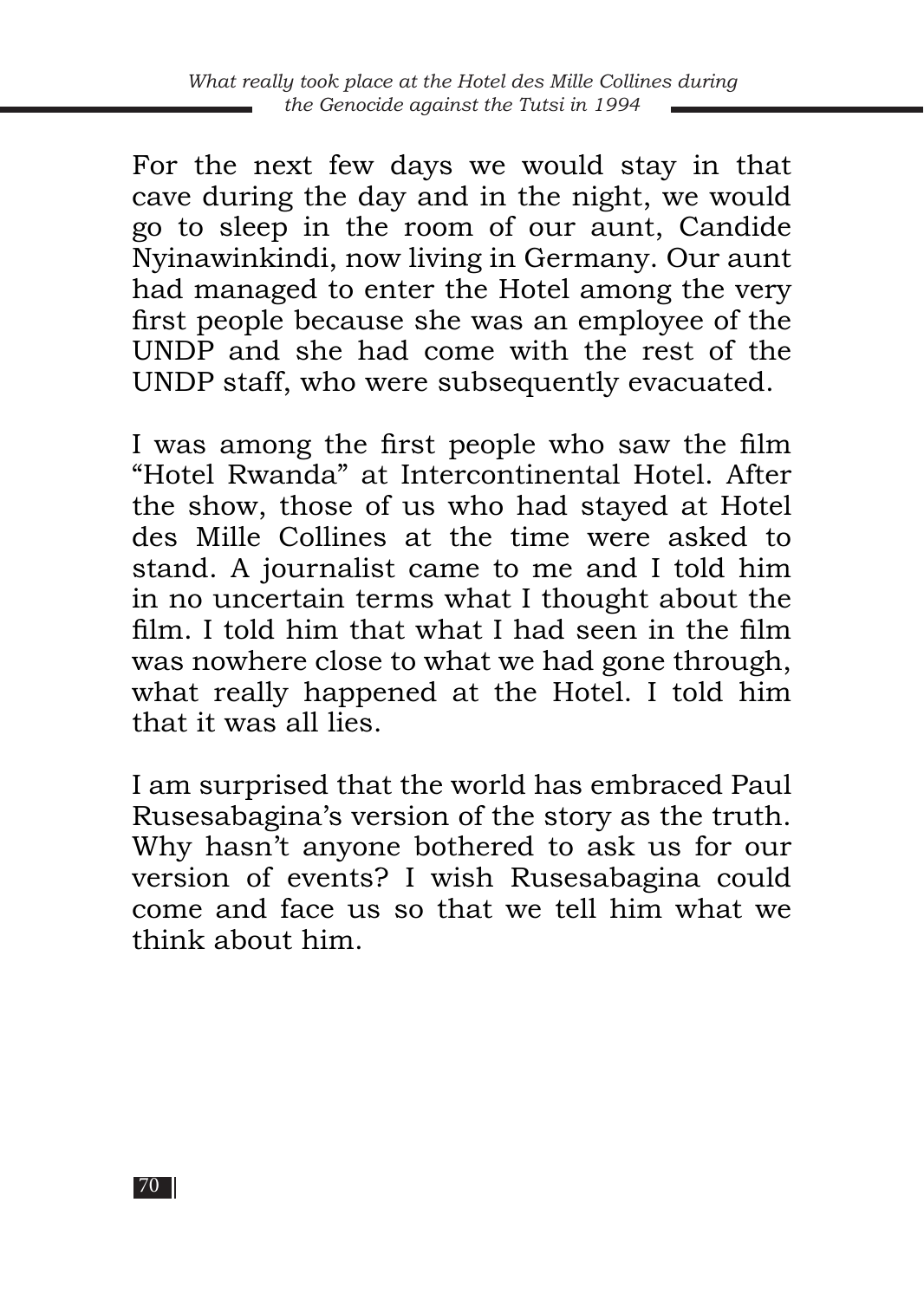

## **Rubangura Vedaste**

I am the owner and General Manager of a company called SOPRATUR and I am a business person. When the genocide started, I got a telephone call from a friend of mine who informed me that some people were taking

refuge at the Hotel des Mille Collines because it was protected by UNAMIR. I paid money to one of the Forces Armées Rwandaises (FAR) soldiers who knew me and he accepted to take my family and I to Hotel des Mille Collines with military escort. I was among the first Rwandans to arrive there, about a week before Paul Rusesabagina started as caretaker manager.

On arrival, my six children, my wife and I got free rooms. With time the children freed their rooms and gave them away as more and more refugees joined us. We were not asked to pay because the place was full of all kinds of Westerners fleeing the genocide. In reality, the place looked more like a refugee camp than a hotel. We received everything free of charge. When Rusesabagina started working as caretaker manager, he called me. I went to his office and he asked me to pay for all the days my family and I had spent there. I had no problem paying, so I gave him a cheque. From then on, we were asked to pay for our meals and accommodation.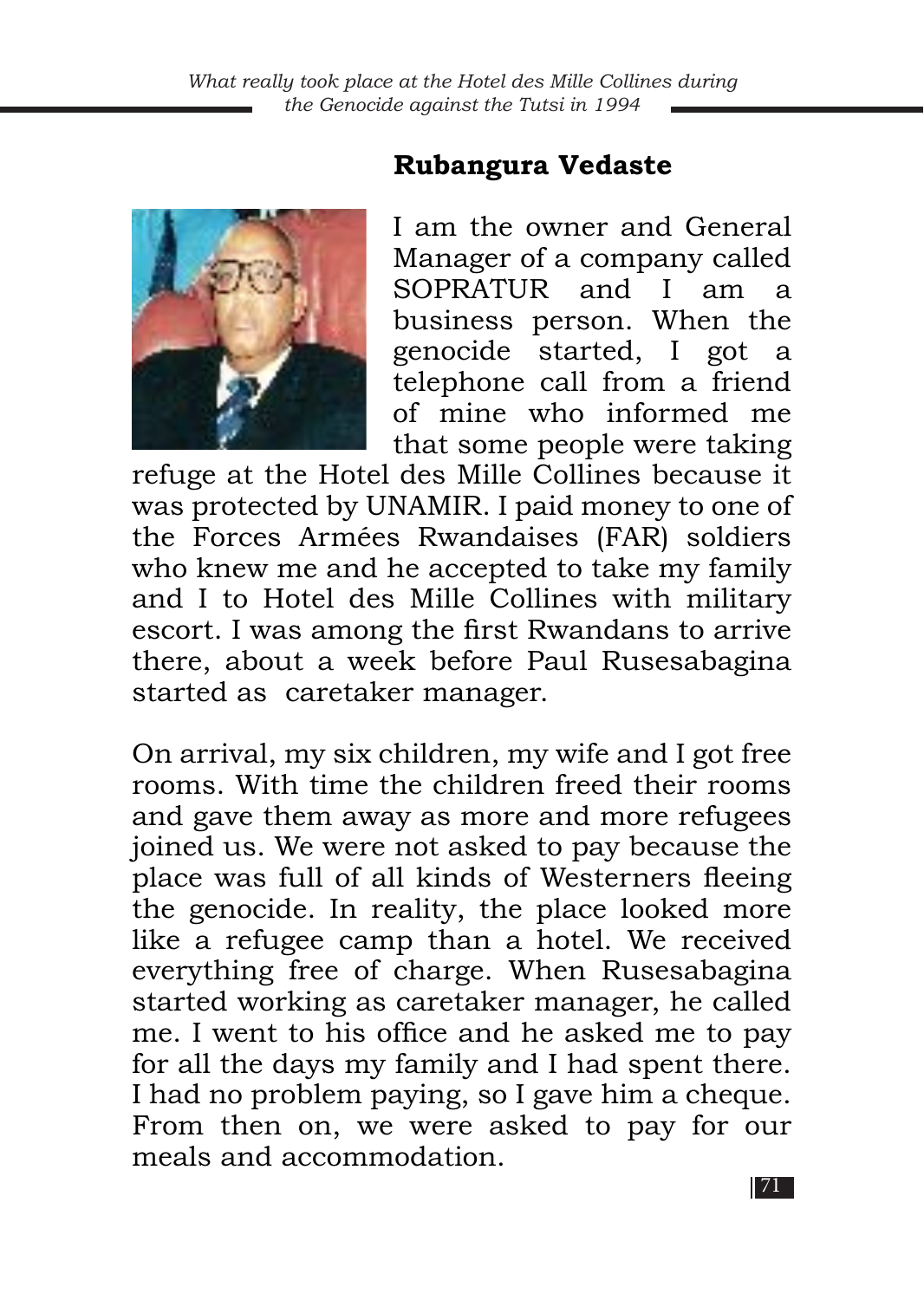Although I was able to pay, it was unfair because the future was uncertain and we didn't know whether we would need the money for our survival in the coming days. Also, there were many people who did not have the money to pay, and we were all treated as though we could all pay.

The biggest worry for my family and I was that he was bringing in Interahamwe and soldiers who knew us very well and who would have been too happy to eliminate me. In fact I believe that they are the ones who placed a bomb between my room and that of my children; a bomb that was later diffused by UNAMIR soldiers.

Another problem that we faced when he arrived was the shortage of clean water. Before he arrived, there was a track that used to bring us water. He stopped it and we started using water from the swimming pool for all our needs. As for saving people, that is a pure lie. In my view he only did things if they were in his own interest, especially pecuniary interests. When he judged that an action would not bring him money, he was not bothered. When I heard about the film and the lies it contains, I decided I would never see it. It also gave me an impression that it is easy to lie to white people. I am sure that sooner or later, the truth will come out, and people will get to know the type of man Paul Rusesabagina is.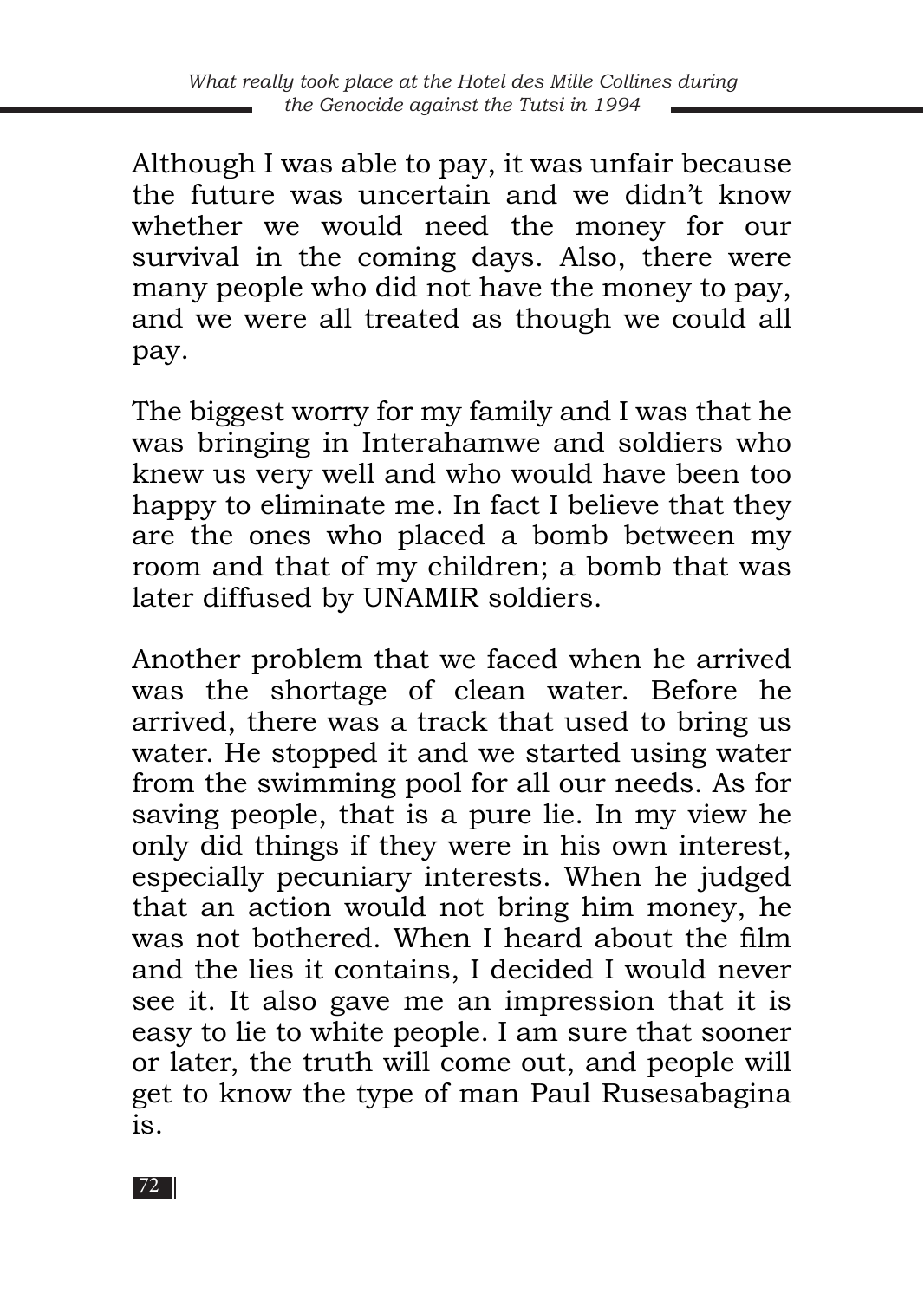## **Ndolimana Miheto Tatien**



I was coordinator of the Crisis Committee of the Refugees at Hotel des Mille Collines during the genocide.

As soon as Rusesabagina arrived at the Hotel, I could no longer send SOS messages

freely, to denounce the genocidaires. I could not trust Paul Rusesabagina because I knew his  $MDR<sup>1</sup>$  power political line from the beginning. Moreover, Paul Resesabagina harassed us by making us pay, threatening to chase us out of the hotel if we did not pay cash. Staying there became increasingly difficult for me, because it was necessary to escape his vigilance if I wanted to enter into direct contact with the proprietors of the hotel in Brussels and to call for the intervention of the ICRC and MINUAR.

It is after they had harangued him that we were able to breathe. He stopped us from calling for help to the outside world as we wished, because he disconnected the other telephone and fax lines and kept the only external line in his office. We used it rarely and with trepidation, afraid that he would discover us and turn us over to the killers whose atrocities of genocide we were exposing to the world.

<sup>1</sup>Mouvement Démocratique Républicain, one of the political parties.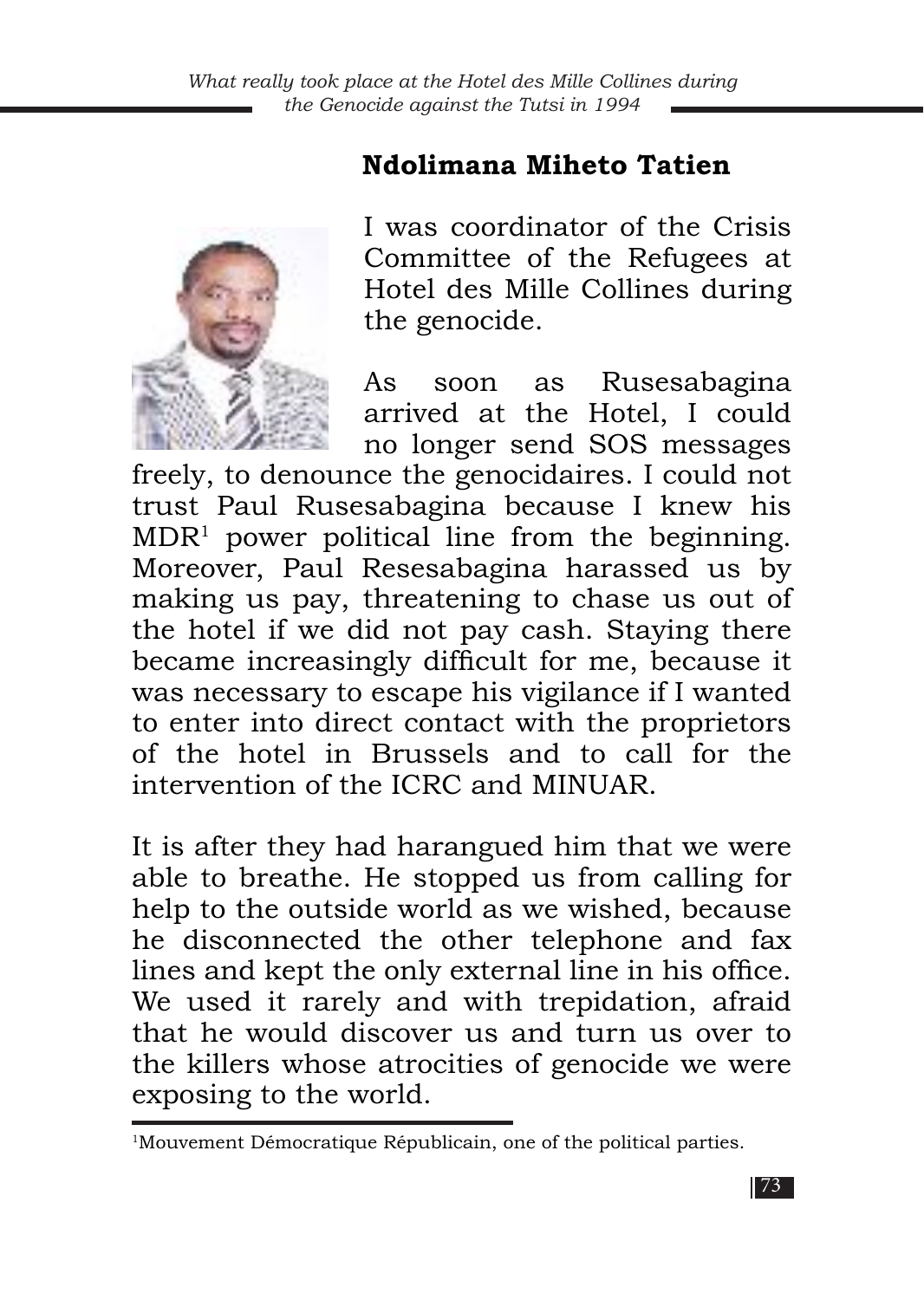Another ignominious act was his attempt to stop us from receiving assistance from Non-Governmental Organisations and the International Committee of the Red Cross, with the sole purpose of selling to us food from the hotel stocks.

A sizeable number of witnesses agree on the incident during the transfer of refugees in the first convoy, from Hotel des Mille Collines to Kabuga, in the area controlled by RPF. The witnesses accuse Rusesabagina of having prepared the list secretly, making sure that he put the names of his wife, his children and a few of his very close friends.

The witnesses believe that this fact of negotiating the transfer of this small group secretly was a sure indication that the rest who remained at the hotel were going to be killed. Rusesabagina definitely knew this, because he was in regular contact with the main architects of the genocide. The fact that the convoy was halted en route by the Interahamwe and ordered back was a relief and a reprieve to the hotel inmates.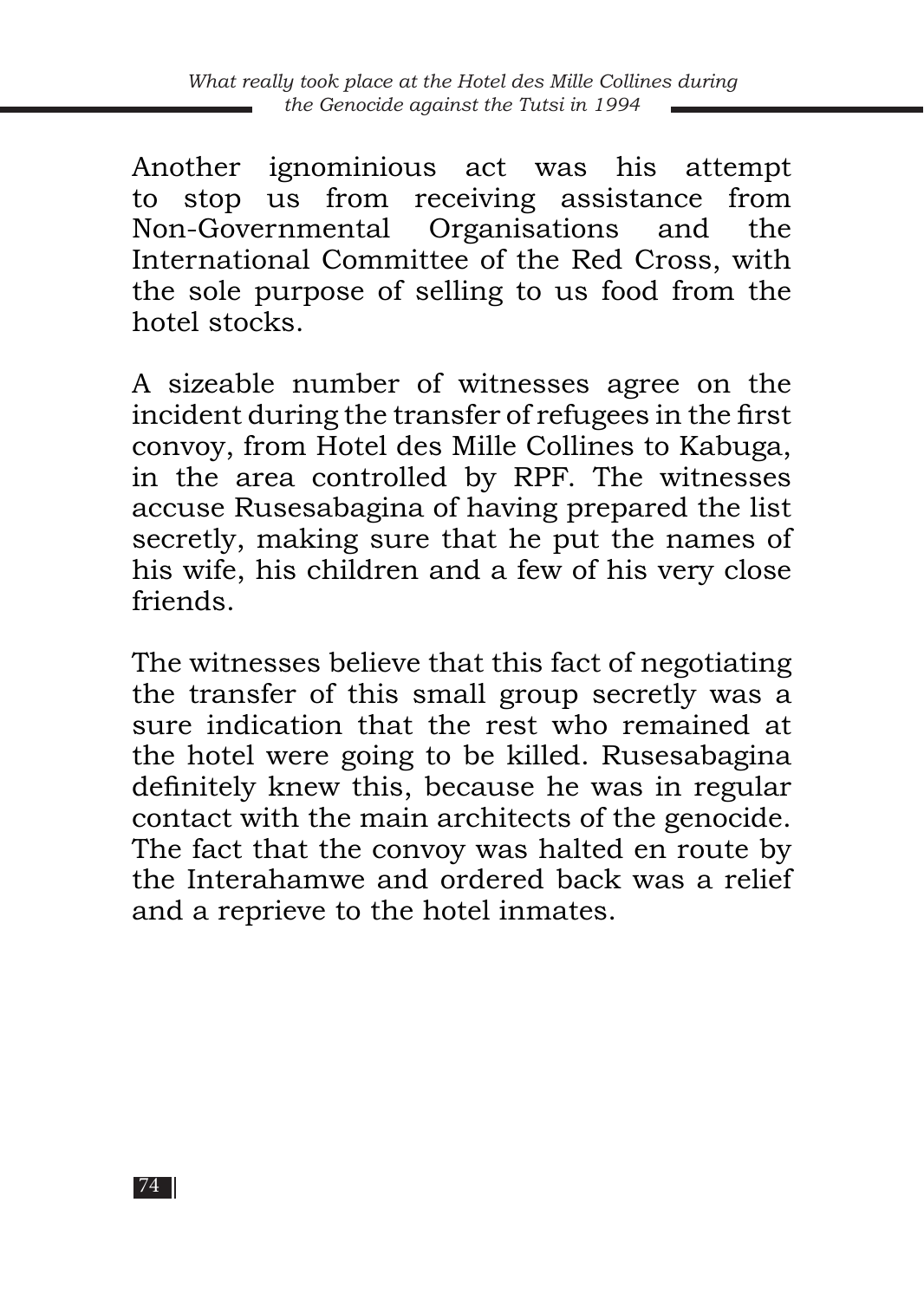# **Kayije Thaulin**



I was a businessman and I am a survivor of the genocide at the Hotel des Mille Collines. I am not in two minds about blaming the incident on Rusesabagina's behavior that was sure to lead to the death of the refugees.

He was perfectly aware of all that was happening outside the hotel. Organising the evacuation of some and leaving others was condemning to death those who remained behind.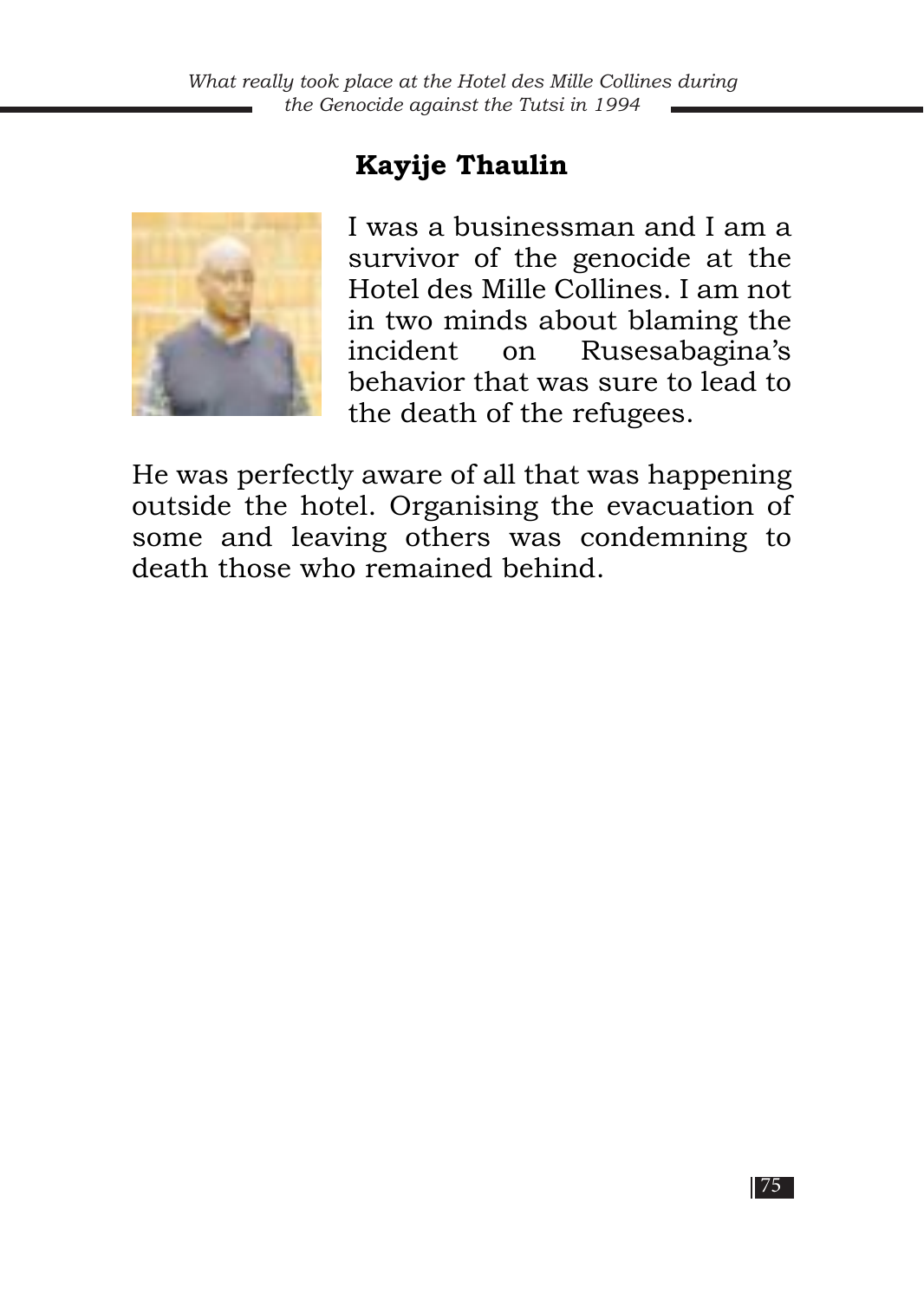

## **Mucyo Jean de Dieu**

am a former Prosecutor General and now Head of the Commission that is investigating French involvement in the 1994 genocide. I arrived at the Hotel des Mille Collines on 9th April 1994.

It was clear to me that after this group of people were taken up to SOPECYA, we, who were left behind were going to be killed. A list of their names had been prepared secretly, without the least transparency, and a majority of us were not at all aware of it.

I also suspect Rusesabagina of another collusion with the genocidaires during our transfer to Kabuga as an exchange of refugees between the RPF and the genocidal government. After we had registered as wanting to be taken to the Inkotanyi zone, Lt. Iradukunda (then FAR member) came to Mille Collines and told us that our names were at the Army Headquarters. How were the names given? By whom? UNAMIR or Rusesabagina?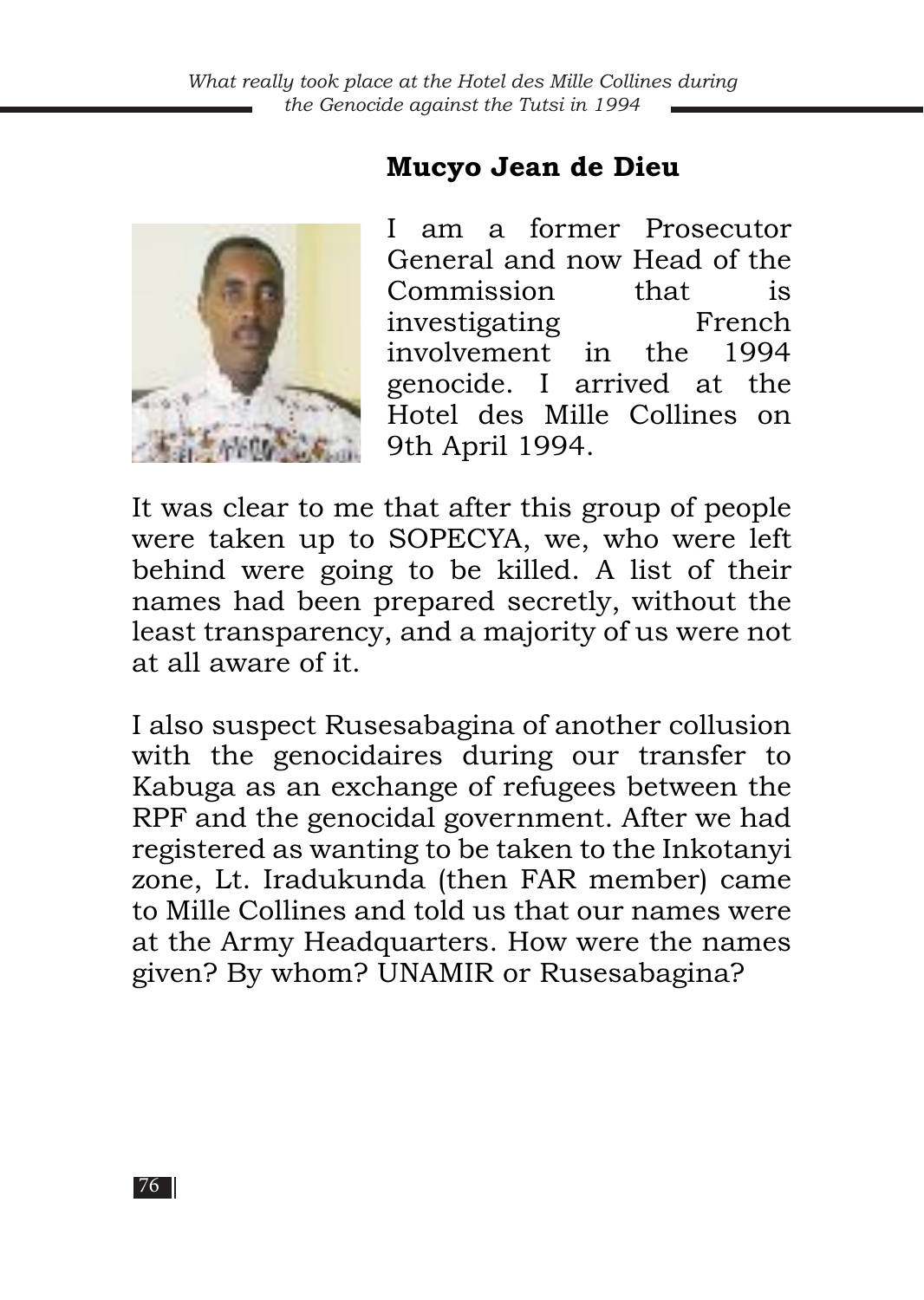

I am adamant that Paul Rusesabagina is not a hero.

**Ibambasi Jean De La Croix** 

This man pretends to be a hero but there are real heroes from among the Hutu who helped us. Some of them died in the process and others are just living quiet lives.

unknown by the world out there.

Rusesabagina has exploited the naivety and ignorance of the Western World. The manner in which the international community abandoned Rwanda is similar to the manner in which they ignored France's role in the genocide.

It is also similar to the way they neglected the impact of the genocide on the survivors, and it is precisely the manner in which they back Rusesabagina and give him a platform to say any nonsense.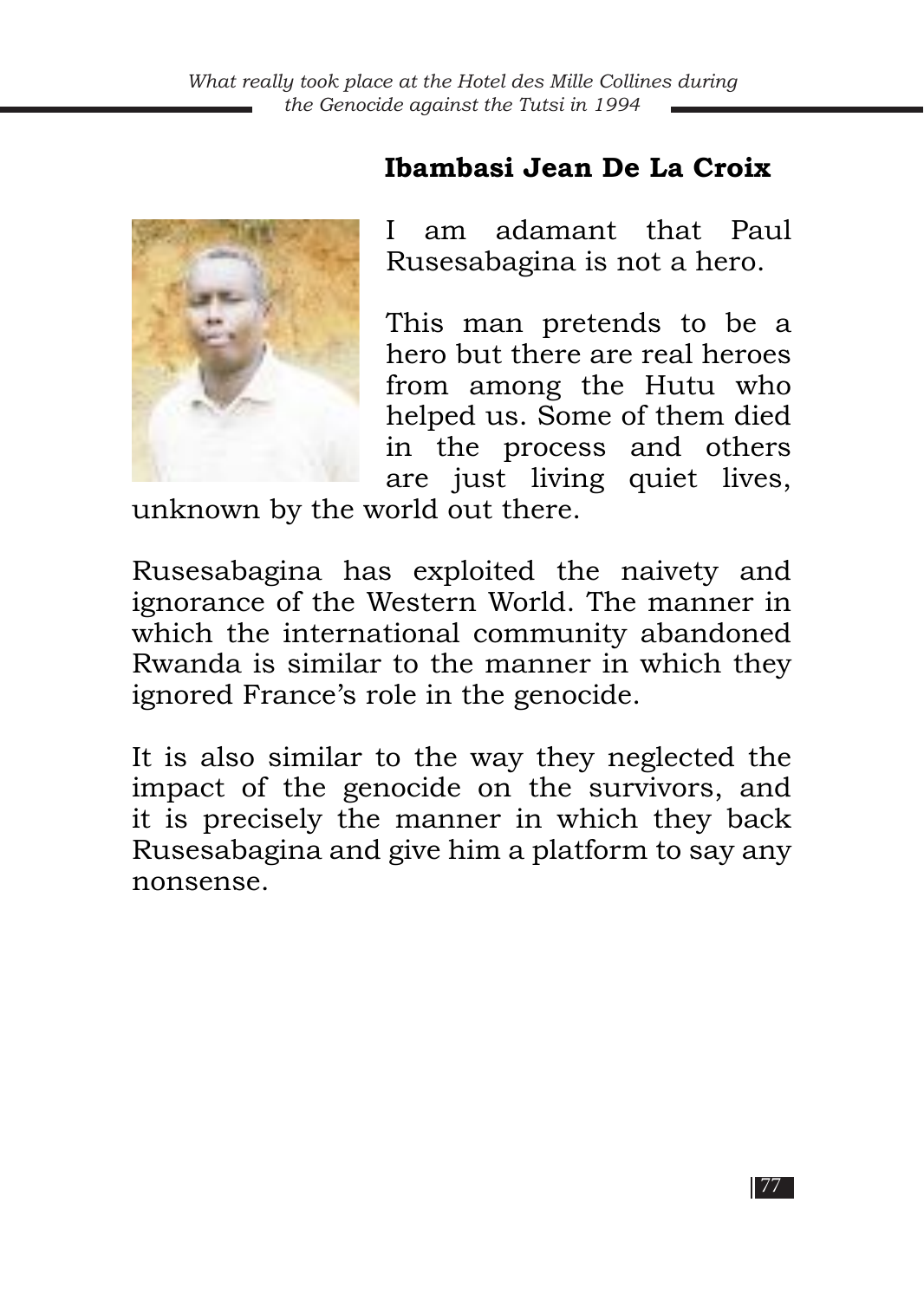### **Mister Gilbert**



I was refugee at Hotel des Mille Collines. I arrived on May 18th, 1994. Life at the Hotel was very difficult. Only the very few who still had money could go to the restaurant for their meals.

You see, most people started by paying cash, when money ran out, they paid by cheque. When their cheque books were finished, they made pledges that they would pay later if they survived. You can understand that not everyone could make such a pledge only those that Rusesabagina knew could make such pledges.

Those of us who had very little money made contributions and we would send some Hutu to look for food outside, which they would bring to us to cook. Victor Munyarugerero is one of those who used to venture out and look for food for us. He is also the one who helped me to get access to the Hotel. The Red Cross also brought in some raw maize from time to time and this proved to be of a great help to us, especially to those who did not have any money at all.

My friends and I slept on the floor in the halls or in corridors. This is the kind of life we led until evacuations started in June 1994.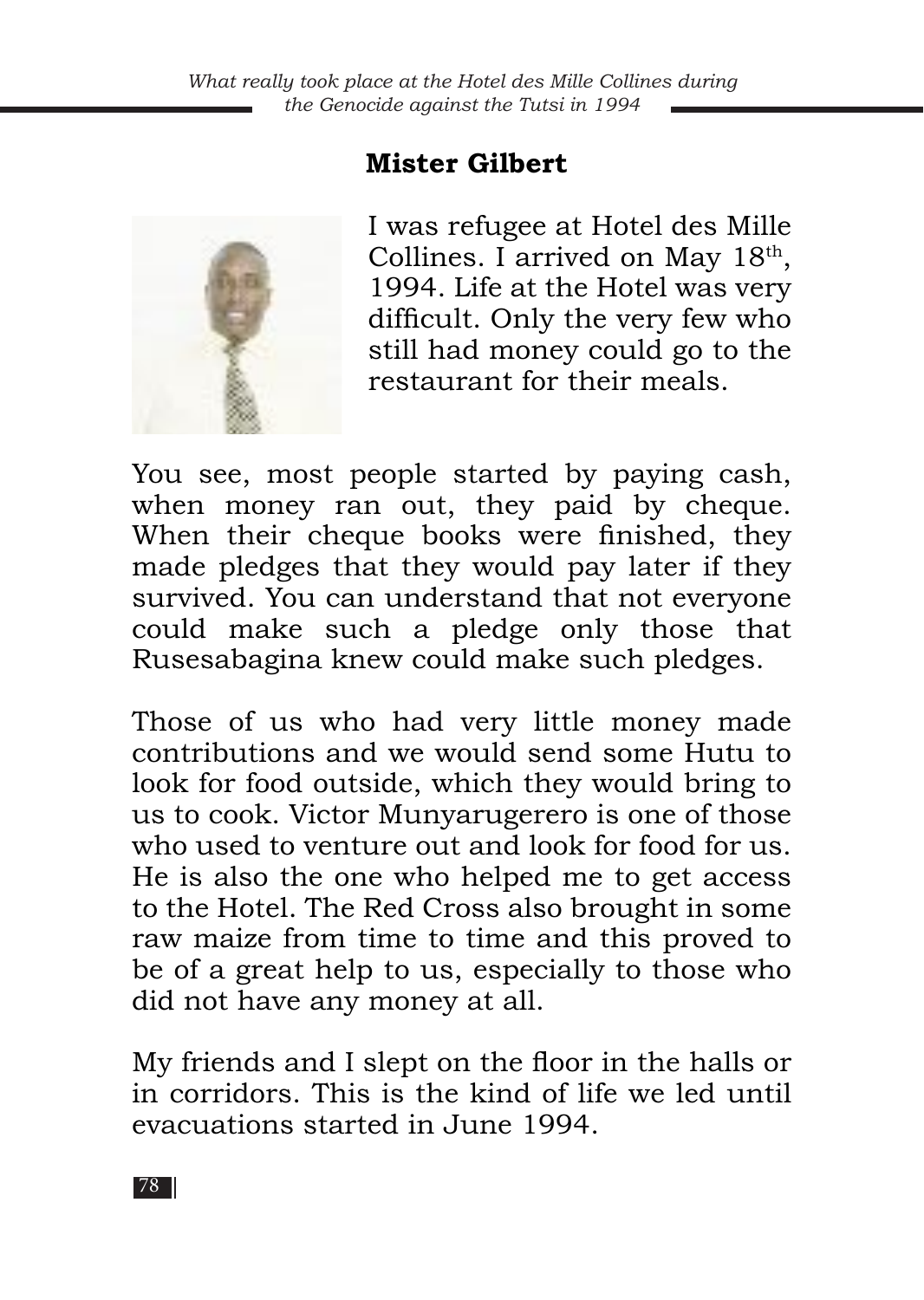Most of us who arrived after April, when genocide started, did not know Rusesabagina. But I remember a time when he came and found us in the lobby of the Hotel. As soon as he saw us, he said, "You cockroaches<sup>1</sup>, what are you doing there?" We immediately vanished.

Those who met him regularly were the rich and those he came to request to pay or make pledges to pay later. I cannot vouch for his heroism. I have a feeling he managed the Hotel like the owners wanted him to do, if it weren't for the fact that those were not normal circumstances. I know of no act of extraordinary courage that he performed. In any case, people thought that he too was a refugee at the Hotel. In such circumstances, how could he turn around and claim that he saved people?

<sup>1</sup> Cockroaches (Inyenzi) was a derogatory name given to the Batutsi by the Interahamwe and other Bahutu extremists.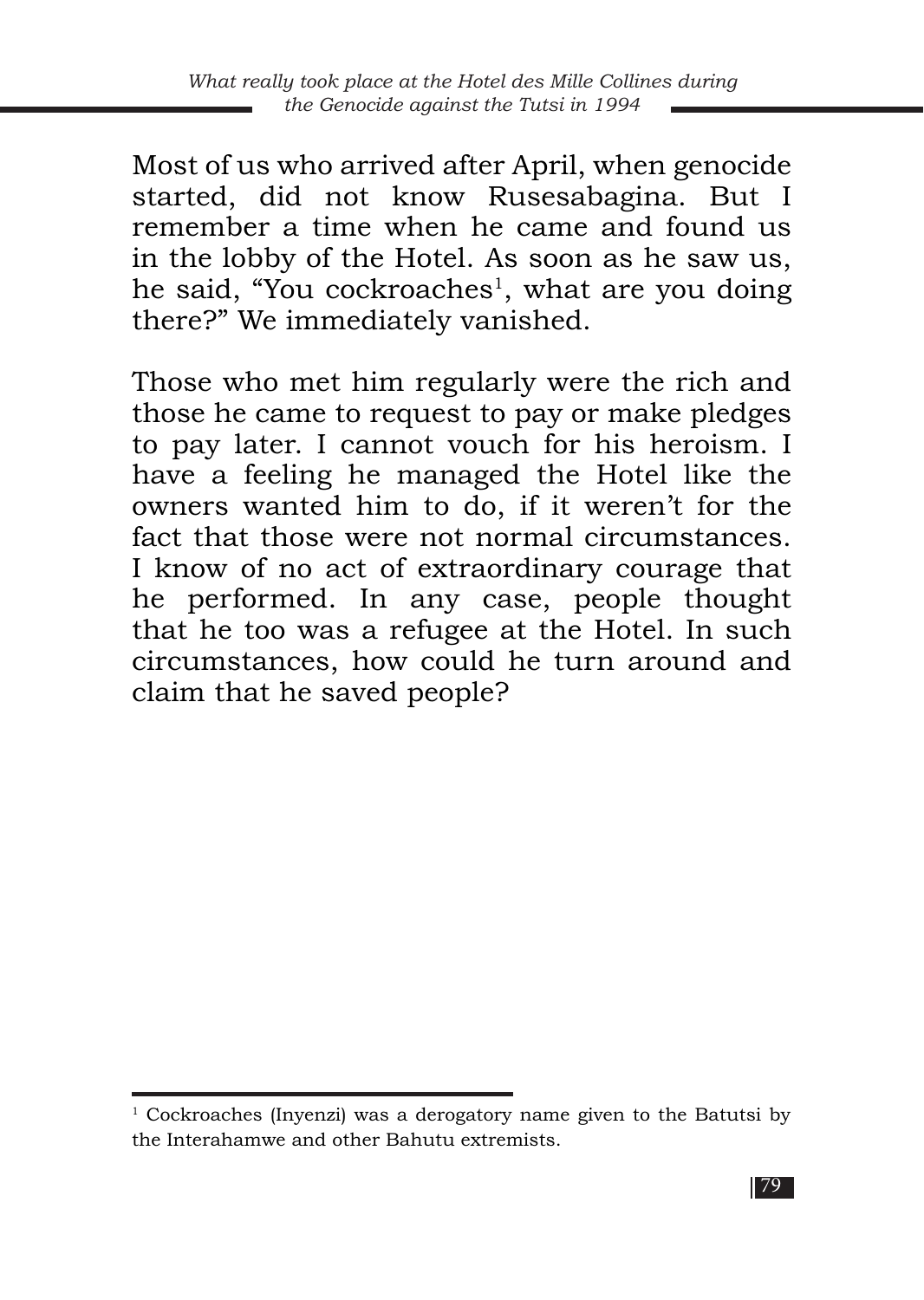# 11/11/2017

Witness Account by Tatien Ndolimana Miheto

### **RUSESABAGINA Paul, IMPOSTER and FAKE HERO OF THE FILM 'HOTEL RWANDA'**

On this day, November  $11<sup>th</sup>$ , 2017, as I have faithfully done ever since July 1994 after my survival from the genocide perpetrated against the Tutsi, and as I have always done on a sustained basis after the release of the movie Hotel Rwanda in 2005, hereby declare that by loyalty and for the honor of our people, swept away by the genocide, believe that every survivor must step forward and tell the truth, nothing but the truth about his life and that of his family during the genocide against the Tutsi.

As such, I have the sacred duty to counter and contradict lies peddled by impostors who trivialize the realities of the heinous genocide committed against the Tutsi, such as Paul Rusesabagina in this case, who arrogates himself nonexistent heroic actions for the survival of refugees from the hotel des Mille Collines. And even more disturbing, he arrogates himself the right to speak on our behalf about our experiences and our survival from this genocide. He does not possess this right especially when it is meant to falsify and desecrate our painful history.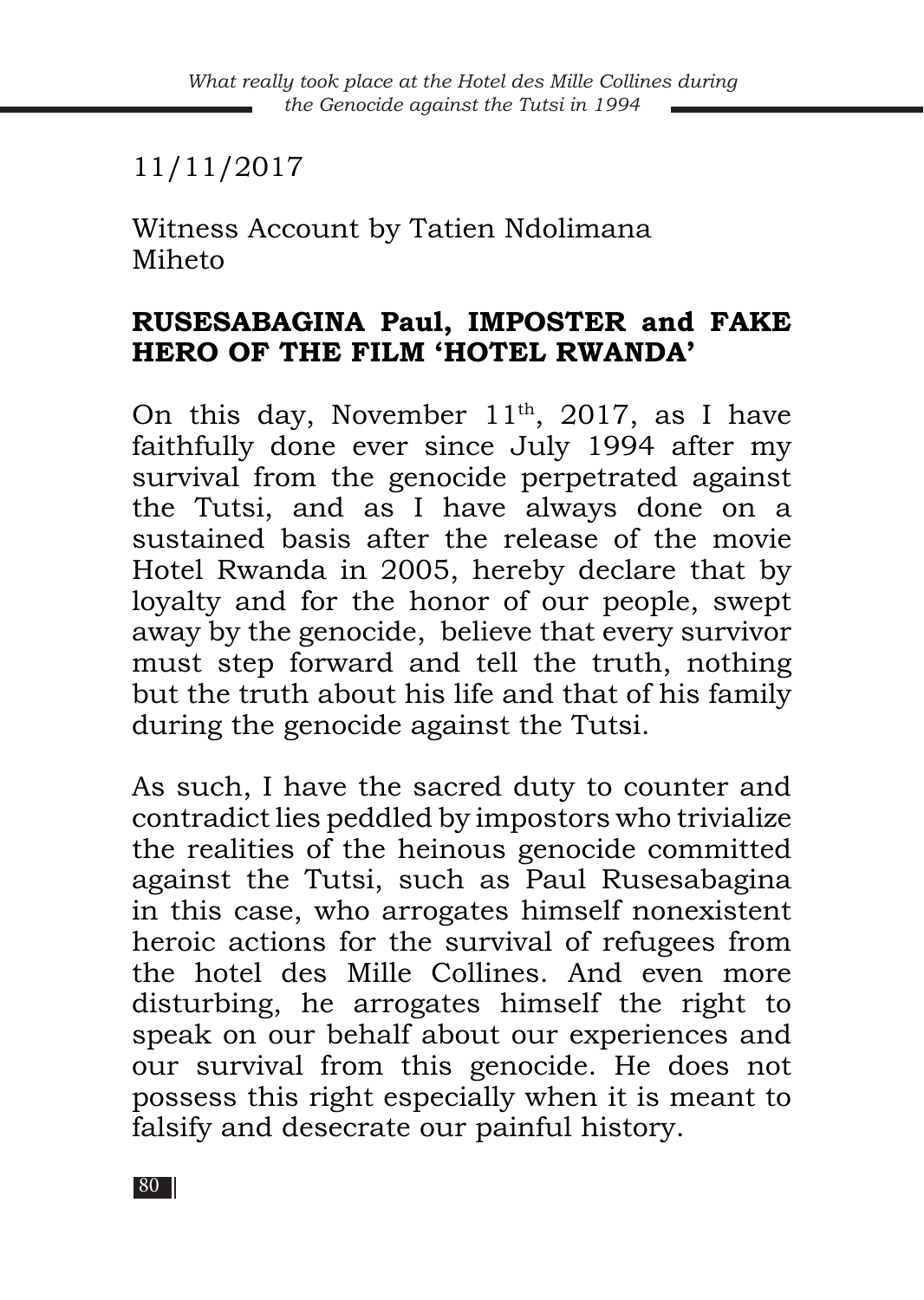When the genocide against the Tutsi of Rwanda began in April 1994, I lived in the Rugunga neighborhood of the city of Kigali.

On April 11<sup>th</sup>, 1994, at approximately 11:00 a.m., I and five other members of my family sought refuge at Antoine de Saint Exupéry school, located at Rugunga in the city of Kigali, where a French military detachment, which was part of 'Operation Amaryllis,' had assembled the French and other nationals, to evacuate them from Rwanda. In the afternoon of April 11, these French soldiers belonging to Operation Amaryllis, abandoned us at this school located 1 kilometer from the hotel des Mille Collines, they clobbered us saying they were only evacuating non Rwandans. We managed on our own to arrive at this hotel on April  $11<sup>th</sup>$  and  $12<sup>th</sup>$ .

### **HOW DID WE SURVIVE THE GENOCIDE AT THIS HOTEL?**

In reality, refugees from the hotel des Mille Collines, escaped death as a result of a series of successful events, facts, and actions other than those depicted in the fake Hollywood story of Mr. Rusesabagina Paul, the hero of the "Hotel Rwanda" movie.

Let's revisit and trace the steps of the famous imposter hero Paul Rusesabagina and his heroism in the name of which, he has turned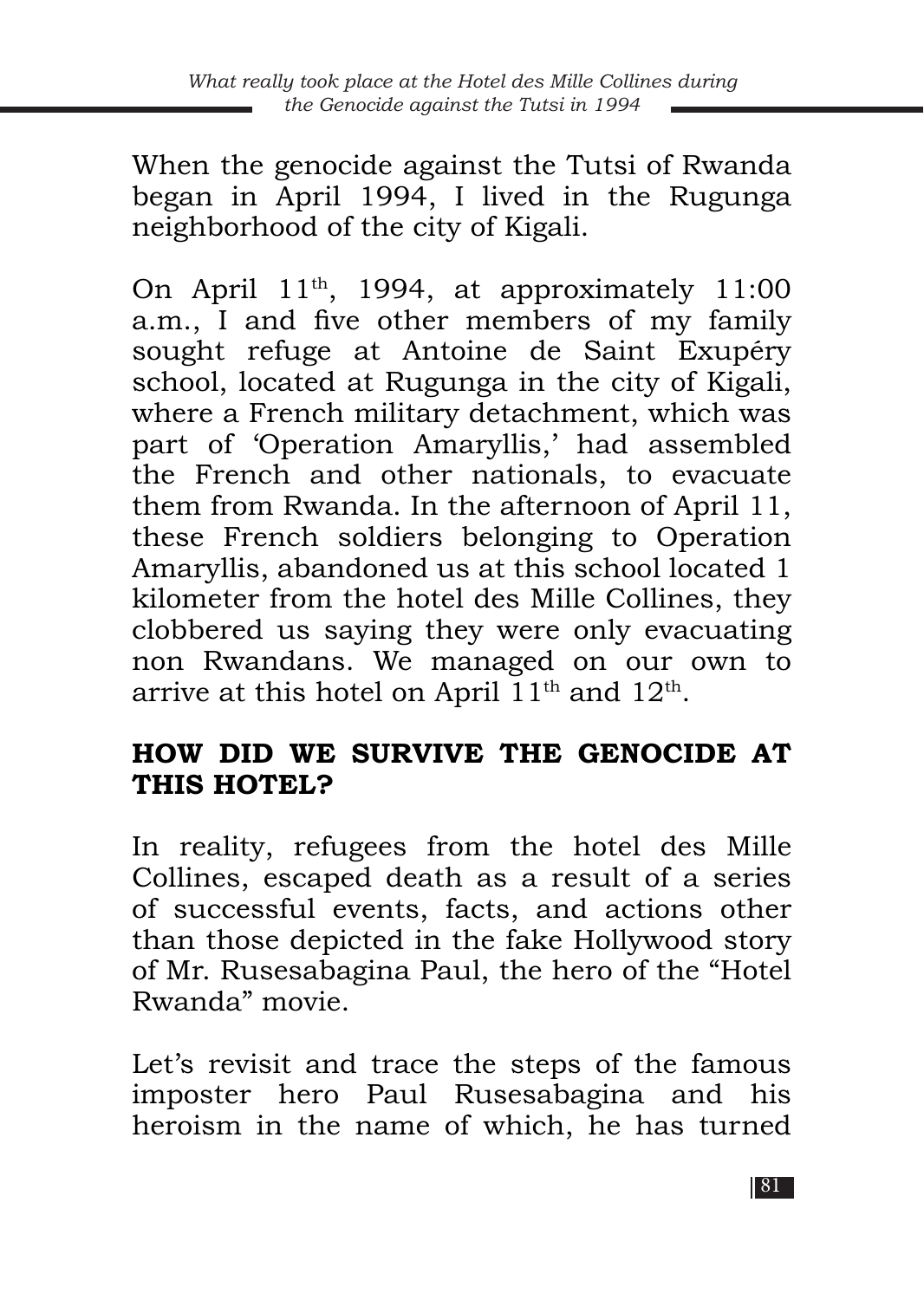out to be a one of those fashionable speakers on Rwanda and a revisionist agent of denial of genocide, which paradoxically made him famous and earned him millions of dollars.

From April  $7<sup>th</sup>$ , 1994 at the beginning of the genocide against the Tutsi, a large number of people under threat took refuge in Hotel Rwanda "(Hotel des Mille Collines is its real name). Rusesabagina only arrived there on or about April 16th, 1994.

Moreover, Rusesabagina did not start living full time with us at the hotel, until he got information (probably from genocide leaders) that we (refugees at the Hotel des Mille Collines) would be rescued and evacuated. Indeed, between April 16<sup>th</sup> and May 2<sup>nd</sup>, 1994 he worked at the hotel between 7:00 a.m. and 5:00 p.m. without spending all day at his office. Actually, he spent more time outside the hotel; further, he returned home every evening to spend the night with his family away from the hotel.

It was not until May  $2<sup>nd</sup>$ , 1994 that he began living among the refugees at the hotel after moving his family there in order to facilitate his evacuation abroad. The evacuation was organized by UNAMIR in agreement with the FAR (Rwanda Armed Forces) and the RPF, for all refugees in the hotel. The said evacuation was planned to take place from May 3rd, 1994 but it only started

82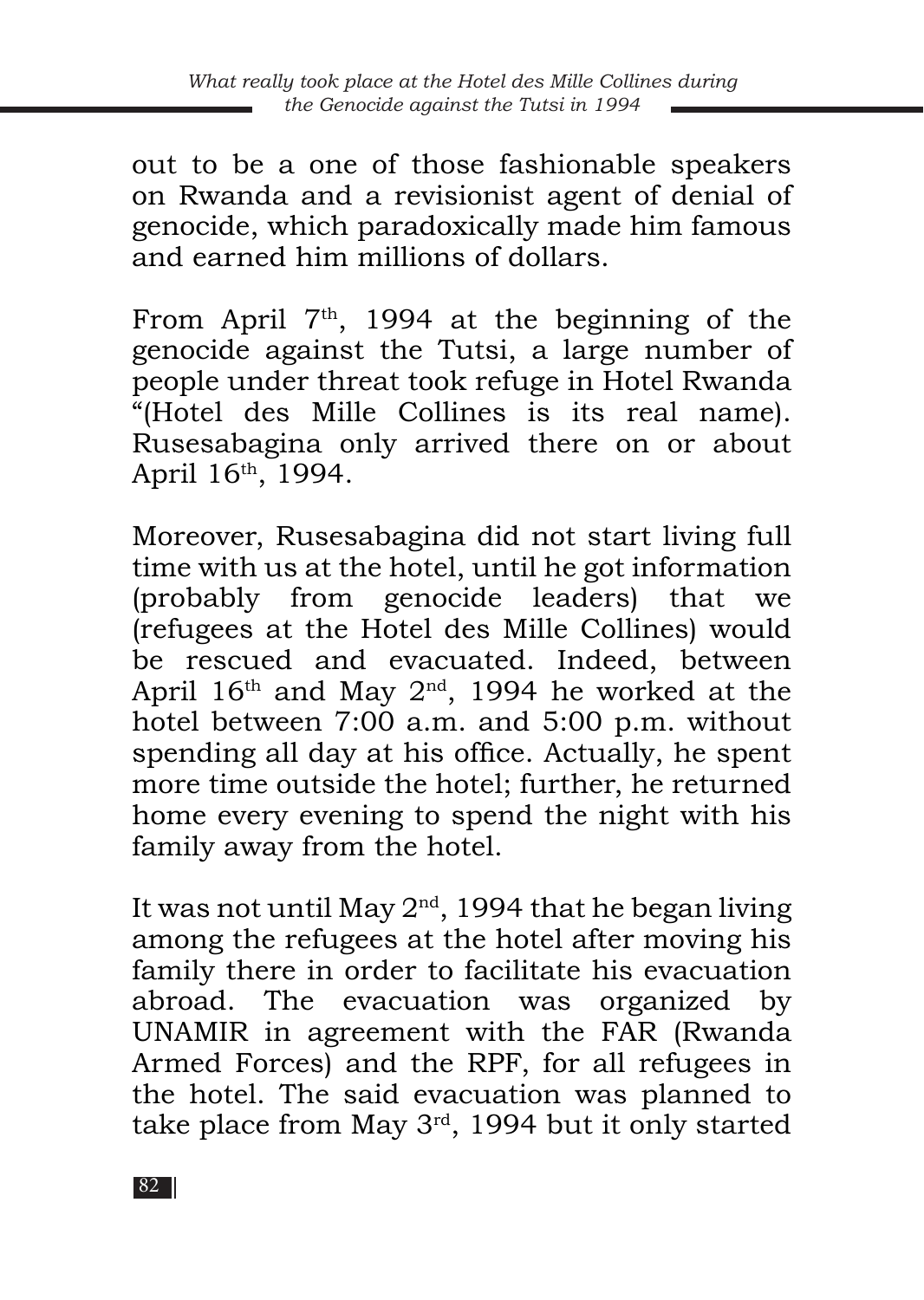on May  $27<sup>th</sup>$ , 1994. In other words, from May  $3<sup>rd</sup>$ , 1994 he decided to live amongst us (refugees) at the hotel until his own evacuation was promised and successful together with our evacuation.

The reasons that we survived from April  $7<sup>th</sup>$  to April  $16<sup>th</sup>$ , long before this famous fictional hero came to work or live at "Hotel Rwanda, was a result of serious factors unrelated to his alleged role.

Any person of good faith who understand fairly well how the genocide against the Tutsi unfolded, knows only too well that even a senior officer of the Rwandan Army, acting in his own name, was not capable in a position to oppose marauding genocidaires unleashed on Tutsi in publicly known places such as the hotel des Mille Collines.

Rusesabagina, a mere hotel manager, acting in his own name, had no power either to oppose, or to coax the genocidaires who had control over virtually everything. In my humble opinion, the following are key factors which were synergistic and concomitant for the survival of the refugees from the hotel des Mille Collines:

1- From April 7th, 1994, the Hotel des Mille Collines as well as some other sites in the capital city of Kigali, were declared UNAMIR (UN) protected zones. I must add that in order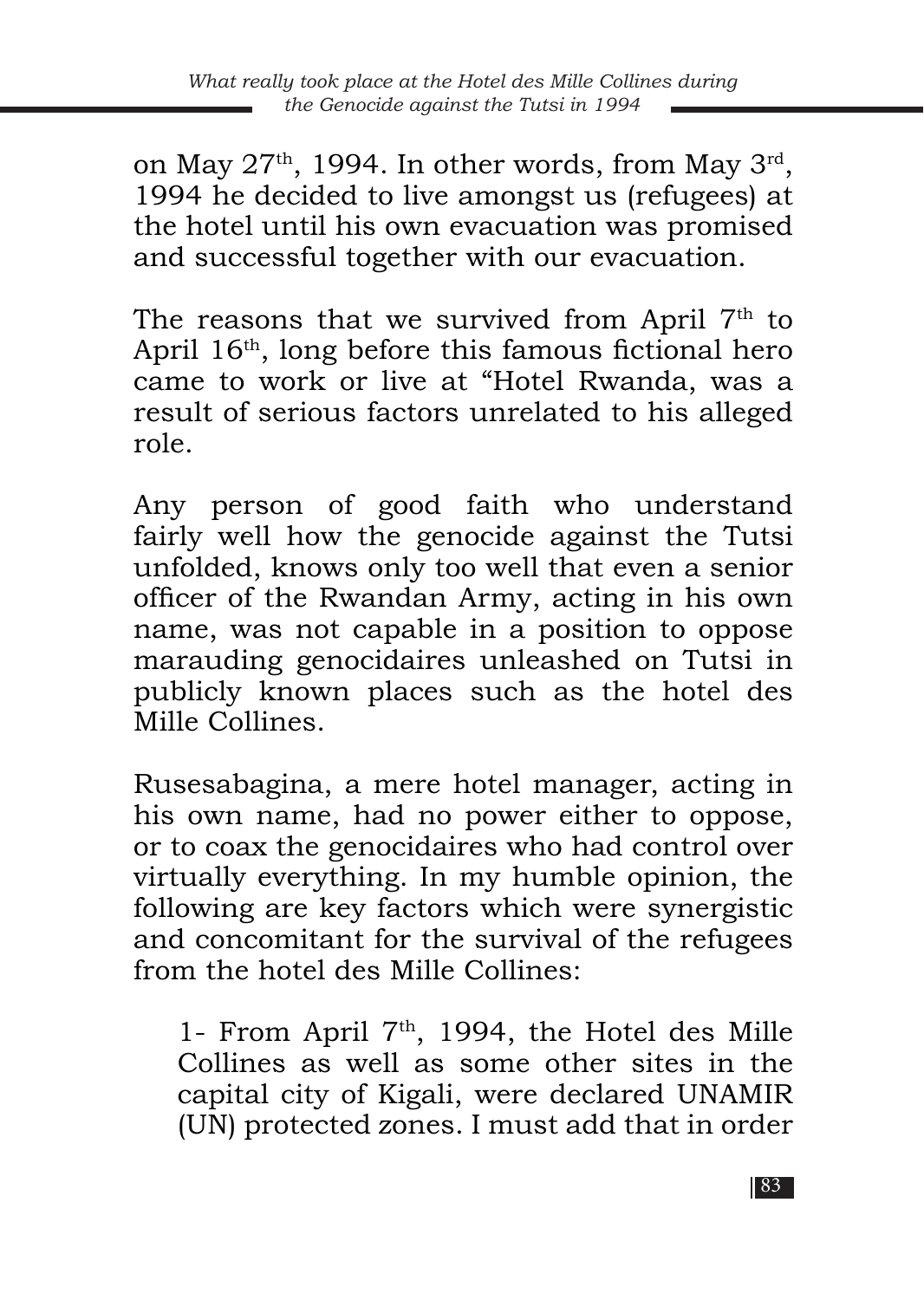to execute this mission to protect the refugees in this hotel, a dozen UNAMIR soldiers, under the command of Lieutenant-Colonel Cyprien Moigny, were deployed there and lived with us from April 7th until the end of the genocide in July 1994. The UN flag was raised on the roof of the hotel, and UN armored vehicles were stationed at the entrance of the hotel to protect the refugees.

2- Towards the end of April 1994, probably<br>after consultation with the French after consultation government, the Rwandan government and its army decided to preserve a few dozen, or a few hundred thousand Tutsi held in various key locations such as the Hotel des Mille Collines, Sainte Famille Church and Saint Paul in Kabgayi in the south of Rwanda, and Nyarushishi in the west of Rwanda. These were Tutsi who were supposed to be presented to the UN Security Council by Rwanda and French governments, as people who needed to be rescued on condition it was only through an international military operation in Rwanda to prevent further fighting and to create secure zone for Tutsi who had not been killed. The Machiavellian strategy of pyromaniac firefighters (governments of Rwanda and French) was therefore to cobble up a force whose official mission was to ostensibly stop a genocide which was already in its final phase - while the real mission in disguise was in fact to crush the imminent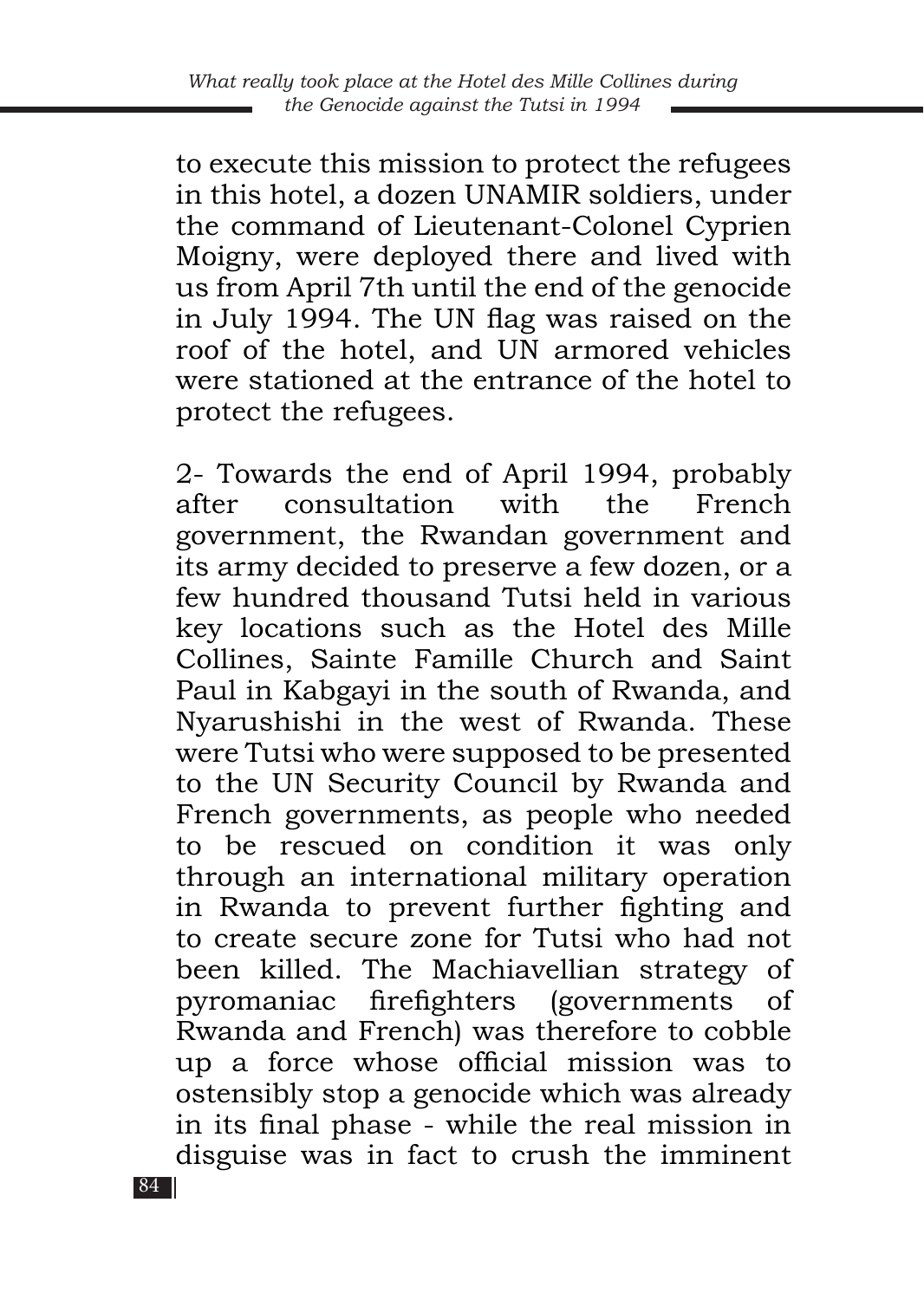RPF-Inkotanyi victory over Rwandan army (responsible for the genocide).

We all know for fact that the so-called French turquoise operation, a fruit of this strategy (saving Tutsi), was initially designed to be staged and operated from western Rwanda towards the capital city of Kigali, including the hotel des Mille Collines which was one of most publicized zones of this French the initial Franco-Rwandan conspiracy was all along aimed at crushing the imminent RPF victory in disguise of an international intervention ostensibly to rescue Tutsi genocide victims. As incredible as it sounds, by the end of April/beginning of May 1994, the Rwandan genocidaires, who were now calling themselves Hutu Power, and Mitterand's government did everything possible to pass themselves off as firefighters to the rescue of the Tutsi when they had already concluded their extermination.

3 - RPF-Inkotanyi played a determinant role in helping a few people in the area under its control who wanted to cross to areas controlled by the government army; this situation created a certain reasoning around April 20th, 1994 (as confirmed to our refugee crisis committee of the hotel des Mille Collines by general Dallaire and colonel Moigny who commanded the protected zone around "Hotel Rwanda"), for the exchange of refugees at the Hotel de Mille Collines and in other zones,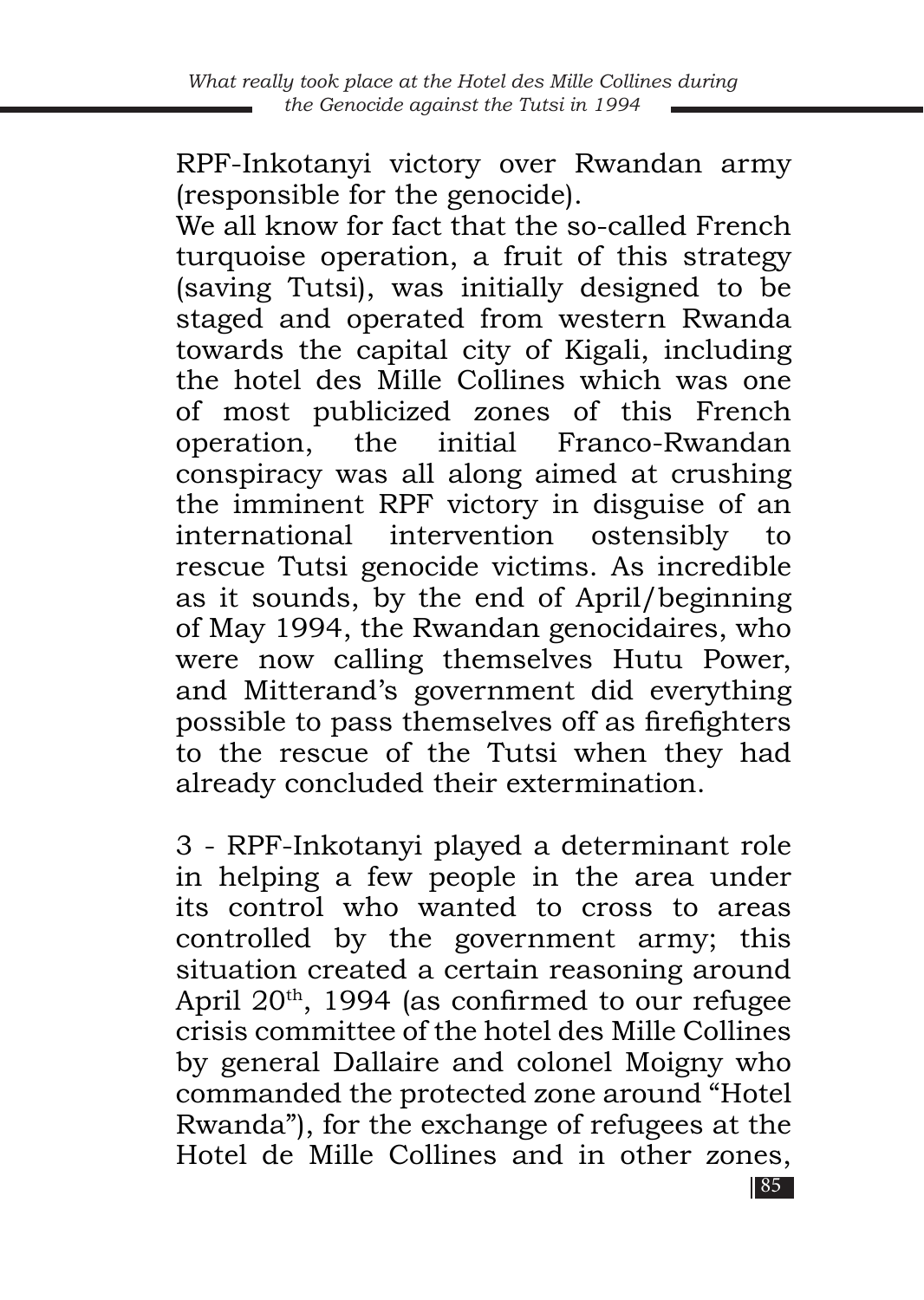who wanted to cross over to zones protected by the RPF, with those who wanted to cross over from the RPF zones towards Rwandan government controlled zones.

Indeed, our survival through our evacuation to the RPF controlled zone, organized respectively on May  $27<sup>th</sup>$ , May  $29<sup>th</sup>$ , and May 31st, 1994 and during the month of June 1994, ultimately resulted in this operation of exchange from the zone held by the genocidaires, of people in the zone occupied by the RPF.

4 - From Brussels, Hotel des Mille Collines owners, namely Sabena, also played a key role, notably in protecting their hotel against looting and destruction and by extension the protection of the refugees holed up there. La Sabena therefore exercised its influence to contribute to our survival.

5 – Persistent, sustained and all-out cries and messages for assistance that we sent all over the world (by telephone and fax) from the hotel, essentially even before Rusesabagina started working at the Hotel des Mille Collines, also played a certain role in our survival. I still have in my possession revealing documents, attesting the fact that our survival is, in a way, as a result of the important role played by former Luxembourg Defense Minister, his colleagues from the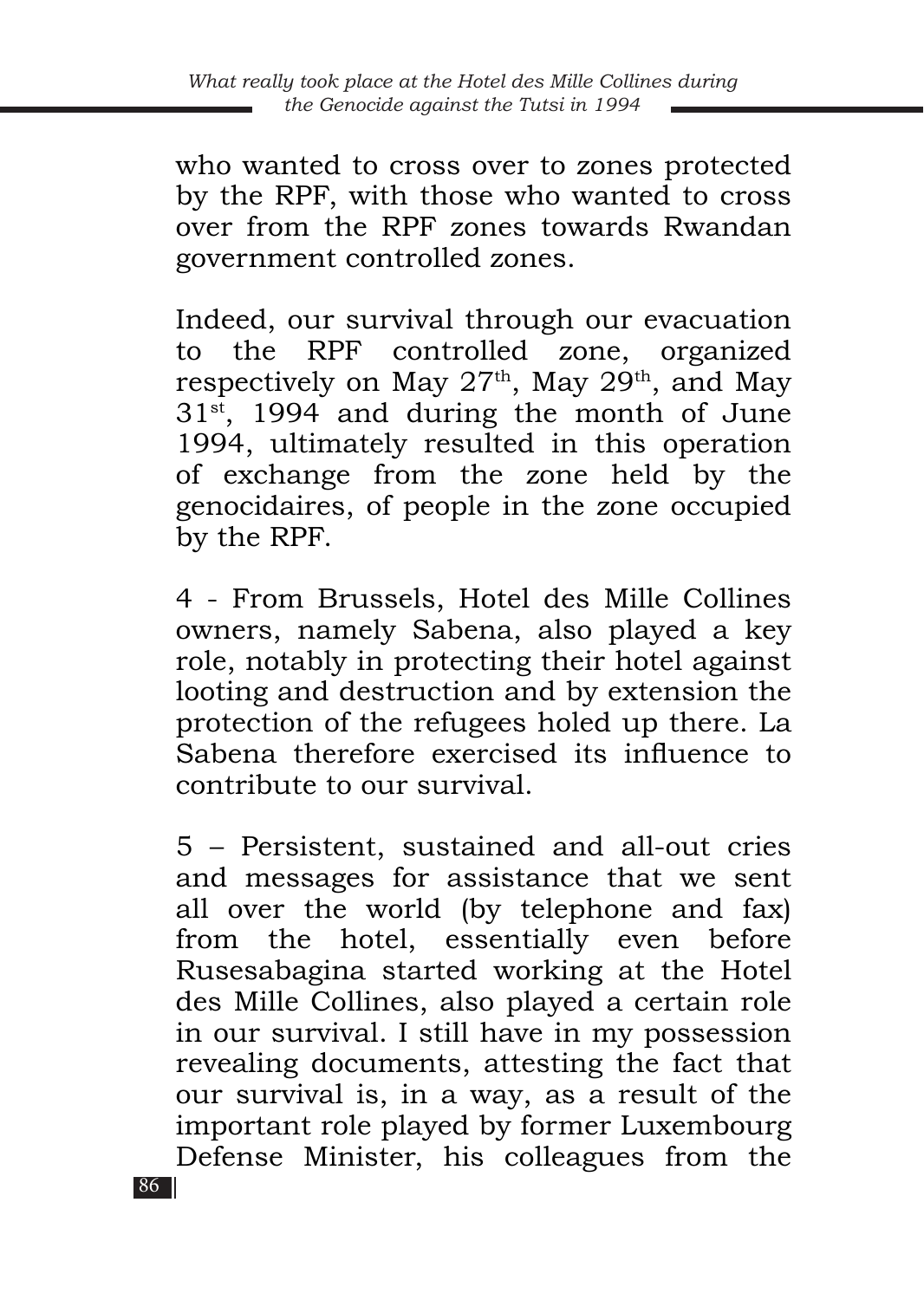Ministry of Foreign Affairs, and that by the Belgian Minister of Defense, as well as the United Nations Security Council.

These documents at my disposal, date from April  $13<sup>th</sup>$ ,  $14<sup>th</sup>$ , and  $15<sup>th</sup>$ , 1994, hence before Rusesabagina started working at the Hotel des Mille Collines. Intervention to our rescue was as a result of actions by Christophe Shamukiga, my brother-in-law, who was also a refugee with us at the Hotel des Mille Collines. He is the son of the late Charles Shamukiga, a Rwandan Tutsi who was Consul of the Grand Duchess of Luxembourg in Rwanda, and who was killed in cold blood by the genocidaires very early in the morning of April 7<sup>th</sup>, 1994 soon after the very beginning of the genocide. In conclusion, Mr. Rusesabagina is a shameless impostor in the operation of saving refugees from the Hotel des Mille Collines during the genocide against the Tutsi in 1994.

Witness Account of Tatien NDOLIMANA MIHETO, Coordinator of the refugee crisis committee of the hotel des Mille Collines during the genocide against the Tutsi.

E-mail: tatienmiheto@yahoo.fr GSM: +32 488 298 647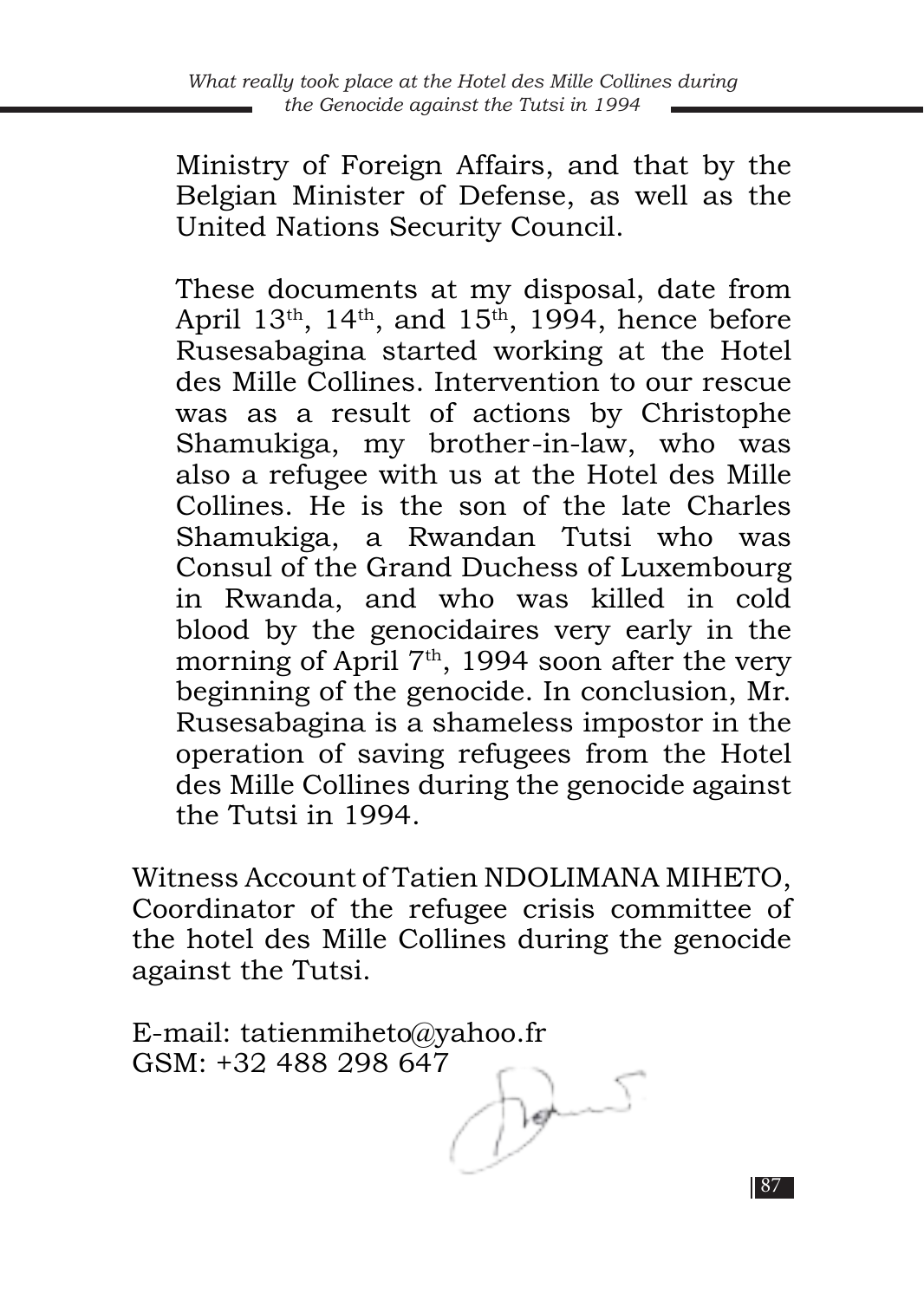Charleroi, Belgium 26/01/2015

### **RE: Open Letter Demanding Revocation of the Decision by the Municipality of Turin, Italy, Granting Honorary Nationality to Mr. Paul RUSESABAGINA**

Mr. Mayor of Turin,

Distinguished members of the Municipal Council of Turin,

Ladies and Gentlemen,

On behalf of all the survivors who sought refuge in the Hotel des Mille Collines during the genocide against the Tutsi of Rwanda in 1994, I wish to inform you hereby that we have just learned with outrage that the Municipality of Turin, Italy, proposes to grant nationality to Mr. Paul RUSESABAGINA, for his alleged charitable role rendered in our favor during the genocide, a role played in the movie "Hotel Rwanda".

We are writing this letter not only to advise you that this candidate for honorary nationality is a fraud with respect to our survival (in the genocide) at hotel Mille Collines and an agent of denial for the same genocide which paradoxically won him fame, but also to demand that you unequivocally rescind this decision taken, we believe, in the

88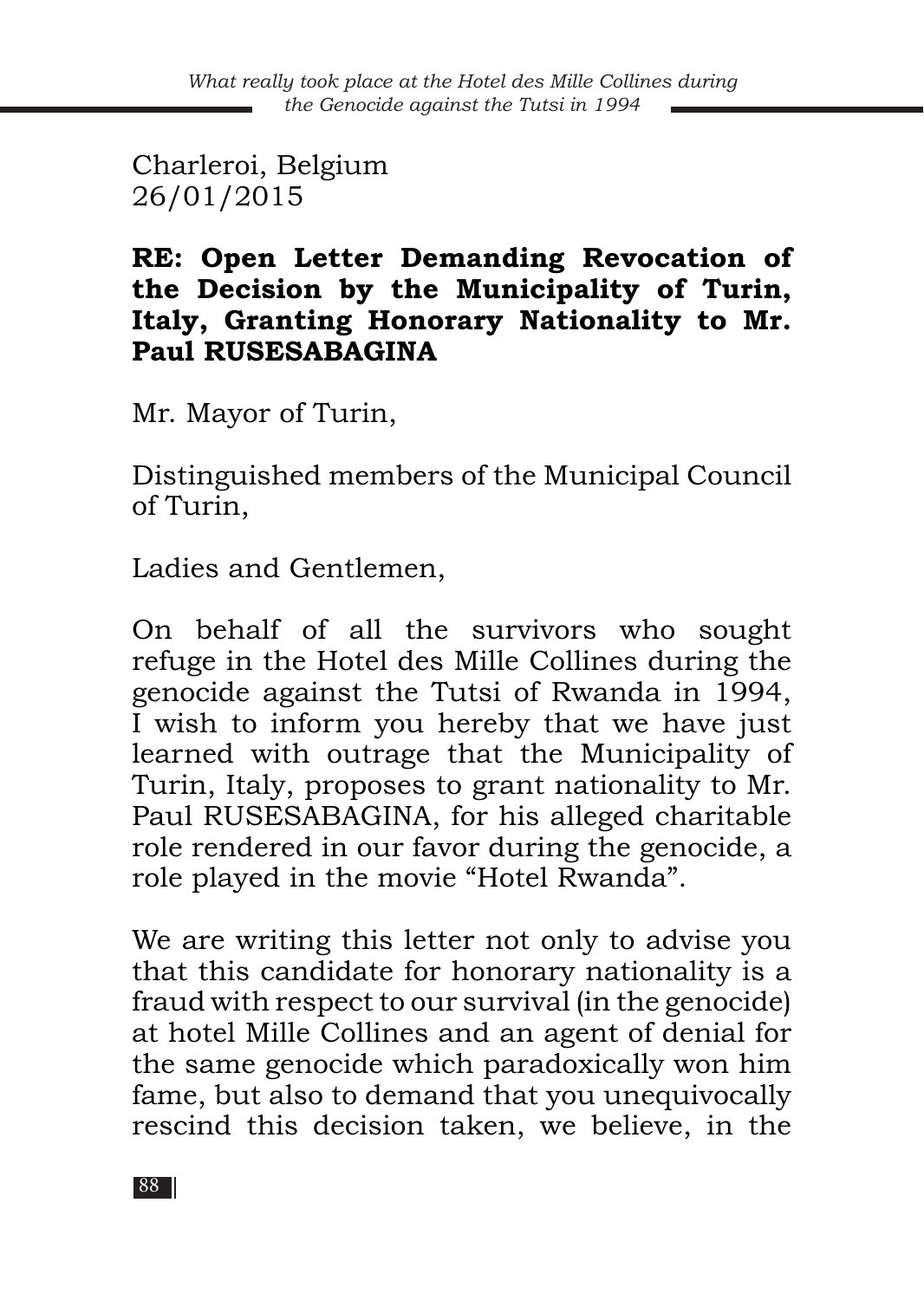absence of any authoritative information.

Indeed, Mr. Paul RUSESAGINA's written and public pronouncements, paint a controversial had several successive aberrations, from being the movie hero he alleges to be during the genocide against the Tutsi of Rwanda, to a torch-bearer of its justification and denial.

As to his claims that he saved refugees at the Hotel des Mille Collines, these were refuted by all survivors of this genocide who sought shelter at the Hotel. As a matter of fact, we have clearly proved beyond any reasonable doubt that Mr. Paul RUSESABAGINA played no role of any kind whatsoever in our survival.

Indeed, we escaped death as a result of a series of events, facts and actions beyond those described in "Hotel Rwanda" by the Hollywood movie hero. Several documents, witness accounts, and analyses proves that Mr. Paul RUSESABAGINA not only did not do, but was also not capable of, actions attributed to him in the film, and that, on the other hand, we, the refugees of the Hotel des Mille Collines, survived as a result of other unrelated factors.

Some of our testimonies on this subject are readily available on the internet, including mine in my capacity as chairman of the Crisis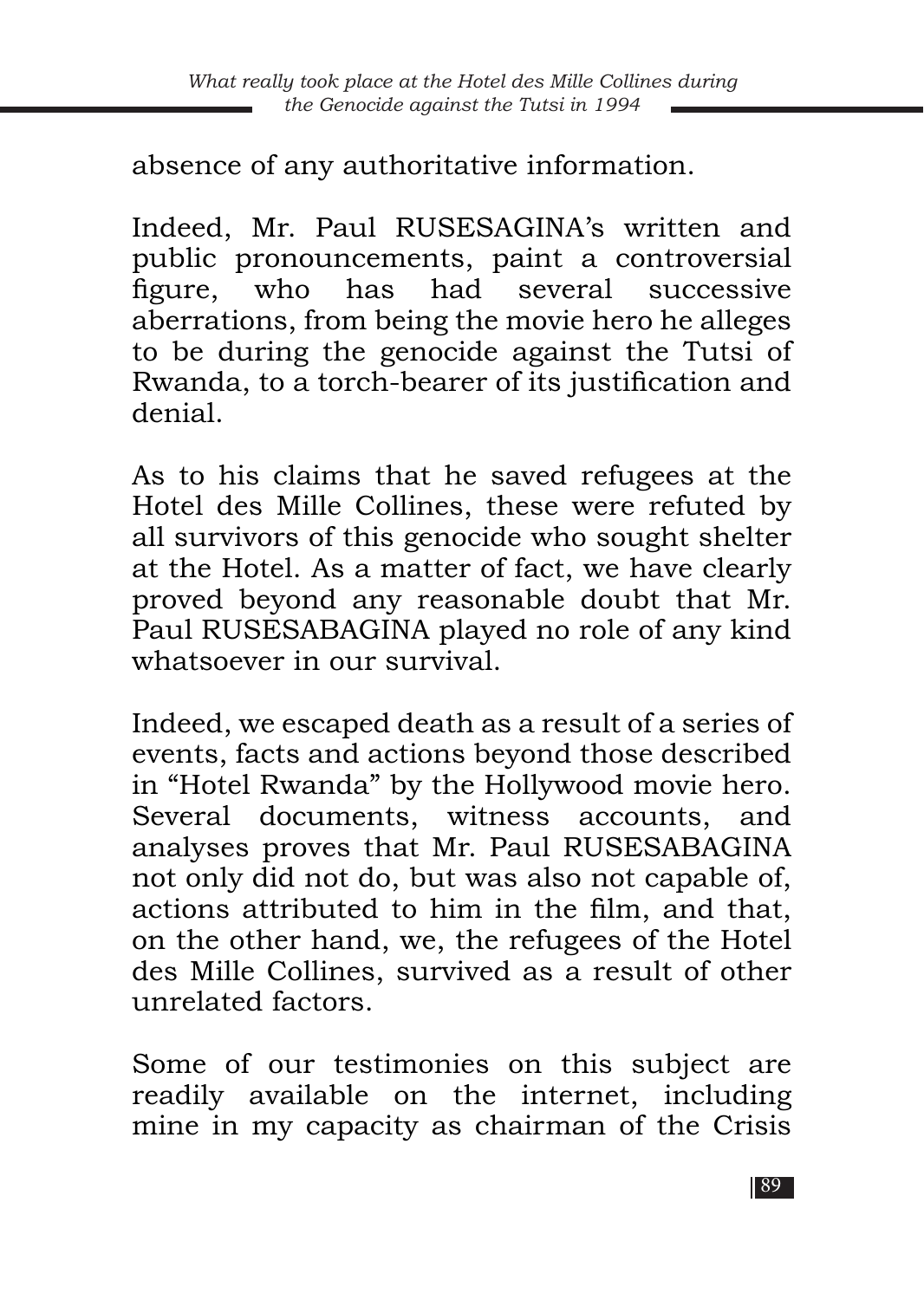Committee constituted by the refugees from the Hotel des Mille Collines during the genocide, which is accessible at the following link: http:// fr.com/opinions-reactions/miheto-challenge $the-hero-politician-of-the-film.html$ , as well as those of other survivors and prominent figures of the genocide among them the Canadian General Romeo DALLAIRE, which is also accessible on the following link: http//www. hotelrwandasurvivors.org/spip?article32.

Likewise, and in a succinct and detailed manner, the following authors have also greatly contributed in expounding the whole truth about Mr. Paul RUSESABAGINA and his movie.

-Edouard Kayihura, himself a refugee at the Hotel des Mille Collines during the genocide. Author of Inside The Hotel Rwanda: The Surprising True Story and Why it Matters Today (BenBella Books, March 25<sup>th</sup>, 2014) (614) 8044774: www.insidethehotelrwanda.com

-Alfred NDAHIRO and Privat RUTAZIBWA, coauthors of "Hotel Rwanda or Genocide of the Tutsi as seen by Hollywood" in 2008 by L'Harmattan editions.

These detailed and in-depth publications are based purely on personal witness accounts and interviews with various figures, including the real survivors of the Hotel des Mille Collines, officials and humanitarian aid workers present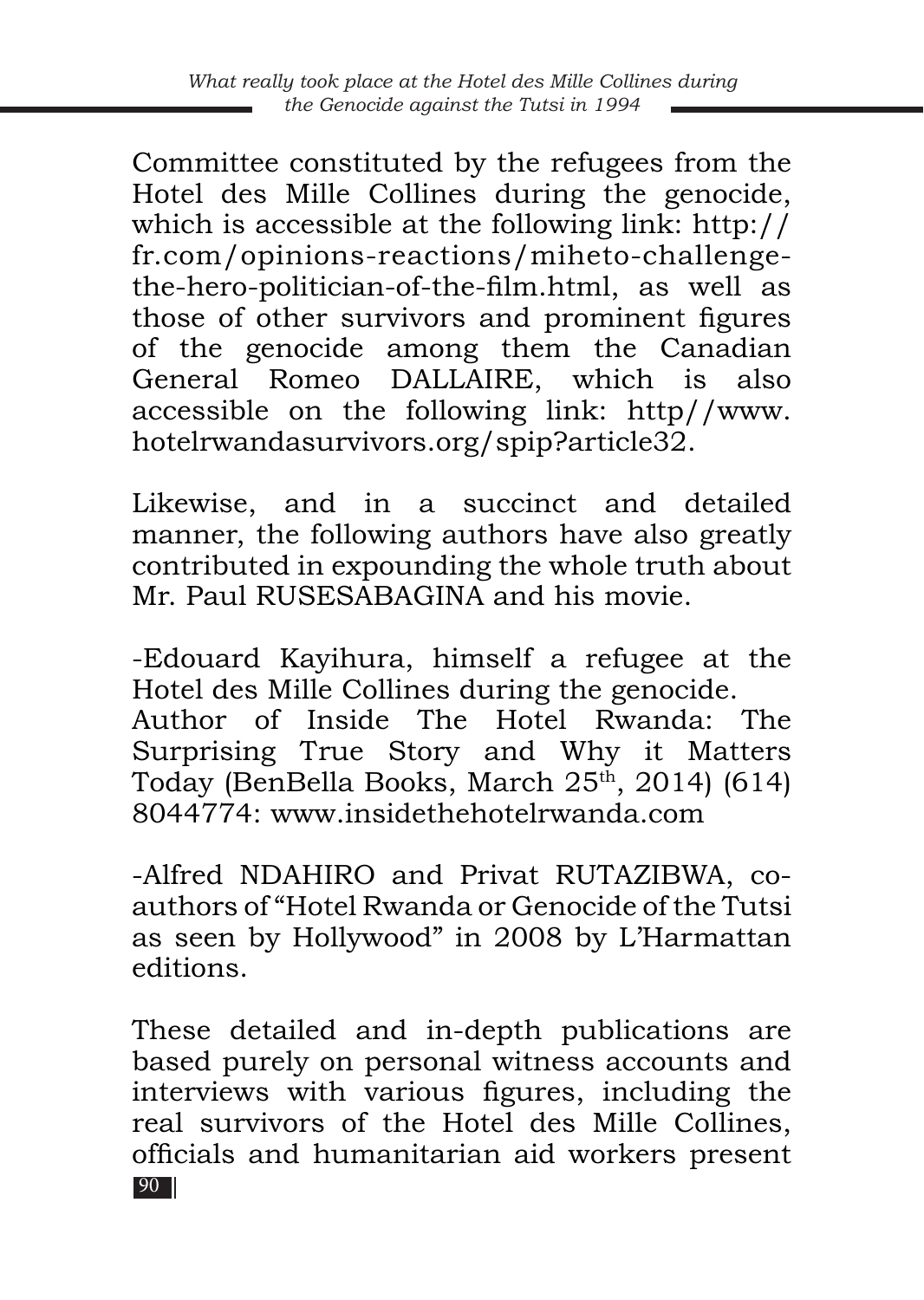in Rwanda during the genocide; these documents clearly illustrate Mr. Paul RUSESABAGINA's behavior during the genocide of the Tutsi in 1994, and his conversion today, from movie hero to denial agent of the same genocide. These documents notably reveal the following traits about Mr. Paul RUSESABAGINA:

-His real hidden agenda, namely his sustained campaign for trivialization, denial and confusion around the genocide of the Tutsi and his political machinations for the re-establishment of an ideologically ethnic power, and ultimately genocidaire, in Rwanda.

-His enduring relationship with architects of the Tutsi genocide, convicted by the International Criminal Court of Arusha, like General BIZIMUNGU and many other genocidaires, whom he regularly describes as innocent;

-His key role in the organization of conferences and other events on denial and trivialization of this genocide, all this in collaboration with other agents of denial and presumed genocidiares;

-The legitimation of the extermination of Tutsi as an act of self-defense by Hutu we know against whom since we know that the victims were not fighting against the genocidiaires;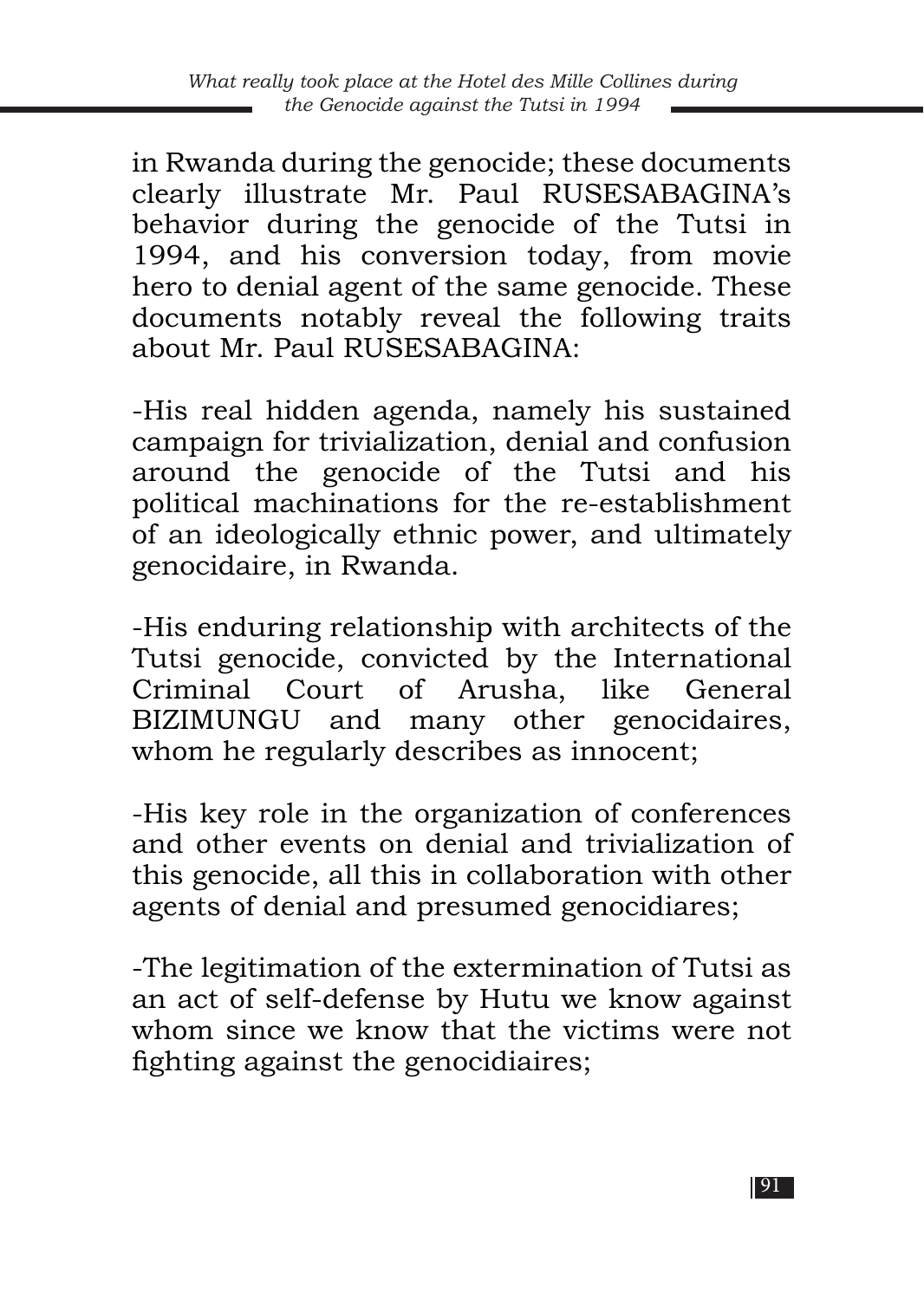-Back-to-back dismissal of genocide victims and their butchers, by claiming that they all committed genocide (reversed-accusations);

Mr. Mayor, Ladies and Gentlemen, members of the Municipal College, given all these compelling reasons and many others, we beseech you to revoke forthwith the granting of an honorary nationality to Mr. Paul RUSESABAGINA, a gesture which discredits the memory of Tutsi genocide victims of Rwanda, and would give enormous means of action to this fraudulent humanitarian, who in reality, is a dangerous politician, and more so an agent of denial of this genocide.

Allow us to conclude this letter by informing you that, after being informed of his real hidden agenda, other public institutions in Belgium and America have also canceled the services of this person within their establishments. The last cancellation to date, is that of Kraainem Commune in Brussels (Kraainem is Mr. Paul RUSESABAGINA's commune of residence), which canceled the presentation of his film and the related conference thereto which he was supposed to hold on  $2<sup>nd</sup>$  December 2014 in their community hall.

More recently, the Catholic University of Louvain in Belgium and the European Union, both refused him access to their premises, because

92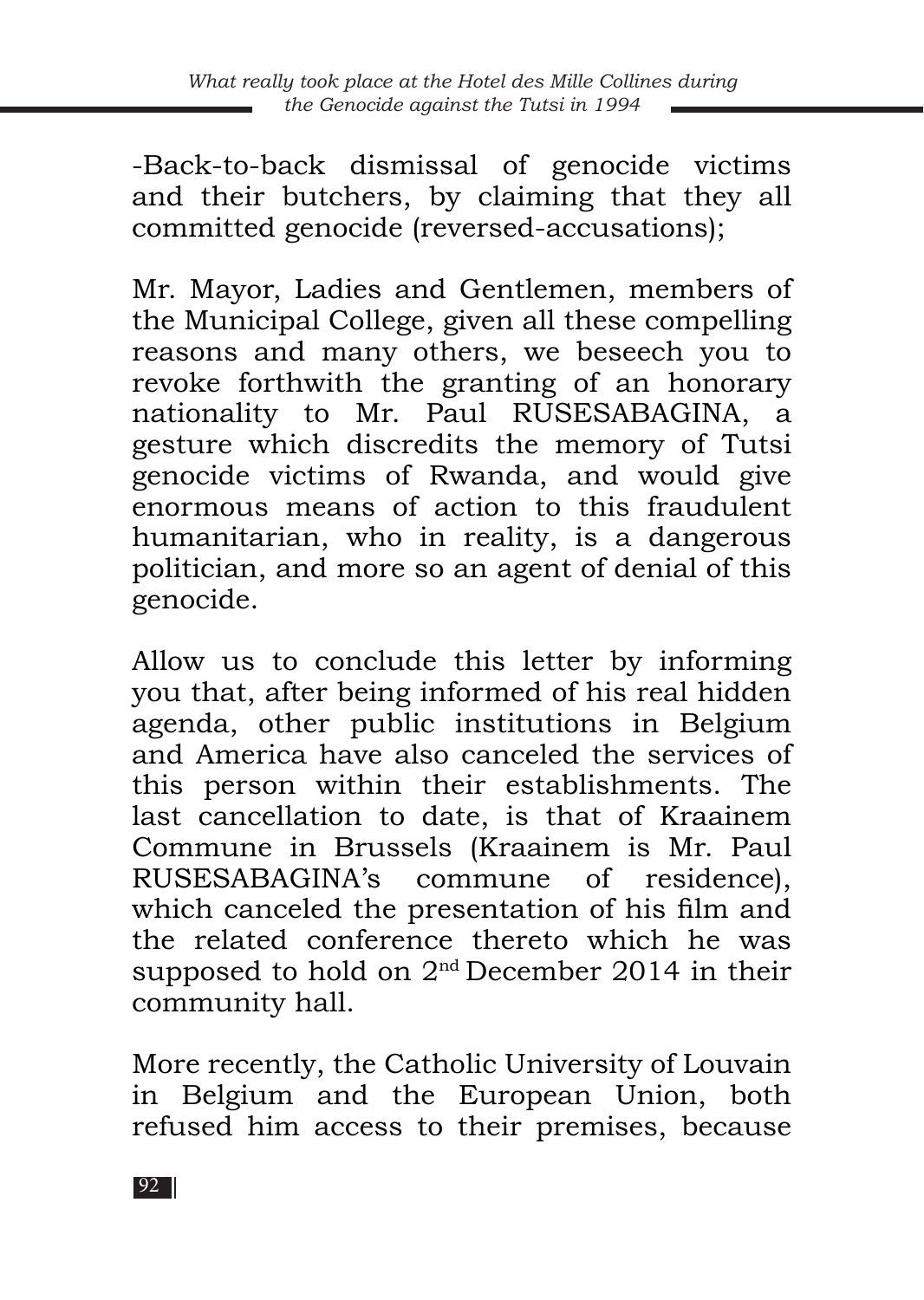of the denial aspect of his conferences within the scope of "Hotel Rwanda" film.

Likewise, Canada blocked the screening of this film and Mr. Paul RUSESABAGINA's lectures, following information and witness accounts from survivors of the genocide against the Tutsi, as well as those provided by General Romeo DALLAIRE (Commander of the UN peacekeepers in Rwanda during the genocide) on denial aspect of messages of this Hollywood hero.

To conclude, we invite you to pose yourself the following questions:

-Why is it that out of the 1,268 refugees from Hotel des Mille Collines, Paul RUSESABAGINA does not share with other people, other than his wife and immediate family members, the version of facts with regard to his alleged role in the Hotel des Mille Collines during the genocide?

-Does Mr. Paul RUSESABAGINA deserve an honorary nationality for his campaign to trivialize, justify, in short, deny the genocide? Does he deserve this honorary nationality for blatant lies of his alleged heroism during the genocide or even for his political party and his ideology of divisionism of Rwandans and marginalization of Tutsi?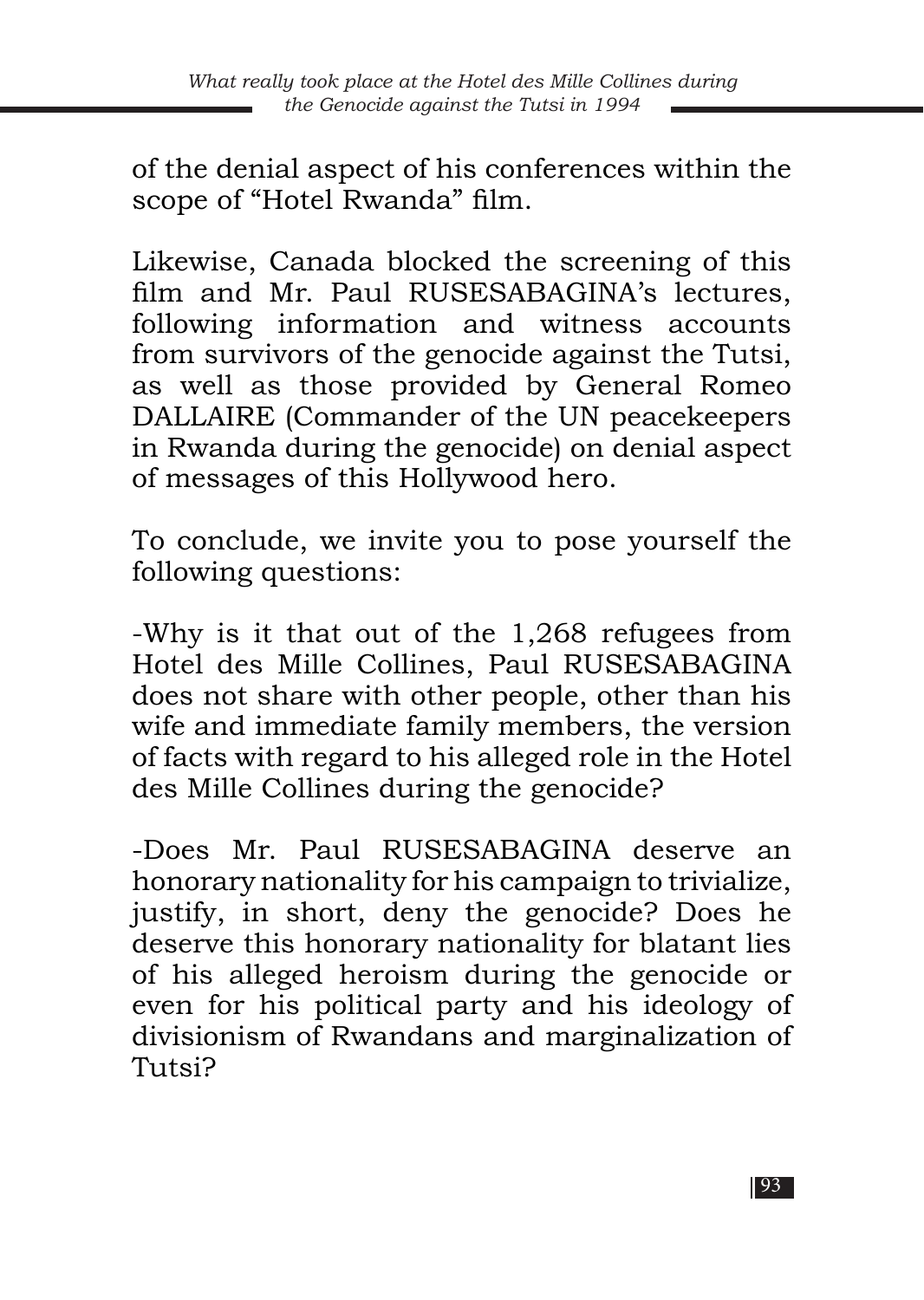We are counting on your objectivity and hope that you will now undertake a critical analysis of his honorary nationality application, based on the testimony and information already in your possession.

Last but not least, we wish to assure you that, as far as information and activities with regard to genocide perpetrated against the Tutsi of Rwanda are concerned, you can count on the collaboration of the true survivors of this genocide and their associations.

Accept, Your Worship, Ladies and Gentlemen, members of the municipal college, the expression of our deep respect.

Tatien Ndolimana Miheto

Coordinator of Refugee Crisis Committee of the Hotel des Mille Collines during the genocide

E-mail: tatienmiheto@yahoo.fr Telephone: +32 488 29 86 47

Found